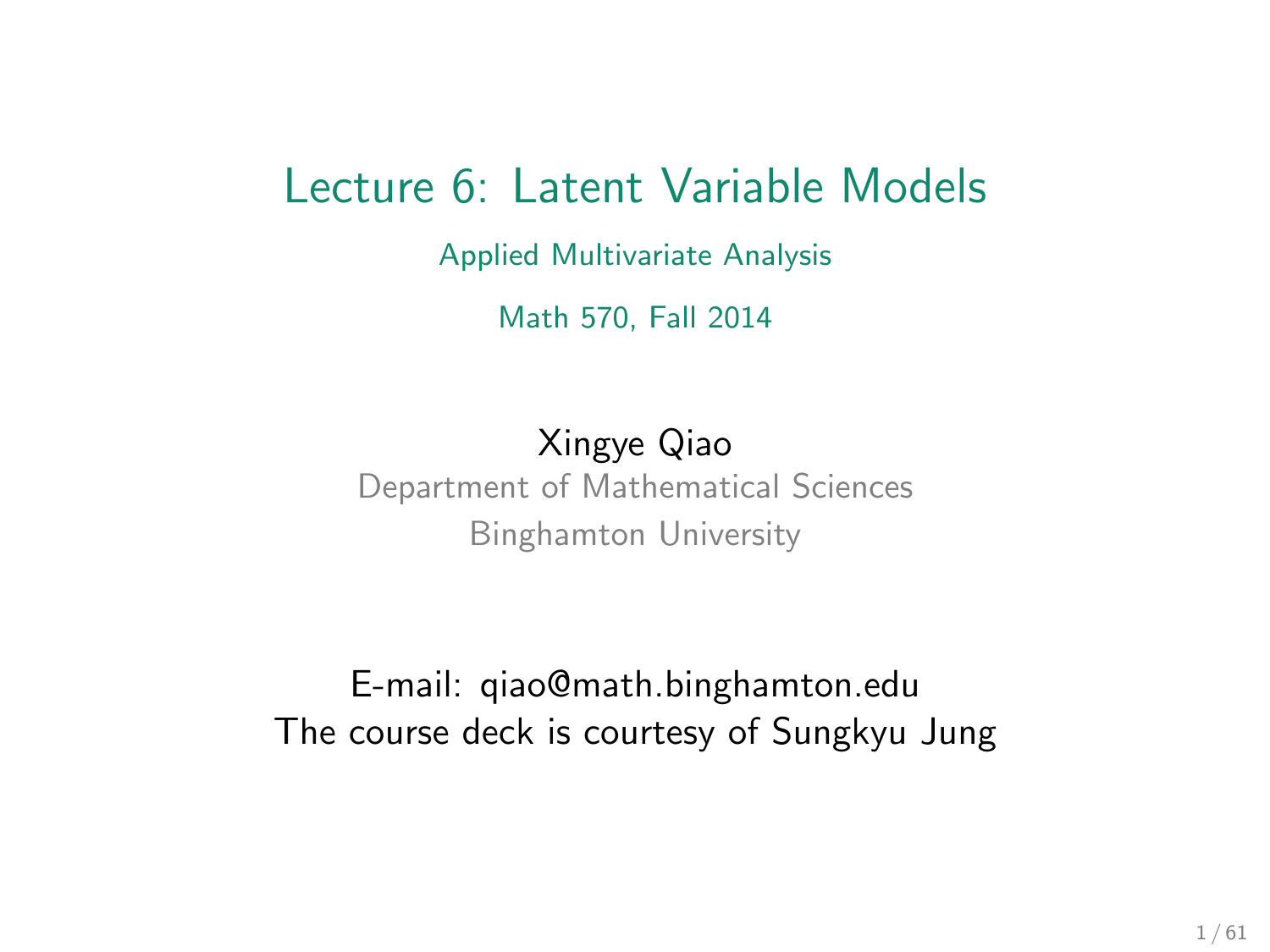#### Latent Variable Models

- $\blacksquare$  Latent variable models assume the observable random variables  $X_1, \ldots, X_p$  are explained by a smaller set of unobservable latent variables (factors, hidden variables, blind sources).
- Examples:
	- **1** PCA and CCA.
	- 2 Factor models (Psychology): often referred to as exploratory factor analysis.
	- 3 Structural equation modeling (SEM) (Social Science)
	- 4 Independent Component Analysis (Engineering, Medical imaging)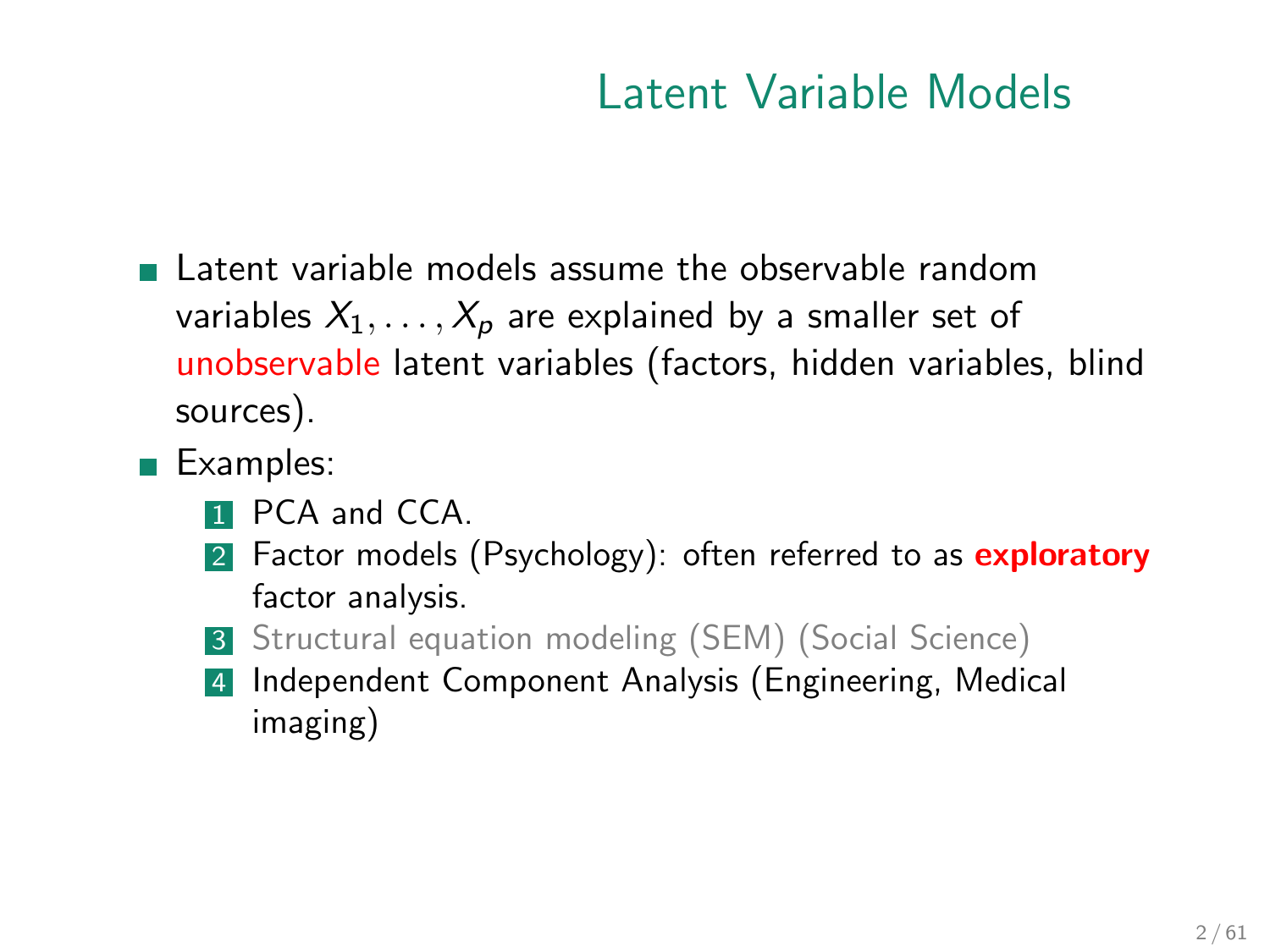Consider a simple one-factor model.  $X_{ii}$ , the *j*th random variable in a p-dimensional random vector  $X_i$  (corresponding to the *i*th individual), is modeled as

$$
X_{ji}=\lambda_jF_i+U_{ji}, \quad 1\leq j\leq p, 1\leq i\leq n.
$$

equivalently

$$
\mathbf{X}_i = \lambda F_i + \mathbf{U}_i, \quad 1 \leq i \leq n.
$$

- Factor  $F_i$  is a univariate random variable defined for each individual i,
- Factor loadings  $\boldsymbol{\lambda}=(\lambda_1,\ldots,\lambda_p)'$  explain the relation between the factor  $F$  and the observable variables  $X$ .
- **Errors**  $U_{ii}$  (independent random variables)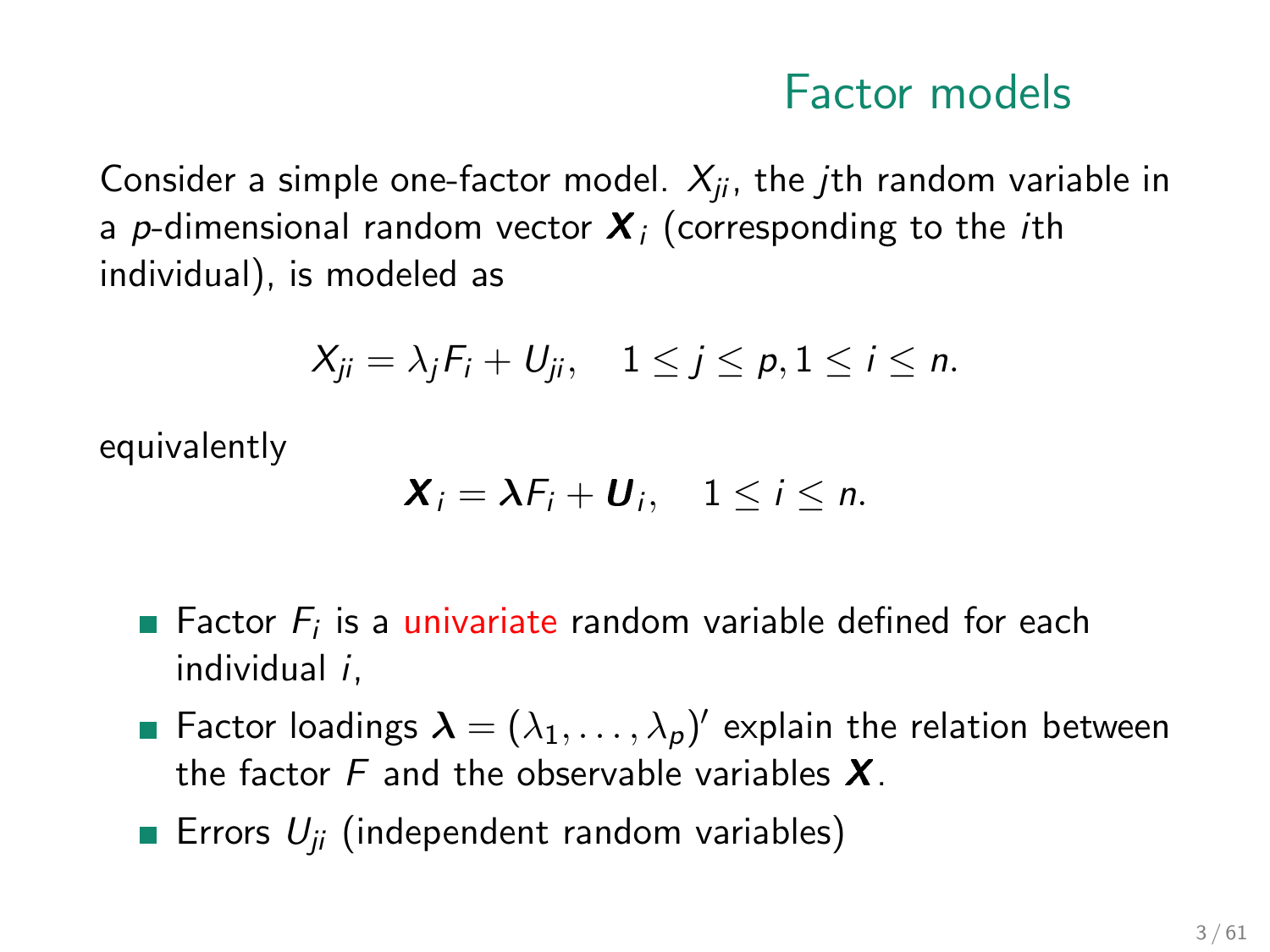Generalization to k-factor model:

$$
X_{ji} = \mu_j + \sum_{\ell=1}^k \lambda_{j\ell} F_{\ell i} + U_{ji}, \quad 1 \le j \le p, 1 \le i \le n
$$

equivalently

$$
\mathbf{X}_i = \boldsymbol{\mu} + \mathbf{\Lambda}_{(p \times k)} \boldsymbol{F}_{i(k \times 1)} + \boldsymbol{U}_i, \quad 1 \leq i \leq n.
$$

 $\boldsymbol{\mu} \in \mathbb{R}^{\boldsymbol{\rho}}$  constant.

- Factor  $\boldsymbol{F}_i=(F_{1i},\ldots,F_{ki})$  is a *k*-variate random vector with  $E(F_i) = 0$ ,  $Cov(F_i) = \mathbb{I}_k$ .
- **Matrix of factor loadings**  $\Lambda_{(p \times k)}$  **explain the relation between** the factors in  $\boldsymbol{F}_i$  and the observable variables  $\boldsymbol{X}_i.$
- Errors  $U_i$  with  $E(U_i) = 0$ , Cov $(U_i) = \text{diag}(\psi_1, \dots, \psi_p) = \Psi$ .

• 
$$
Cov(F_i, U_i) = 0
$$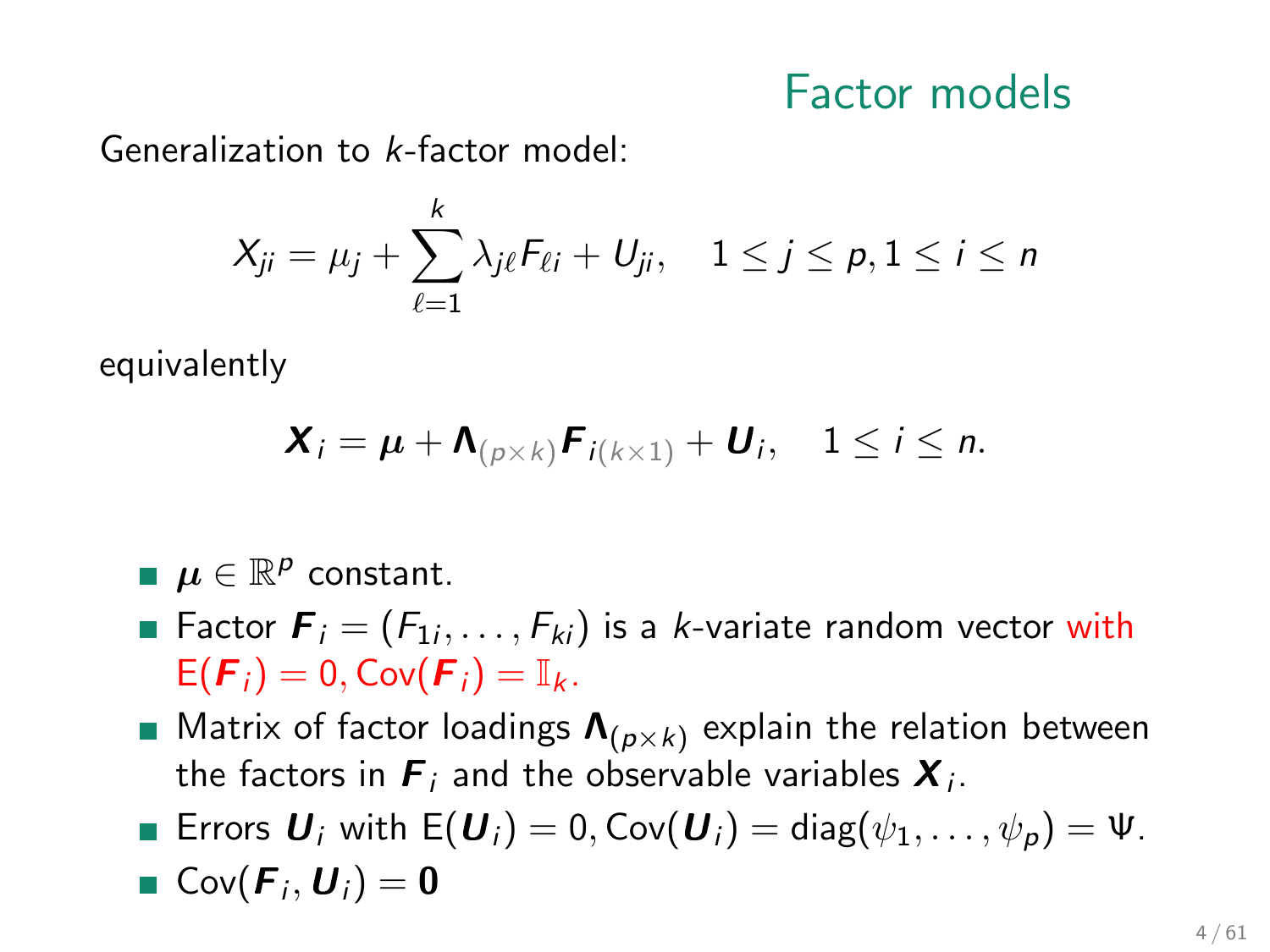As a consequence,

<span id="page-4-0"></span>
$$
Cov(\boldsymbol{X}_i) = \Sigma = \boldsymbol{\Lambda}\boldsymbol{\Lambda}' + \boldsymbol{\Psi}.\tag{1}
$$

- $\Psi$  is diagonal.
- One way to put the problem of factor models is to estimate the covariance matrix in the form of [\(1\)](#page-4-0).
- Relation to PCA?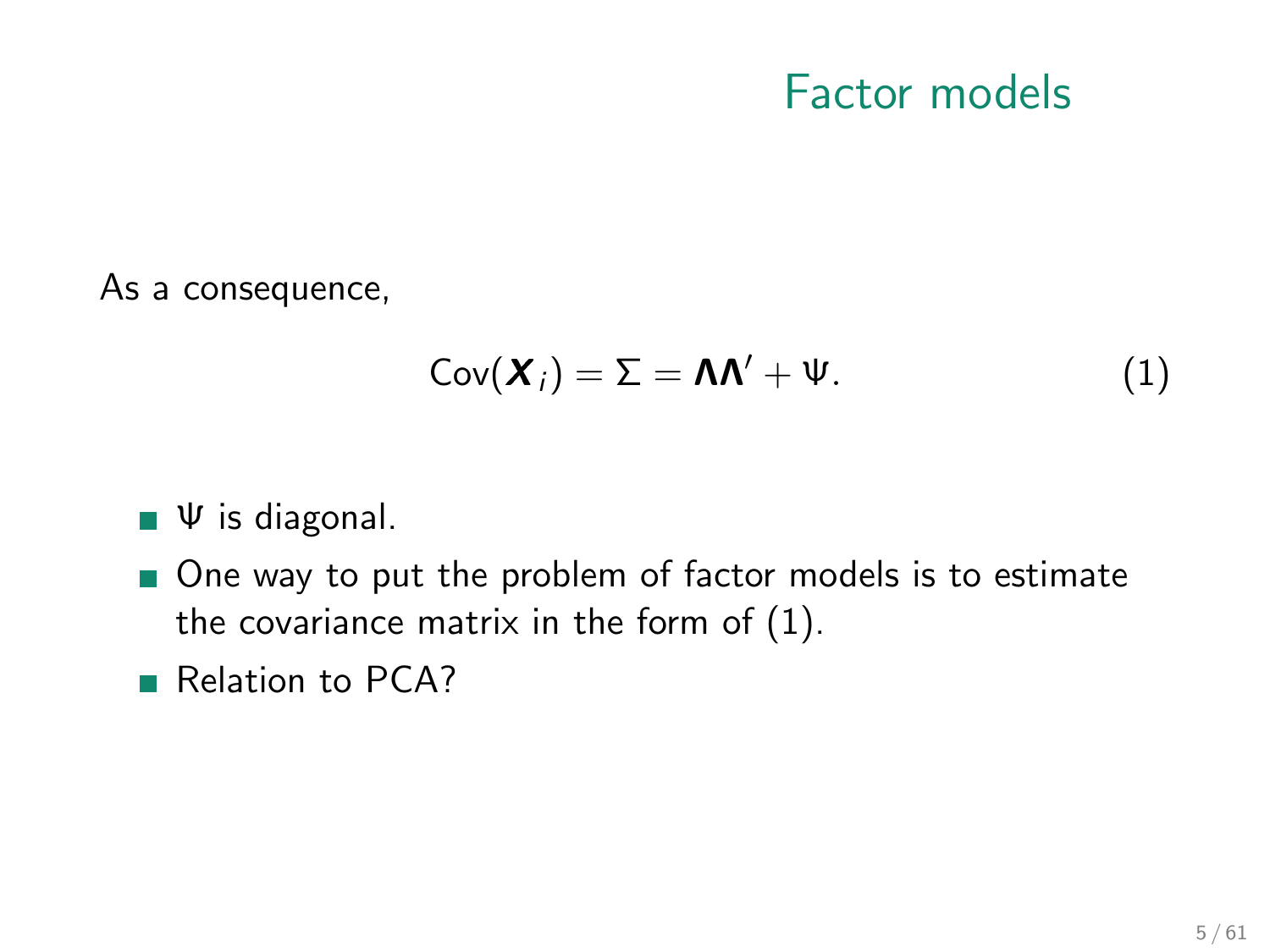## PCA and FA

Covariance

- **FA:**  $Cov(\boldsymbol{X}_i) = \Sigma = \boldsymbol{\Lambda}\boldsymbol{\Lambda}' + \boldsymbol{\Psi}$ .
- PCA: Cον $(X_i) = UNU' = UN^{1/2}(UN^{1/2})'$

Representation

- FA:  $\mathsf{X} \mu \mathbf{1}_n' = \mathsf{\Lambda}_{(p \times k)} \mathsf{F}_{(k \times n)} + \mathsf{U}$ . Each row of  $\mathsf{F}_{(k \times n)}$  is a hidden factor (variable).
- PCA:  $\tilde{\bm{\mathsf{X}}} \approx \bm{U}\bm{D}\bm{V}' = \bm{U}_{(p\times r)}\bm{Z}_{(r\times n)}.$  Each row of  $\bm{Z}_{(r\times n)}$  is a principal component.

Interpretation

- **FA:** Loading  $\lambda$ 's describe the relation between an observable variable X and k hidden factors  $F_i$  (X is a linear combination of  $F_i$  with  $\lambda$  being the weights).
- $\blacksquare$  PCA: Loading u in the PC direction  $\boldsymbol{u}$ , describe the relation between a principal component Z and the original variables  $X_i$ (Z is a linear combination of  $X_i$  with  $u_i$  being the weights).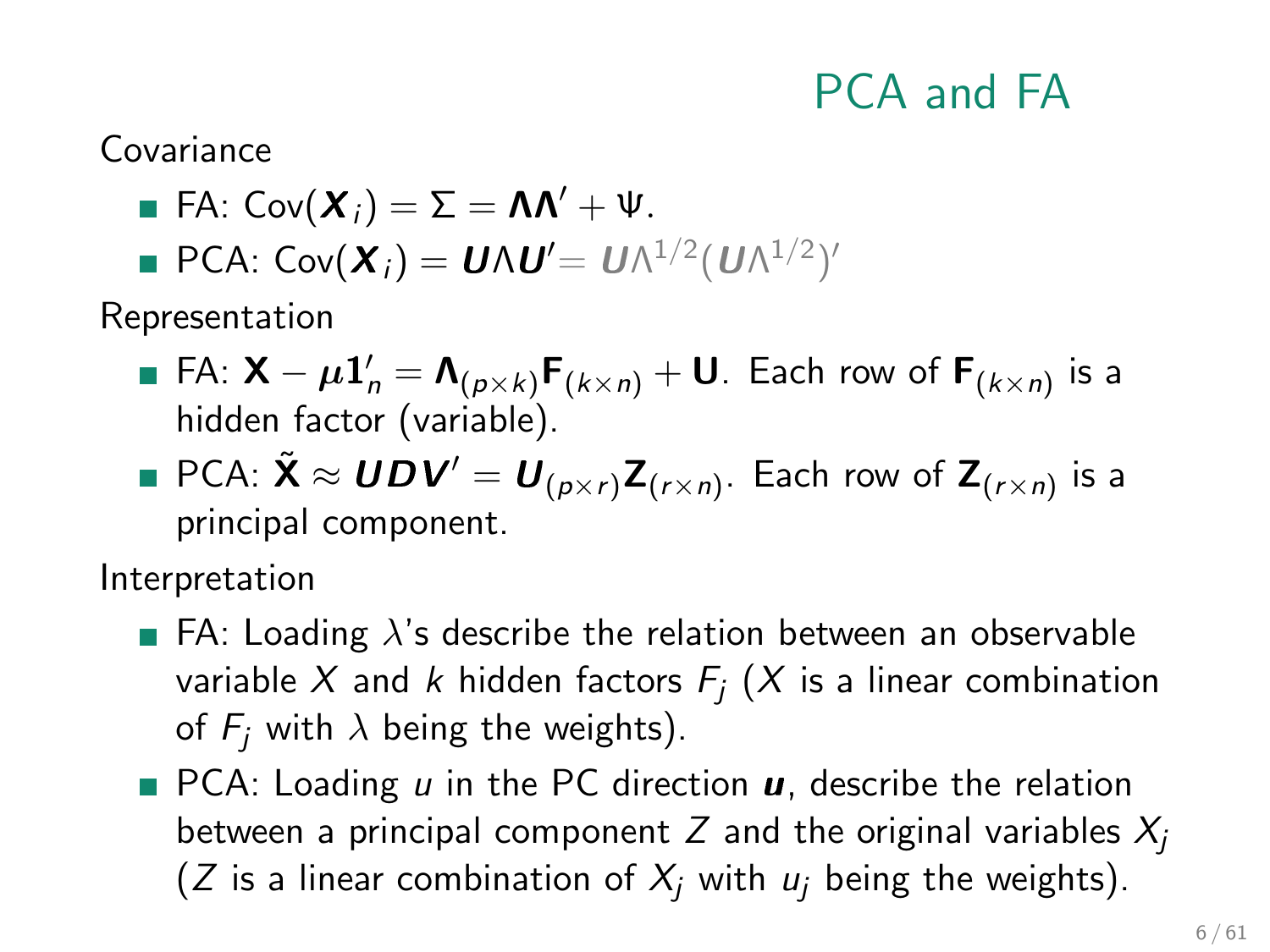$$
Cov(\boldsymbol{X}_i)=\Sigma=\Lambda\Lambda'+\Psi.
$$

**Another way of interpreting factor model:** - The variances of  $X_i$  (depreciating subscript i) are decomposed into

$$
\textsf{Var}(X_j) = \textsf{Var}(\sum_{\ell=1}^k \lambda_{j\ell} F_\ell) + \textsf{Var}(U_j) = \sum_{\ell=1}^k \lambda_{j\ell}^2 + \psi_j,
$$

where the first part  $\mathcal{h}_j^2 = \sum_{\ell=1}^k \lambda_{j\ell}^2$  is the portion of the variance of  $X_i$  which is explained by the common factors, and is denoted by 'communality.' The second part  $\psi_i$  measures the variation caused by noises unique to the *j*th variable  $X_i$ and is called 'uniqueness.'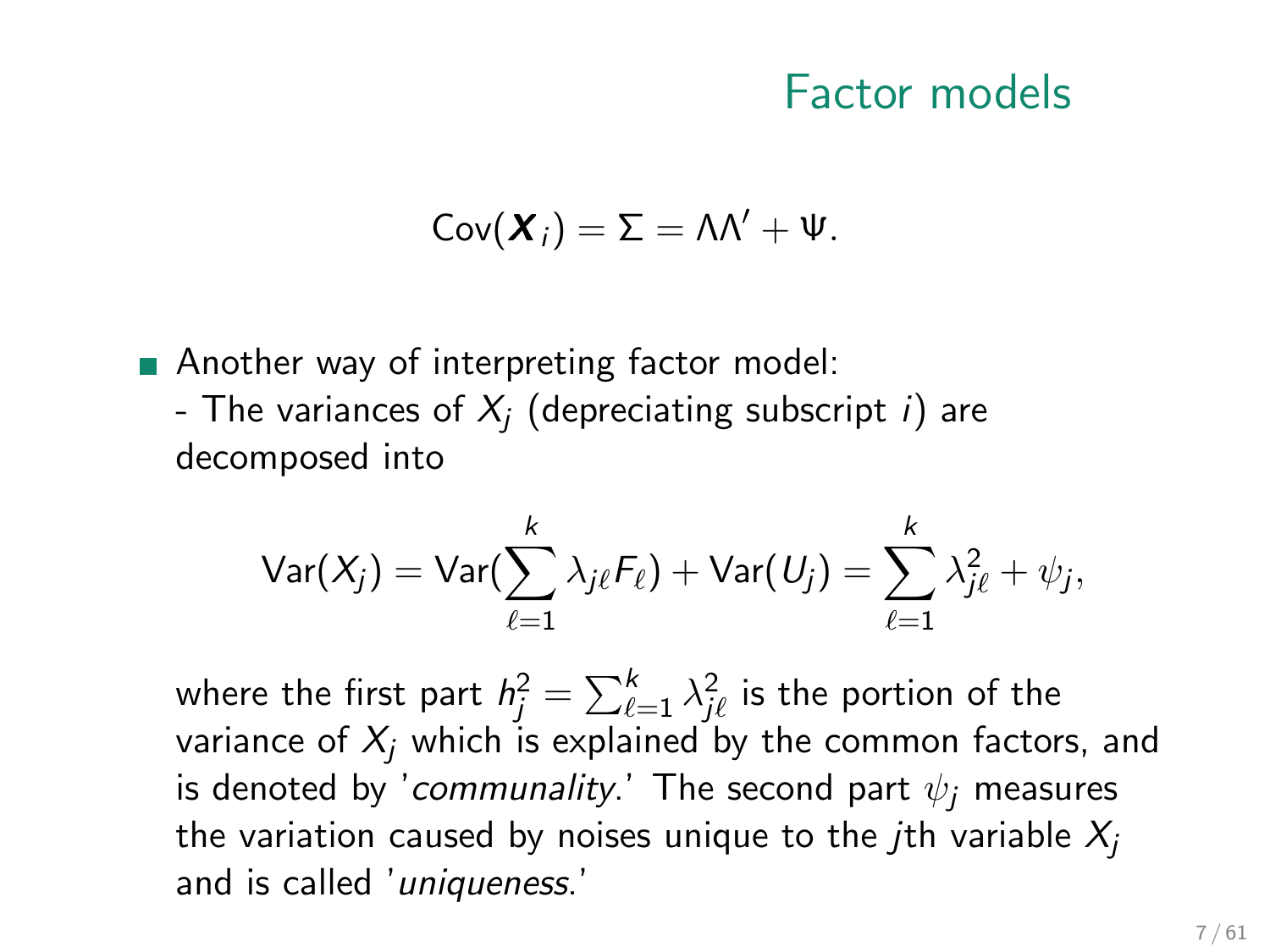#### Factor models–Interpretation

Similar to PCA, factors  $F_\ell$  are interpreted using their connection to the original variables.

We see this by an example; the Places Rated Almanac (Boyer and Savageau) rates 329 communities according to nine criteria: Climate and Terrain, Housing, Health Care & Environment, Crime, Transportation, Education, the Arts, Recreation, and Economic  $(p = 9, n = 329).$ Suppose a factor model with  $k = 3$ :

$$
\boldsymbol{X} = \boldsymbol{\Lambda}_{(9\times3)} \boldsymbol{F}_{(3\times1)} + \boldsymbol{U},
$$

with an assumption that the variables are all standardized, i.e.

$$
E(X_j) = 0
$$
,  $Var(X_j) = 1, j = 1, ..., p$ .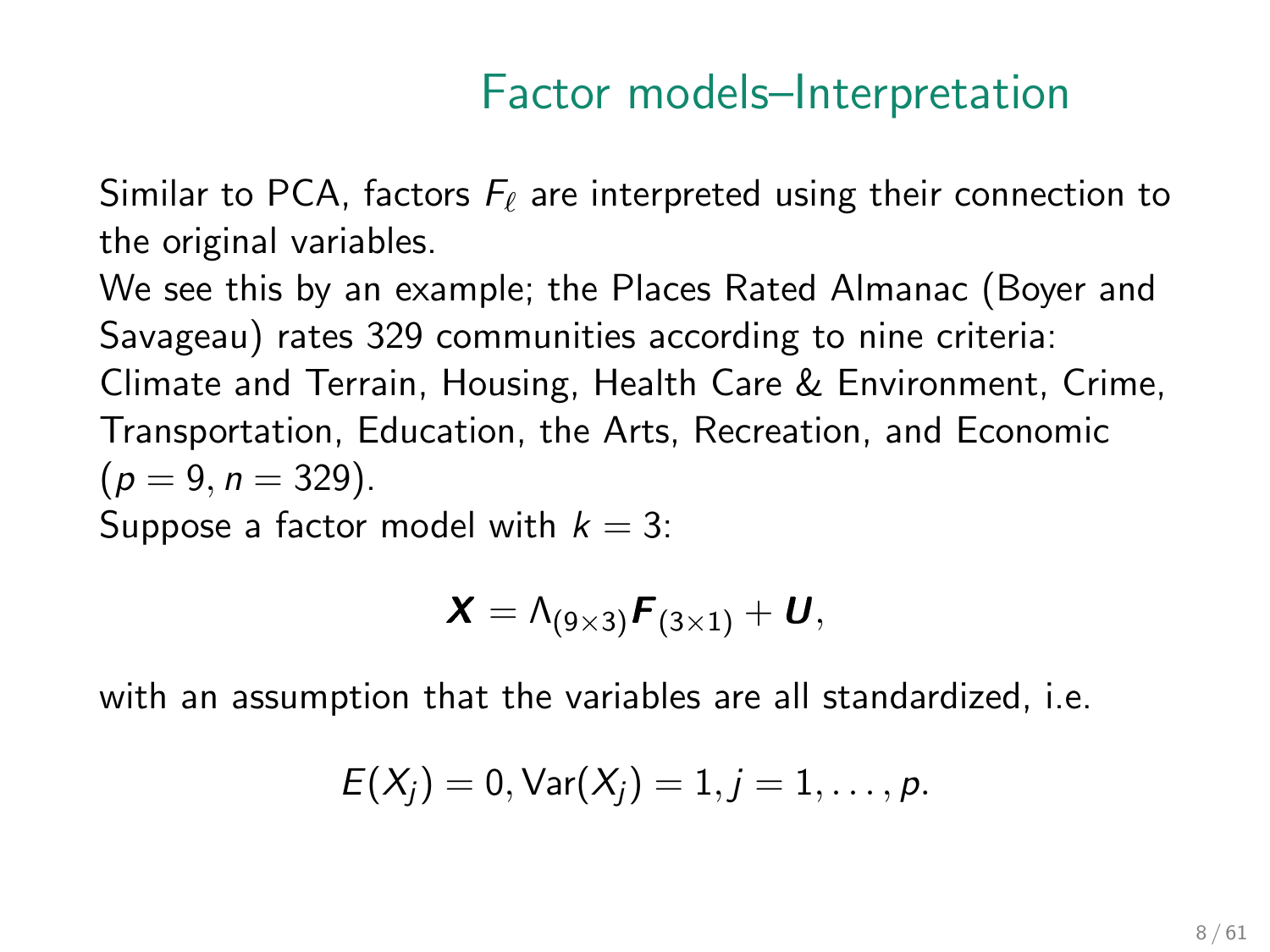#### Factor models–Interpretation

Factor loadings are exactly correlation coefficients! (because of the add'l assumptions)

$$
Corr(X_j, F_\ell) = Cov(X_j, F_\ell) = \lambda_{j\ell}.
$$

Variables with large correlation coefficients contribute more to the factor.

 $\Lambda =$ 

| Factor Loadings 1 | 2                     | 3                        |
|-------------------|-----------------------|--------------------------|
| Climate           | 0.286 0.076 0.841     |                          |
| Housing           | 0.698 0.153 0.084     |                          |
| Health            | $0.744 - 0.41 - 0.02$ |                          |
| Crime             | 0.471 0.522 0.135     |                          |
| Transportation    |                       | $0.681 - 0.156 - 0.148$  |
| Education         |                       | $0.498 - 0.498 - 0.253$  |
| Arts              |                       | $0.861 - 0.115 0.011$    |
| Recreation        | 0.642 0.322 0.044     |                          |
| Economics         |                       | $0.298$ $0.595$ $-0.533$ |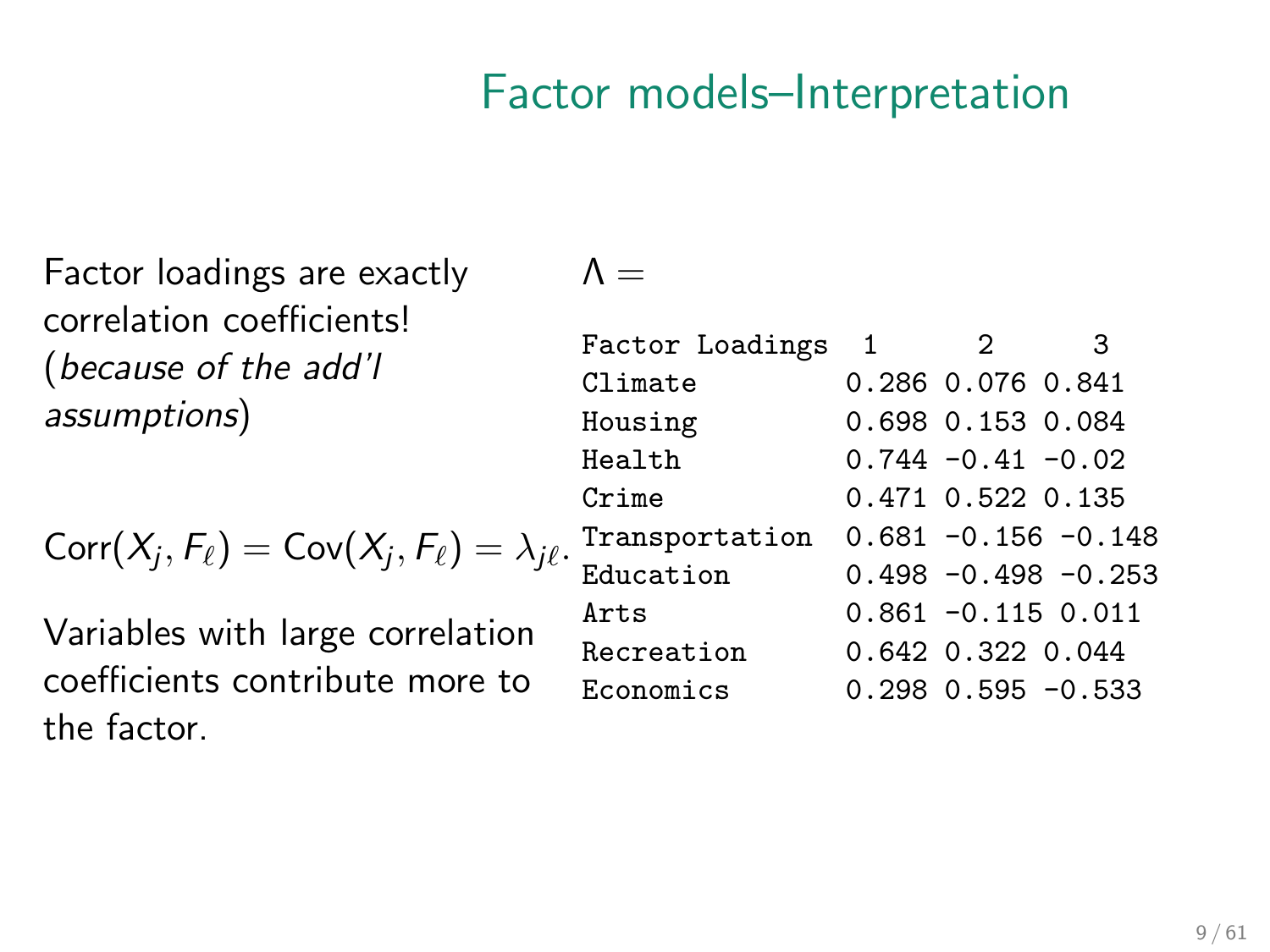#### First factor

Factor 1 Large corr. coef. with Arts, Health, Housing, Recreation, Transportation; Smaller coef. with Crime and Education. The first factor explains everything by varying extent but is primarily a measure of the Arts since about 86% of this variation in this first factor is explained by the Arts.

(Subjective judgement)

 $\Lambda =$ 

| Factor Loadings | $\overline{1}$ | 2                     | 3                        |
|-----------------|----------------|-----------------------|--------------------------|
| Climate         |                | 0.286 0.076 0.841     |                          |
| Housing         |                | 0.698 0.153 0.084     |                          |
| Health          |                | $0.744 - 0.41 - 0.02$ |                          |
| Crime           |                | 0.471 0.522 0.135     |                          |
| Transportation  |                |                       | $0.681 - 0.156 - 0.148$  |
| Education       |                |                       | $0.498 - 0.498 - 0.253$  |
| Arts            |                |                       | $0.861 - 0.115 0.011$    |
| Recreation      |                | 0.642 0.322 0.044     |                          |
| Economics       |                |                       | $0.298$ $0.595$ $-0.533$ |
|                 |                |                       |                          |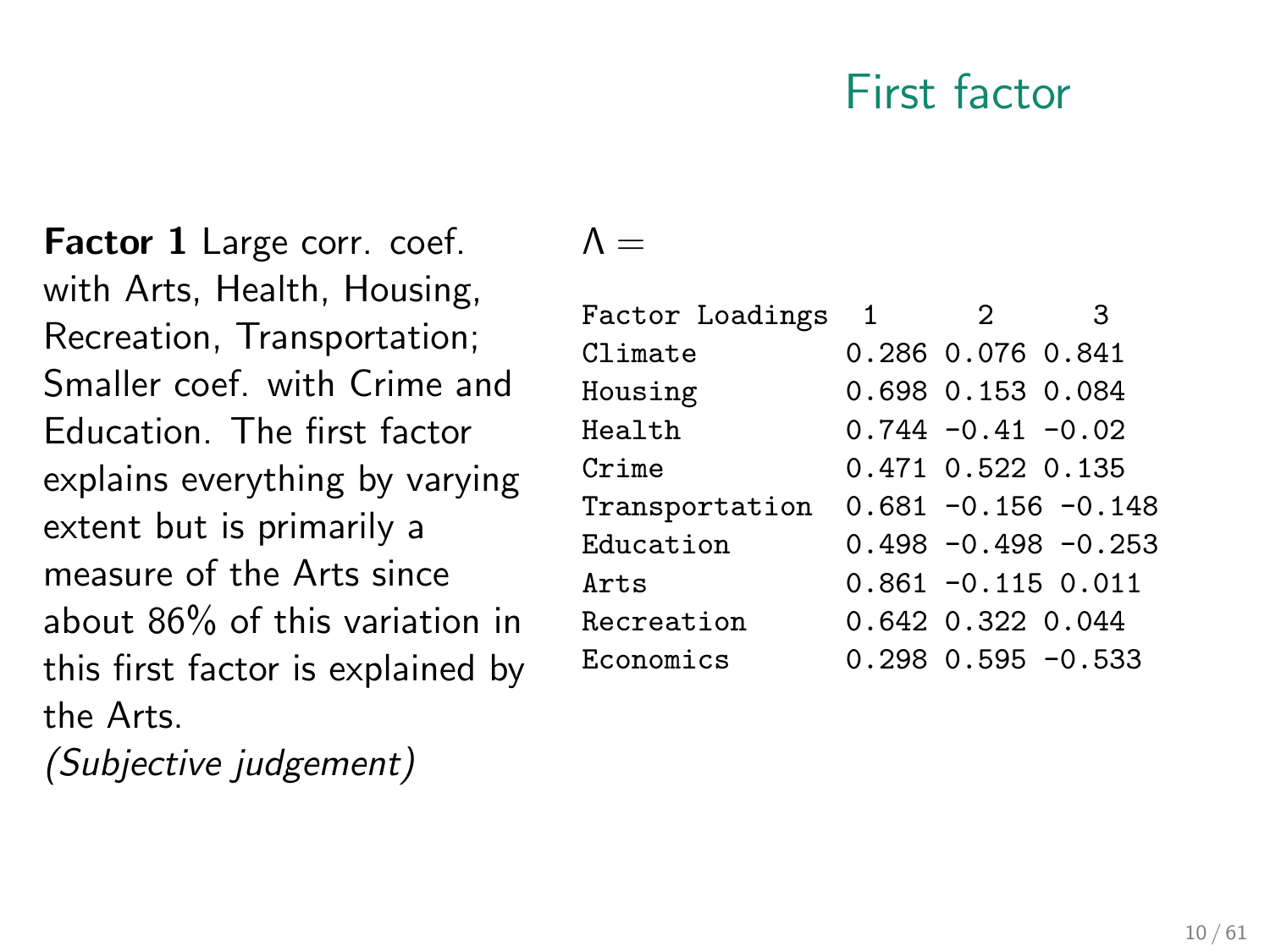### Second and third factor

Factor 2 primarily related to Crime, Education and Economics. The lower the level of the Education, the higher level of Crime but the better the Economy. Factor 3 a measure of Climate.

 $\Lambda =$ 

| Factor Loadings | -1 | $\mathcal{D}_{1}$     | 3                        |
|-----------------|----|-----------------------|--------------------------|
| Climate         |    | 0.286 0.076 0.841     |                          |
| Housing         |    | 0.698 0.153 0.084     |                          |
| Health          |    | $0.744 - 0.41 - 0.02$ |                          |
| Crime           |    | 0.471 0.522 0.135     |                          |
| Transportation  |    |                       | $0.681 - 0.156 - 0.148$  |
| Education       |    |                       | $0.498 - 0.498 - 0.253$  |
| Arts            |    |                       | $0.861 - 0.115 0.011$    |
| Recreation      |    | 0.642 0.322 0.044     |                          |
| Economics       |    |                       | $0.298$ $0.595$ $-0.533$ |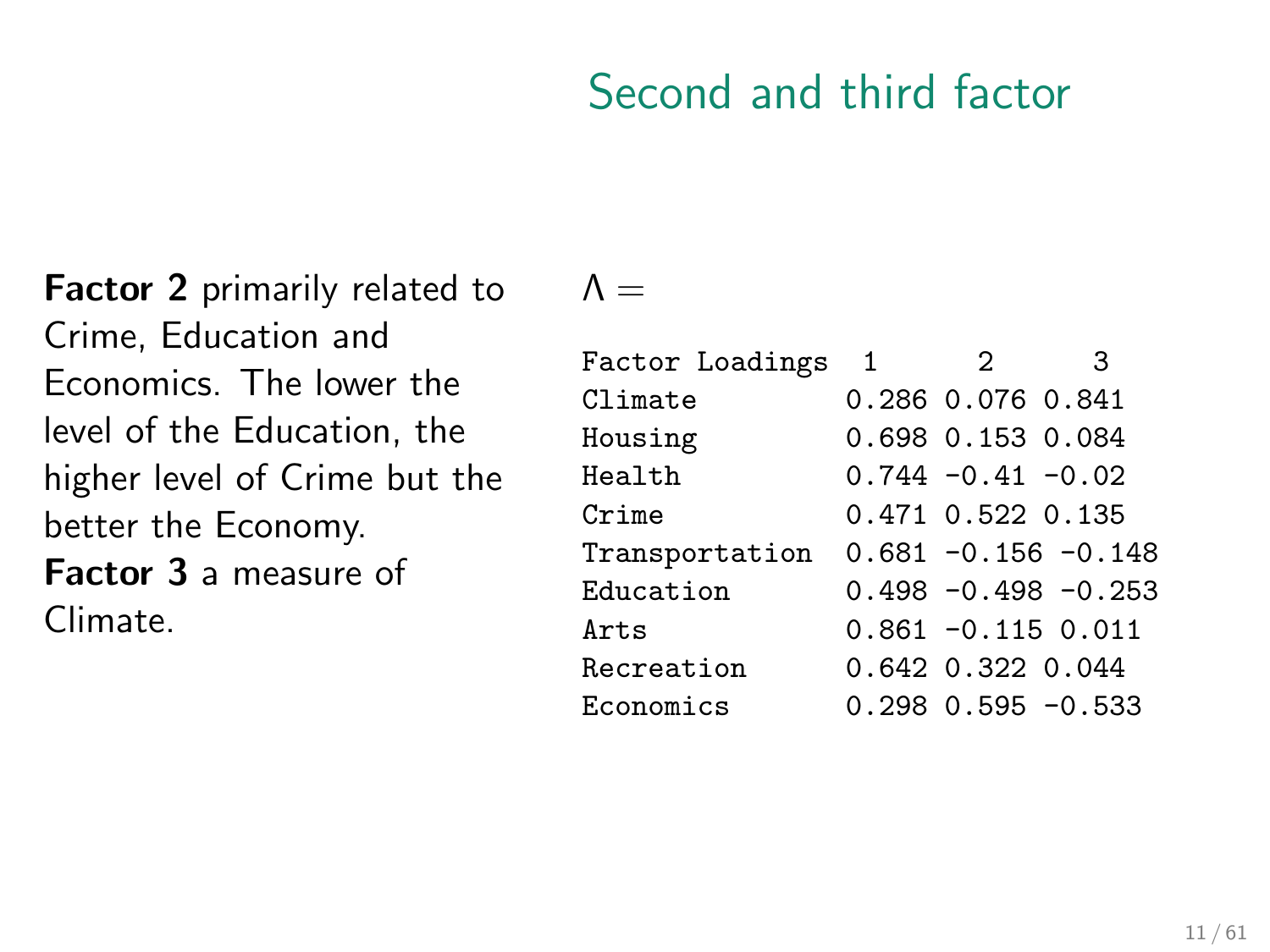#### Invariance to scale changes

The interpretation of factor models are invariant to individual scale changes (Recall PCA is not invariant to scale change). Consider  $\bm{X}=\bm{\Lambda}\bm{F}+\bm{U}$ , and let  $\bm{Y}=(Y_1,\ldots,Y_p)$  with  $Y_j=c_jX_j,$ so that

$$
Y = \text{diag}(c)\Lambda F + \text{diag}(c)U.
$$

- The factors ( $Fs$  in both models) are the same.
- If X had variances 1,  $\Lambda$  was the matrix of correlation coefficients:

$$
\lambda_{j\ell}=\mathrm{Corr}(X_j,F_\ell).
$$

The new factor loadings diag $(\boldsymbol{c})\boldsymbol{\Lambda}=\boldsymbol{\Lambda}^{\mathcal{Y}}$  are interpreted via the correlation coefficient between  $\,Y_j$  and  $F_\ell$ ,

$$
\text{Corr}(Y_j, F_\ell) = \text{Cov}(Y_j, F_\ell) / \sqrt{\text{Var} Y_j} = c_j \lambda_{j\ell} / \sqrt{c_j^2} = \lambda_{j\ell}.
$$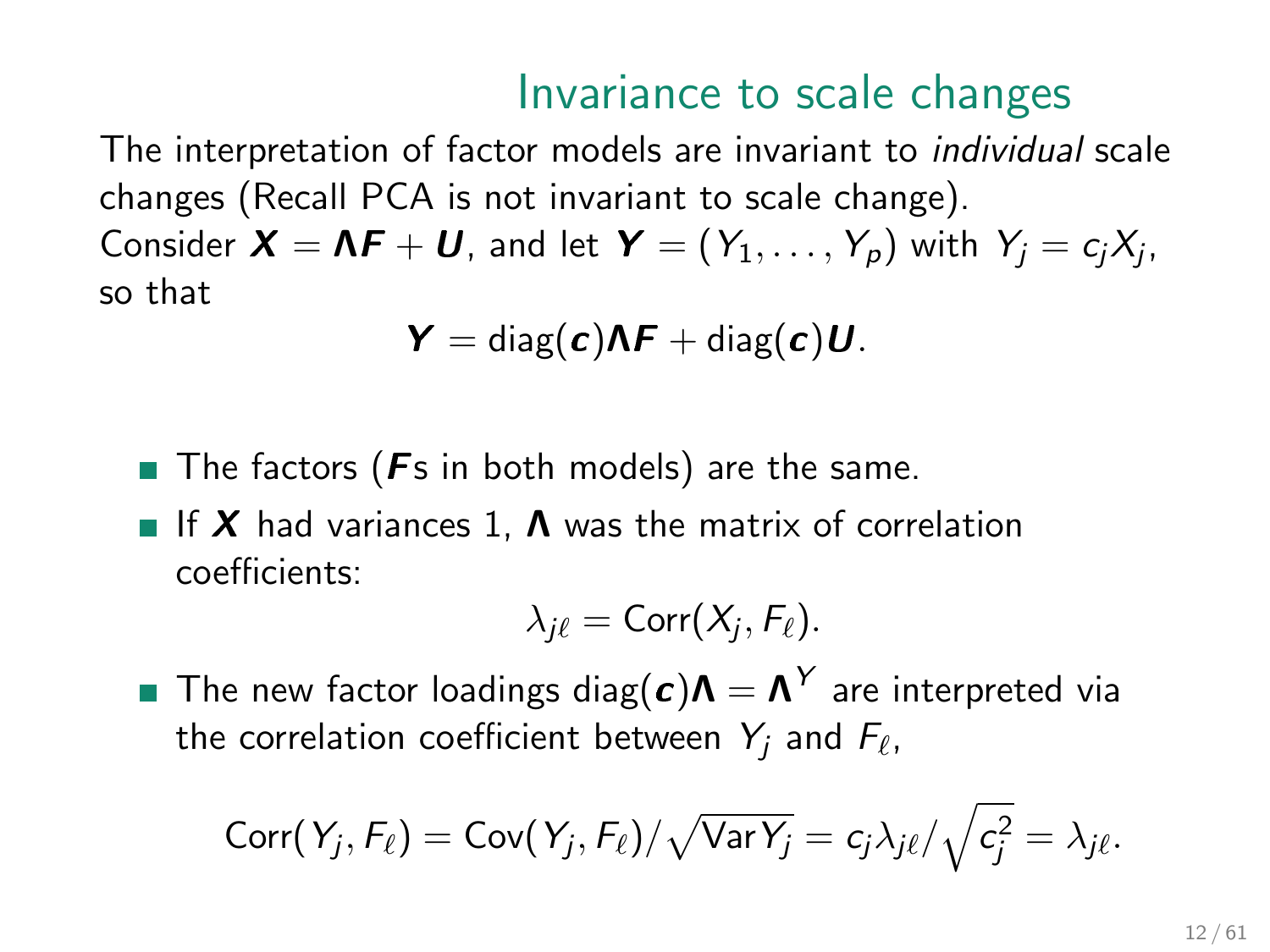#### Estimation: Maximum Likelihood

Assuming MVN for *n*-sample  $x_1, \ldots, x_n$ , write the negative log-likelihood function for parameters  $\mu$ ,  $\Lambda$ ,  $\Psi$ :

$$
\ell(\hat{\mu},\boldsymbol{\Lambda},\boldsymbol{\Psi})=\log|\boldsymbol{\Lambda}\boldsymbol{\Lambda}'+\boldsymbol{\Psi}|+\text{trace}\{\boldsymbol{S}_0(\boldsymbol{\Lambda}\boldsymbol{\Lambda}'+\boldsymbol{\Psi})^{-1}\}+c,
$$

where  $\hat{\mu} = \bar{\pmb{x}}_i$ , and the number of factors  $k$  fixed.

- The MLEs of  $\Lambda$ ,  $\Psi$  are found by an application of EM algorithm.
- **I** (Non-uniqueness of factor loadings) If  $\widehat{A}$  is an MLE, so is  $\widehat{A}R$ for any  $k \times k$  orthogonal **R** (why?).
- **Practitioners often take the advantage from the** non-uniqueness by choosing rotated factors satisfying their taste (discussed later).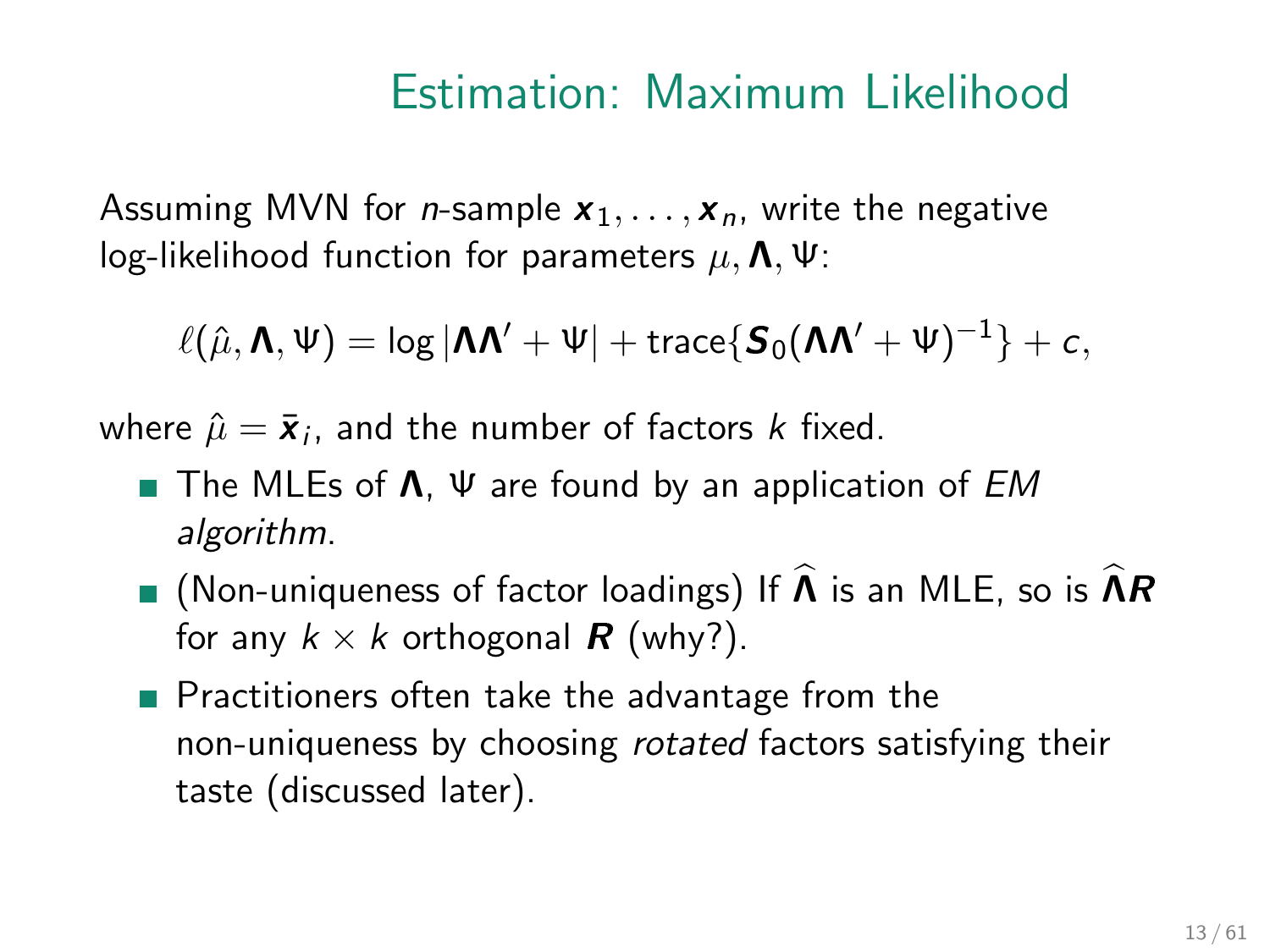## Hypotheses test: LRT

Assuming MVN for *n*-sample  $x_1, \ldots, x_n$ , one can test whether H<sub>0</sub>: the assumed factor model Cov( $\mathbf{X}$ ) =  $\Sigma = \Lambda \Lambda' + \Psi$  is correct H<sub>1</sub>: there is no factor, i.e.,  $\Sigma$  is not structured. LR statistic is then (asymptotically for large  $n$ )

$$
W = -2\log(L_0/L_1) = n\log\left(\frac{|\widehat{\mathbf{\Lambda}}\widehat{\mathbf{\Lambda}}' + \widehat{\mathbf{\Psi}}|}{|\mathbf{S}_0|}\right) \sim \chi^2_{\nu}.
$$

- Degrees of freedom under  $H_0$  is  $q = pk + p k(k-1)/2$ (rotation); under  $H_1$ ,  $r = p(p+1)/2$ .  $\nu = r - q$ .
- (Bartlett correction) Approximation improved if the rejection region is

$$
W^* = (n-1-(2p+4k+5)/6)\log\left(\frac{|\widehat{\mathbf{\Lambda}}\widehat{\mathbf{\Lambda}}'+\widehat{\mathbf{\Psi}}|}{|\mathbf{\mathbf{S}}_0|}\right) > \chi^2_{1-\alpha,\nu}.
$$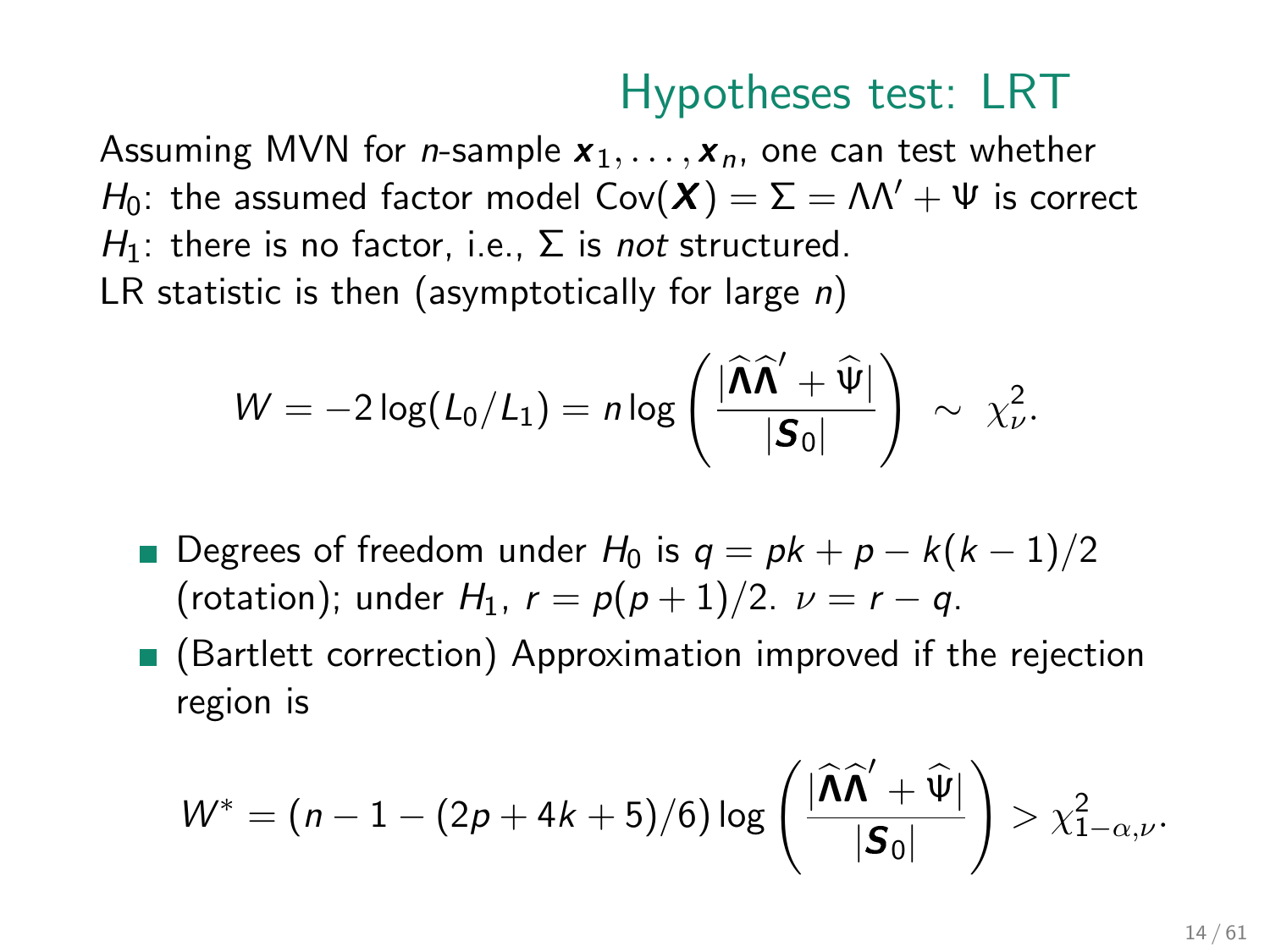Side note: how is the degree of freedom calculated.

- pk parameters in  $\Lambda$
- p diagonal elements in  $\Psi$
- Constraints: to make  $\Lambda$  identifiable, impose constraints so that  $\bm{\Lambda}'\bm{\Lambda}$  is diagonal. If  $\bm{\Lambda}'\bm{\Lambda}$  is not diagonal, can always use a  $k\times k$ orthogonal  $R$  so that for  $\tilde{\Lambda} := \Lambda R$ ,  $\tilde{\Lambda}' \tilde{\Lambda}$  becomes diagonal. To analyze how many effective constraints are there:
	- $\blacksquare$   $\mathsf{\Lambda}'\mathsf{\Lambda}$  is symmetric and hence would have had  $k(k+1)/2$  free elements if not for the constraints.
	- 2  $\Lambda'$  A is restricted to be diagonal, and hence we are left with  $k$ free element.
	- 3 This means  $k(k-1)/2$  fewer elements.

Overall,  $pk + p - k(k - 1)/2$ .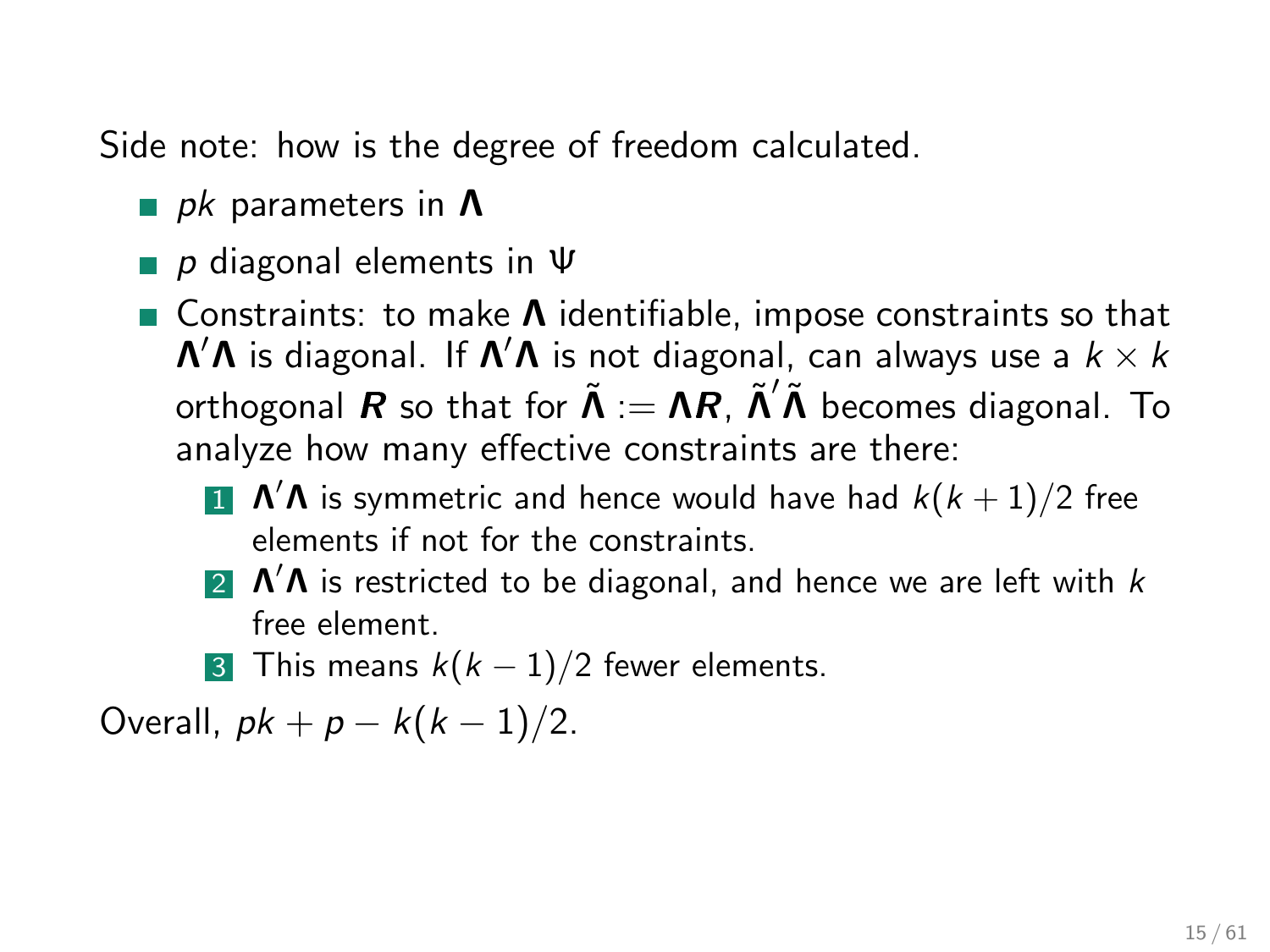#### Estimation: Principal Components

Another estimation approach for the structured covariance  $Cov(\mathbf{X}) = \Sigma = \Lambda \Lambda' + \Psi$  is to use the PCA.

**1** Begin with the (sample) correlation PCA of  $X$ ; Equivalently, eigen-decomposition of

$$
\widehat{\text{Corr}}(\bm{X}) = \bm{R} = \bm{D}^{-1/2} \bm{S} \bm{D}^{-1/2} = \sum_{j=1}^p l_j \bm{u}_j \bm{u}_j'.
$$

- 2 Approximate  $Λ$  by  $Λ = [$  $\sqrt{l_1}u_1,\ldots,\sqrt{l_k}u_k].$
- $\bf$ 3 Take the diagonal elements of  $\bm{R}-\widehat{\bm{\Lambda}}\widehat{\bm{\Lambda}}'$  as  $\hat{\psi}_{jj};$

$$
\widehat{\Psi} = \text{diag}(\boldsymbol{R} - \widehat{\boldsymbol{\Lambda}} \widehat{\boldsymbol{\Lambda}}').
$$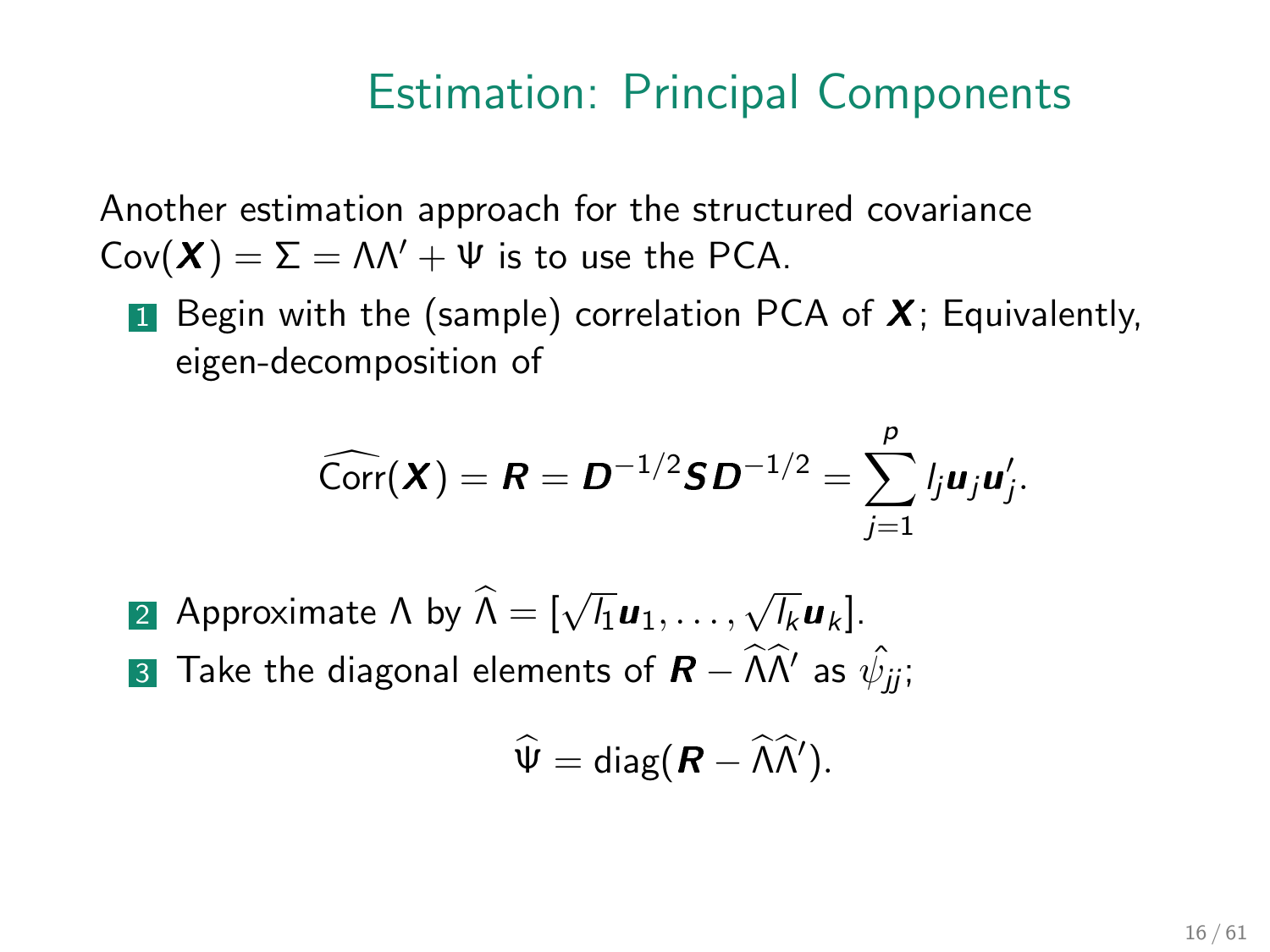# Estimation: Principal Components Number of factors

Heuristics are used when PCA is used to estimate the factor loadings:

- **1** Use scree plot or cumulative scree plot;
- 2 or use Kaiser's rule: retain factors  $1-k$  satisfying

$$
l_k > \bar{l} = \frac{1}{p} \sum_{i=1}^p l_i.
$$

When the correlation PCA is used, then

$$
\bar{l}=1.
$$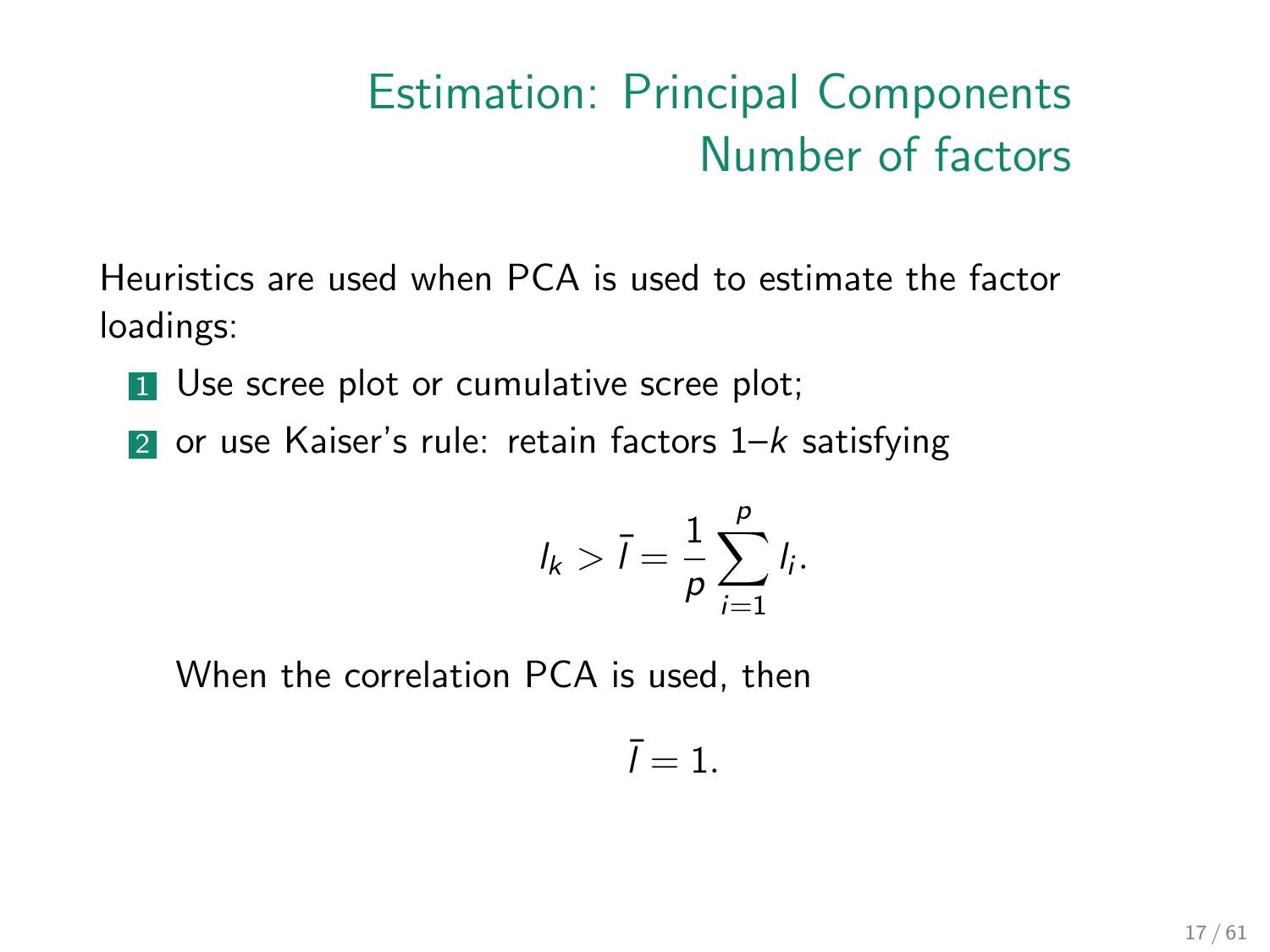## Example: 24 Psychological Tests

(Section 15.4.4, Izenman) 24 psychological tests administered to 145 students of a grade school near Chicago. ( $p = 24$ ,  $n = 145$ )

- We build a 5 factor model (recommended by both LRT and Kaiser's rule) and compute estimates for factor loadings.
- Again, estimates are not unique! This is because  $Cov(\mathbf{X}) = \Sigma = \Lambda \Lambda' + \Psi = \Lambda \mathbf{J} \mathbf{J}' \Lambda' + \Psi$ . We will see choosing an appropriate  $J$  "*improves*" the interpretation.
- Next slide: variable list.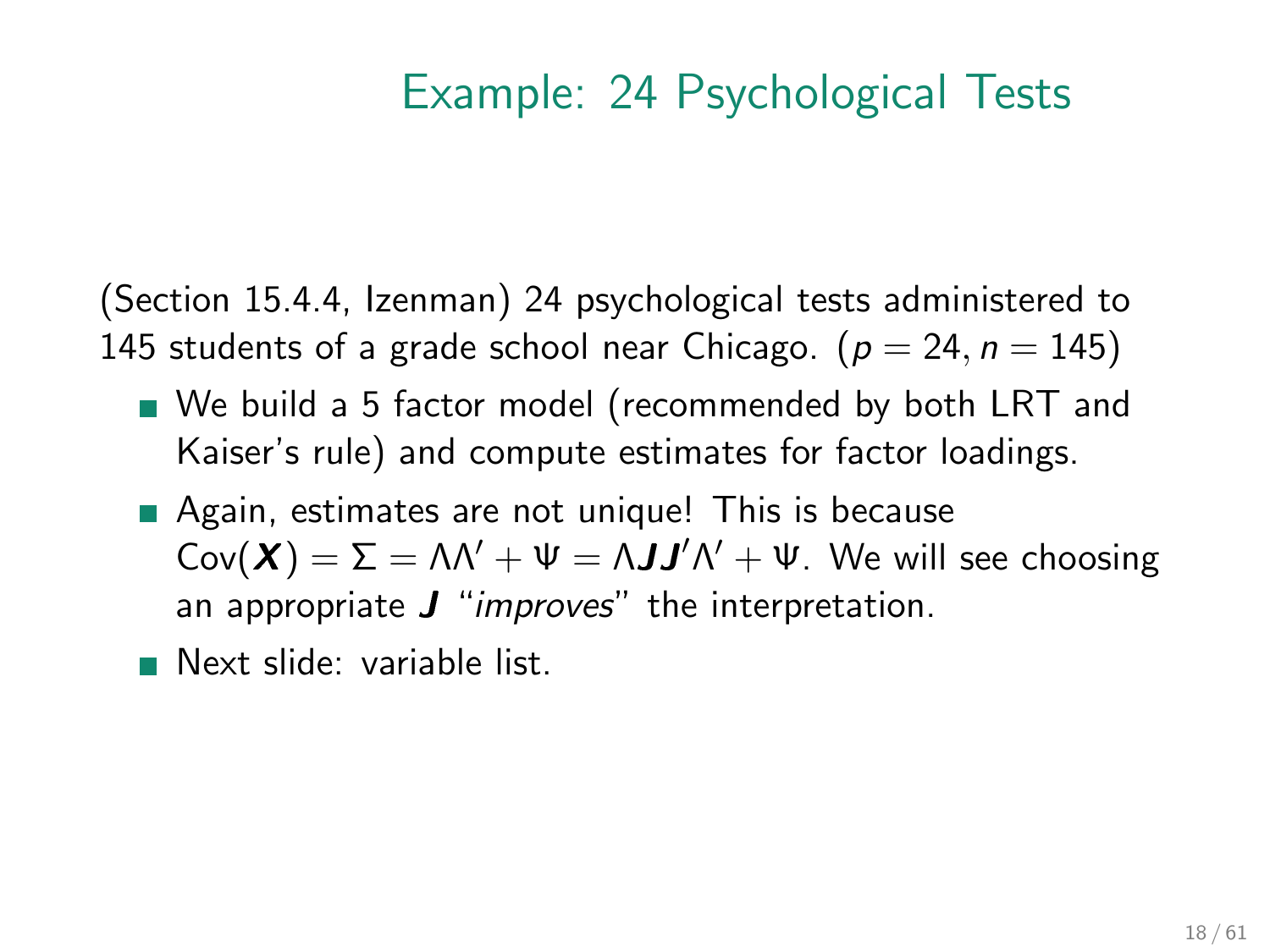- (1) visual perception: spatial relations,
- (2) cubes: spatial relations,
- (3) paper form board: spatial imagery,
- (4) flags: visual-imagery,
- (5) general information: scientific and social,
- (6) paragraph comprehension,
- (7) sentence completion,
- (8) word classification,
- (9) word meaning,
- (10) addition: speed of adding,
- (11) code: perceptual speed,
- (12) counting dots: arranged in random patterns to be counted by subject,
- (13) straight-curved capitals: capital letters to be distinguished,
- (14) word recognition,
- (15) number recognition,
- (16) figure recognition,
- (17) object-number: memory,
- (18) number-figure: memory,
- (19) figure-word: memory,
- (20) deduction: logical deduction
- (21) numerical puzzles
- (22) problem reasoning
- (23) series completion
- $(24)$  arithmetic problems  $_{19/61}$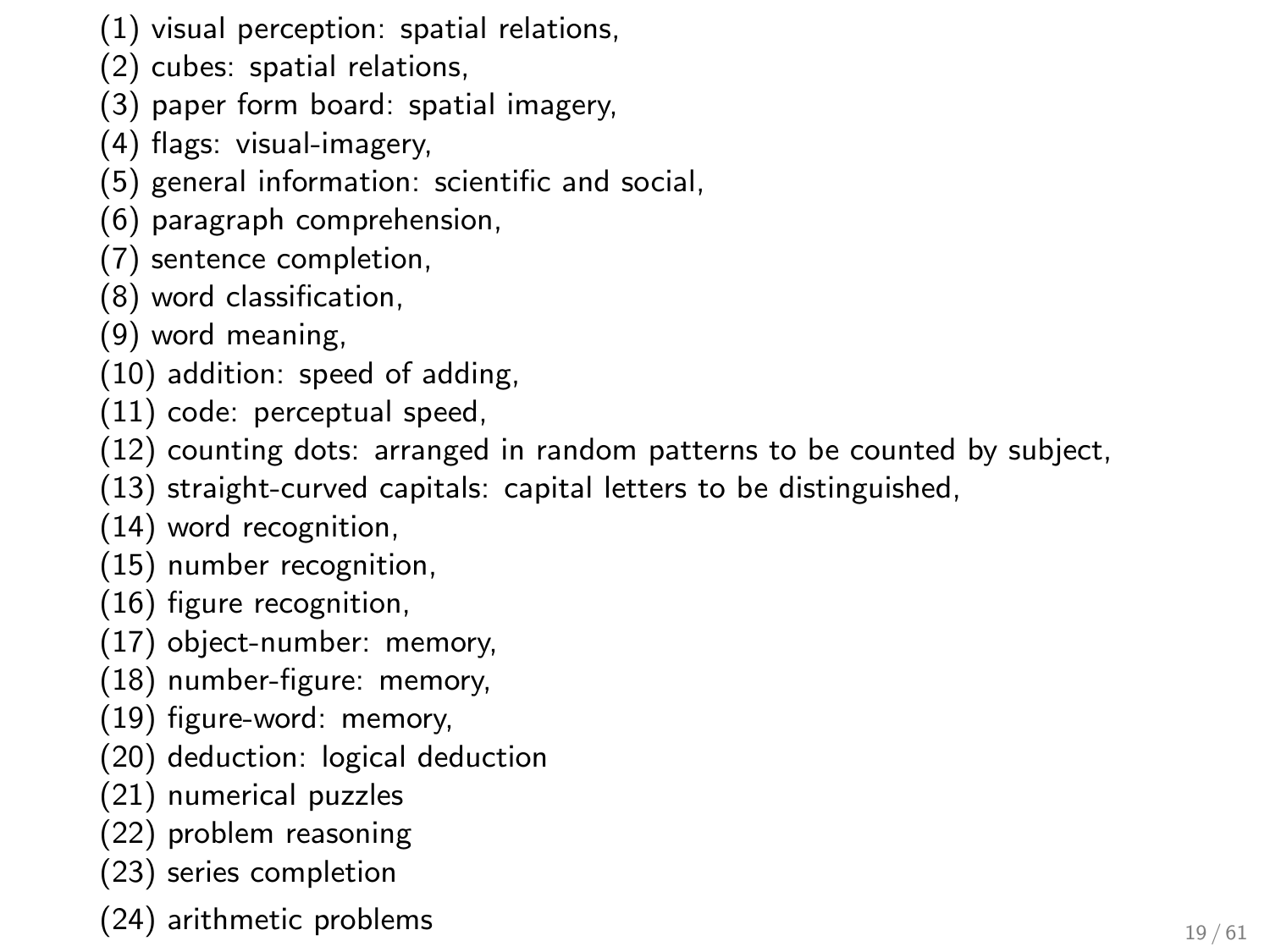#### See Factor\_24psych.R

MLE, no rotation **MLE, varimax**  $\frac{6}{10}$  $\overline{V10}$  $\overline{VI}$  $V12$  $\frac{6}{2}$  $V3$  $V23$  $\frac{4}{5}$ Ŵ.  $\frac{V20}{V22}$  $V11$  $V13$  $\frac{V^2}{V10}$  $\overline{a}$  $\frac{V13}{V21}$  $\overline{0}$  $V18$  $V<sub>21</sub>$ Factor2 Factor<sub>2</sub>  $V24$ vs  $V17$ VIR  $\frac{1}{2}$ V<sub>19</sub> **V12**  $\frac{V15}{V2}$ V16  $\overline{a}$  $V19$ vs ve<sup>VVs</sup>  $V14$ **Vt**  $v<sub>24</sub>$  $v_{23}$  $V<sub>4</sub>$  $V<sub>28</sub>$ **V15**  $\frac{2}{9}$ V<sub>3</sub> **VS** Villagen **g**  $V<sub>5</sub>$  $\overline{Q}$ w  $\frac{V10}{I}$  $0.4$  $0.5$  $0.6$  $0.7$  $0.2$  $0.4$  $0.6$  $0.8$  $0.0$ Factor1 Factor1

PCF, no rotation





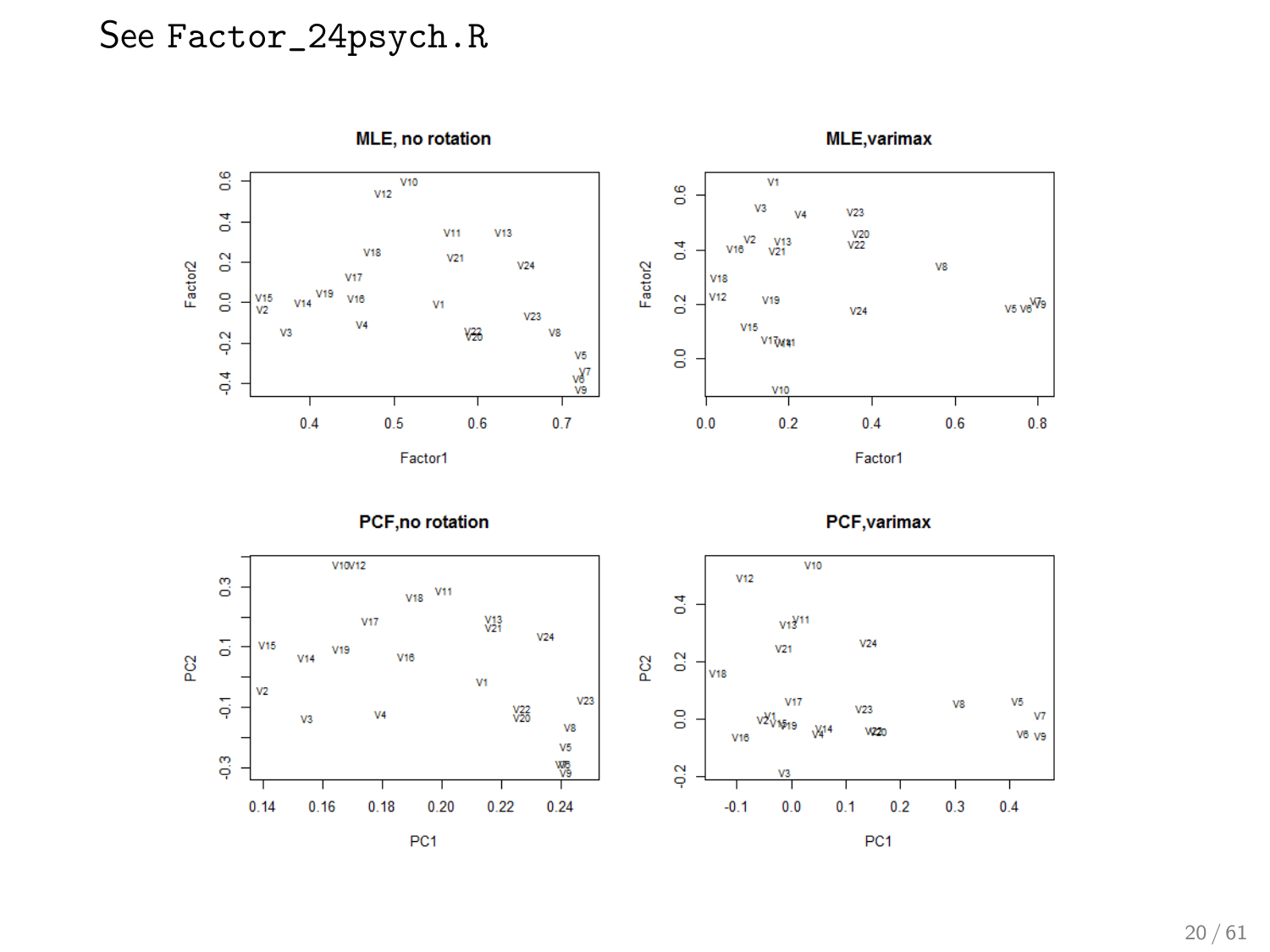#### Factor rotation

- **Iomorphic in factor rotation, we look for an orthogonal matrix**  $J_{(k\times k)}$ such that the factor loadings  $\bm{\Lambda}^*=\bm{\Lambda} \bm{J}$  be more easily interpreted than the original factor loadings Λ.
- Factor loadings can often be easily interpreted if they have simple structure;
	- Each variable has a high loading on a single factor but close-to-zero loadings on other factors.
	- $\blacksquare$  Each factor is constituted by only a few variables with high loadings but close-to-zero loadings of other variables.
- Many proposals Varimax, Quartimax, Promax, Oblimin rotations.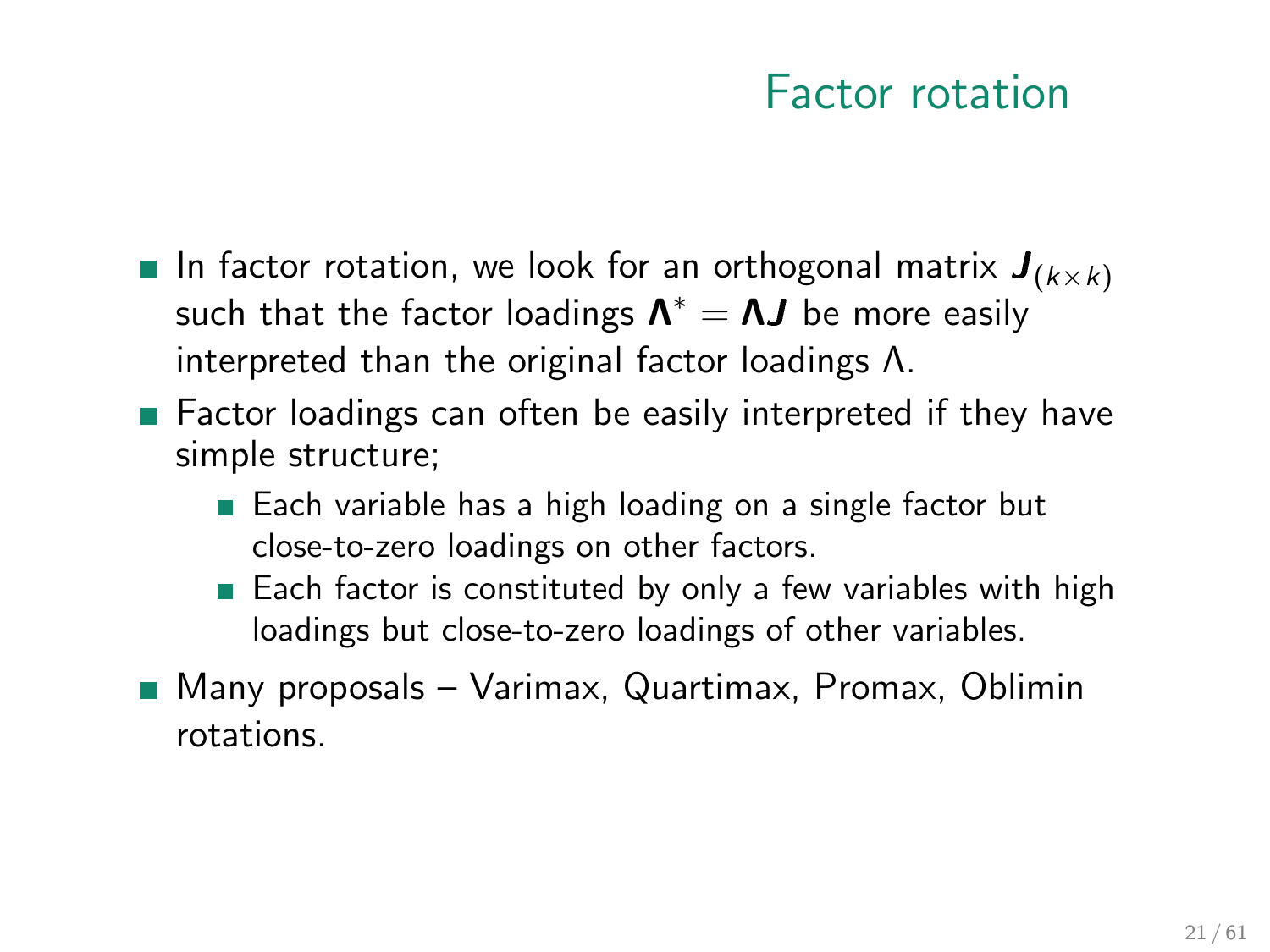#### Varimax rotation

- By (the same) Kaiser (1958). Here the raw version is presented.
- Idea is that we want the factor loadings  $(\lambda_{1\ell},\ldots,\lambda_{p\ell})'$  more like  $(1,0,0,\ldots,0)'$  but not like  $(\frac{1}{3},-\frac{1}{3})$  $\frac{1}{3}, \ldots, \frac{1}{3}$  $\frac{1}{3}$ )';  $\Rightarrow$  Larger variance for  $\lambda^2_{1\ell}, \ldots, \lambda^2_{\rho\ell}.$
- Let  $\lambda^*_{j\ell}$  be the rotated factor loadings  $\bm{\Lambda}^*=\bm{\Lambda} \bm{J}$ . Varimax rotation maximizes the sum of variances of squared loadings (hence, the name); In other words,

$$
\boldsymbol{J}^{\dagger} = \operatorname*{argmax}_{\boldsymbol{J}} \sum_{\ell=1}^{k} \left\{ \widehat{\text{Var}}\left( \{ (\lambda_{1\ell}^{*})^2, \ldots, (\lambda_{p\ell}^{*})^2 \} \right) \right\}
$$

Varimax rotated factors  $\bm{\Lambda}^\dagger = \bm{\Lambda} \bm{J}^\dagger.$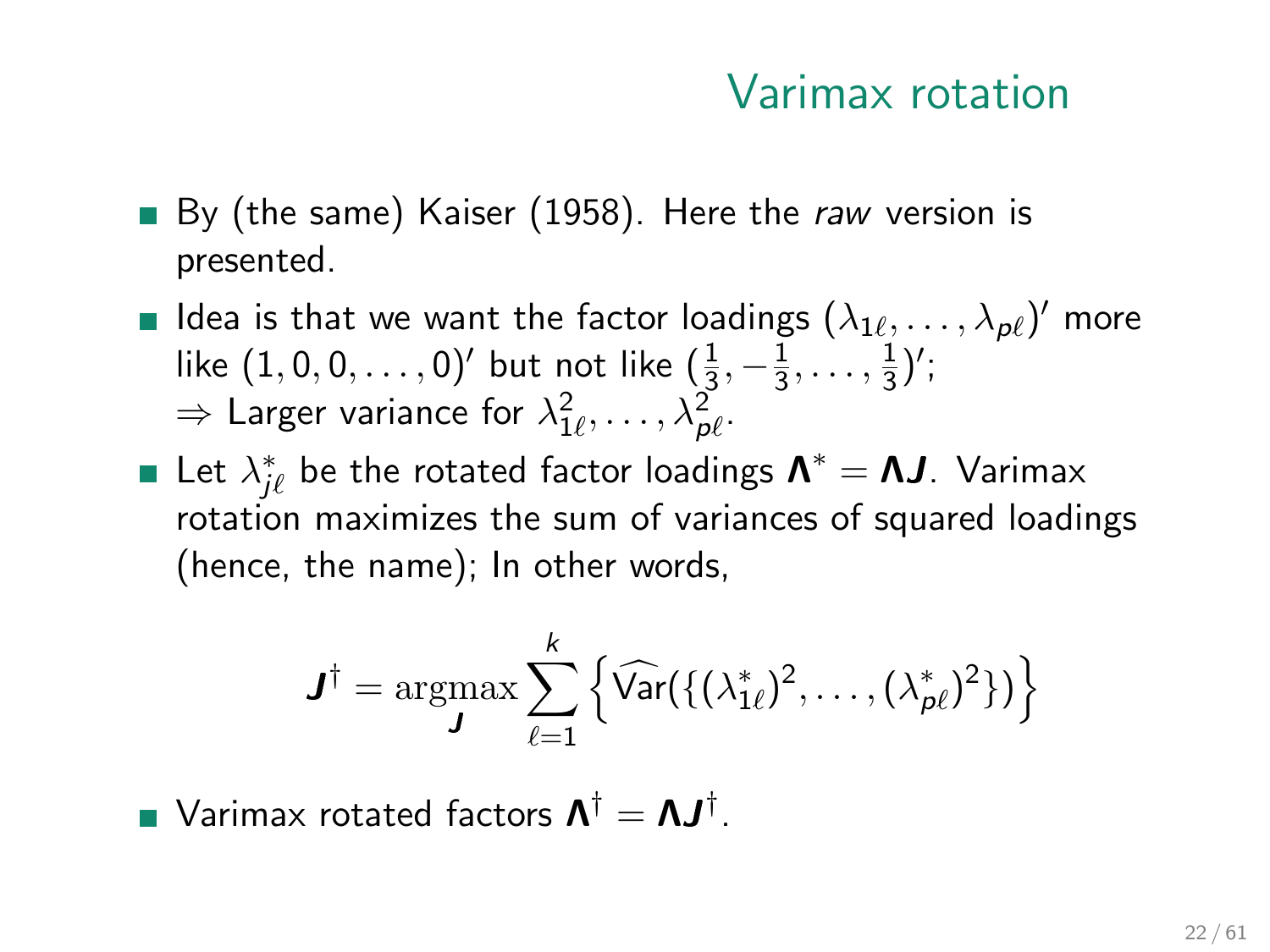## Example: 24 Psychological Tests

#### Estimated factor loadings (MLE) with Varimax rotation.

| <b>Test</b>    | $\overline{S_1}$ | $\overline{S_2}$ | $S_3$    | $\overline{S_4}$ | $S_5$    | Unique |
|----------------|------------------|------------------|----------|------------------|----------|--------|
| $\mathbf{1}$   | 0.165            | 0.655            | 0.124    | 0.181            | 0.208    | 0.453  |
| $\overline{2}$ | 0.108            | 0.442            | 0.087    | 0.095            | 0.003    | 0.777  |
| 25             | 0.134            | 0.559            | $-0.048$ | 0.111            | 0.094    | 0.646  |
| 26             | 0.230            | 0.533            | 0.089    | 0.081            | 0.014    | 0.648  |
| 5              | 0.738            | 0.189            | 0.191    | 0.149            | 0.056    | 0.357  |
| 6              | 0.772            | 0.187            | 0.031    | 0.248            | 0.125    | 0.291  |
| 7              | 0.798            | 0.214            | 0.143    | 0.088            | 0.051    | 0.286  |
| 8              | 0.571            | 0.343            | 0.239    | 0.127            | 0.044    | 0.481  |
| 9              | 0.808            | 0.203            | 0.033    | 0.219            | $-0.007$ | 0.257  |
| 10             | 0.181            | 0.108            | 0.845    | 0.180            | 0.029    | 0.208  |
| 11             | 0.195            | 0.066            | 0.422    | 0.436            | 0.419    | 0.413  |
| 12             | 0.030            | 0.232            | 0.694    | 0.102            | 0.131    | 0.436  |
| 13             | 0.186            | 0.432            | 0.477    | 0.077            | 0.540    | 0.253  |
| 14             | 0.185            | 0.061            | 0.044    | 0.552            | 0.080    | 0.649  |
| 15             | 0.104            | 0.122            | 0.059    | 0.509            | $-0.002$ | 0.712  |
| 16             | 0.070            | 0.406            | 0.056    | 0.509            | 0.055    | 0.565  |
| 17             | 0.154            | 0.072            | 0.210    | 0.595            | $-0.026$ | 0.572  |
| 18             | 0.032            | 0.300            | 0.322    | 0.458            | 0.006    | 0.596  |
| 19             | 0.156            | 0.221            | 0.144    | 0.378            | 0.046    | 0.761  |
| 20             | 0.373            | 0.462            | 0.127    | 0.293            | $-0.193$ | 0.509  |
| 21             | 0.172            | 0.398            | 0.431    | 0.238            | 0.002    | 0.569  |
| 22             | 0.364            | 0.423            | 0.114    | 0.320            | $-0.068$ | 0.568  |
| 23             | 0.361            | 0.542            | 0.249    | 0.231            | $-0.113$ | 0.447  |
| 24             | 0.368            | 0.179            | 0.495    | 0.321            | $-0.066$ | 0.480  |
| $_{\rm SS}$    | 3.639            | 2.958            | 2.450    | 2.386            | 0.633    |        |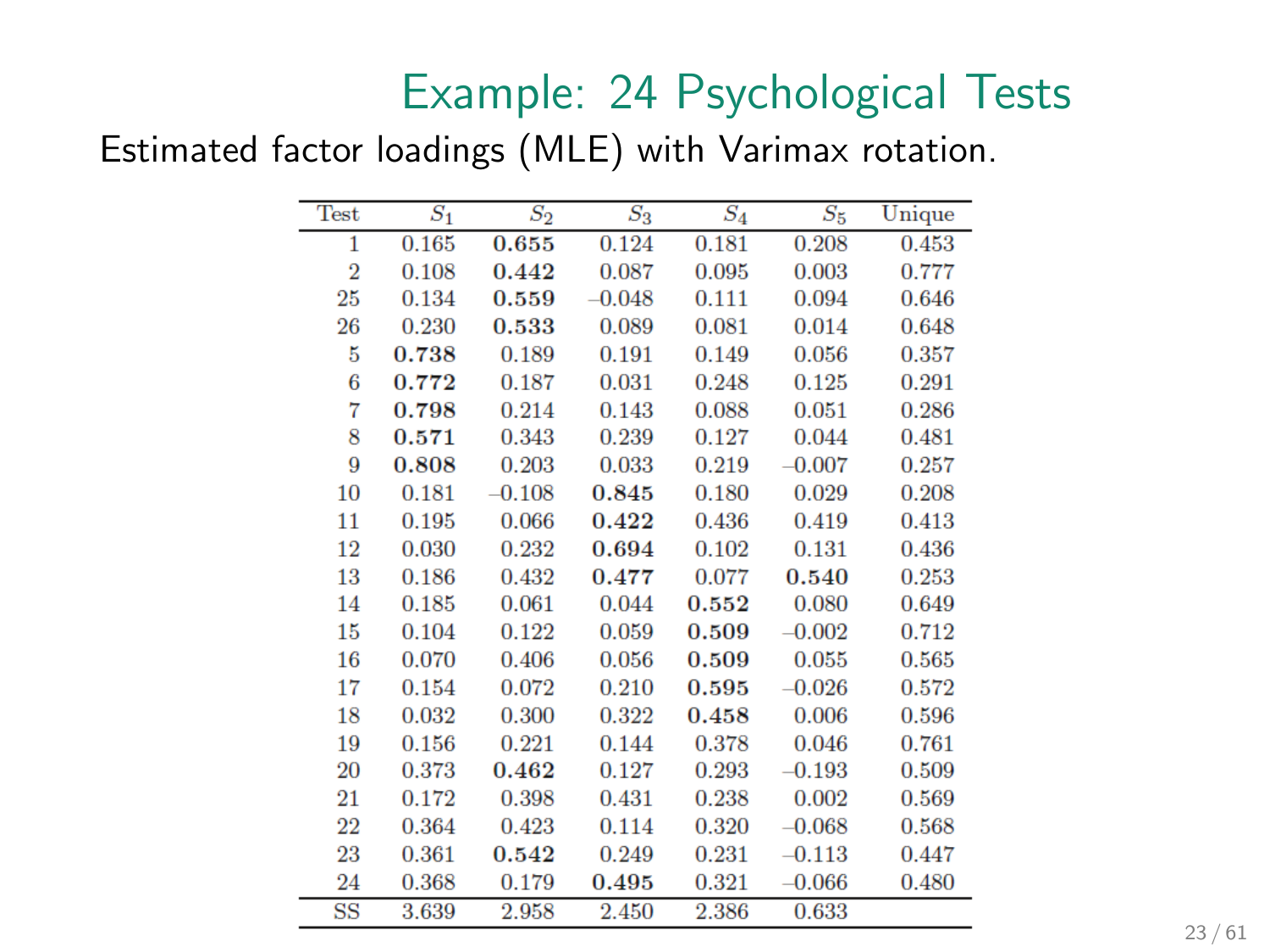## 24 Psychological Tests

- **Narimax rotated loadings are easily interpreted.**
- $F_1 \sim$  verbal factor
- $F_2 \sim$  deduction of relation factor
- $F_3$   $\sim$  speed factor
- $F_4 \sim$  memory factor
- $F_5 \sim$  speed factor
- **E** Check the degrees of freedom of LRT is  $\nu$ , and the test leads that  $k = 5$ .
- Kaiser's rule for PCA Factor estimation also leads that  $k = 5$ .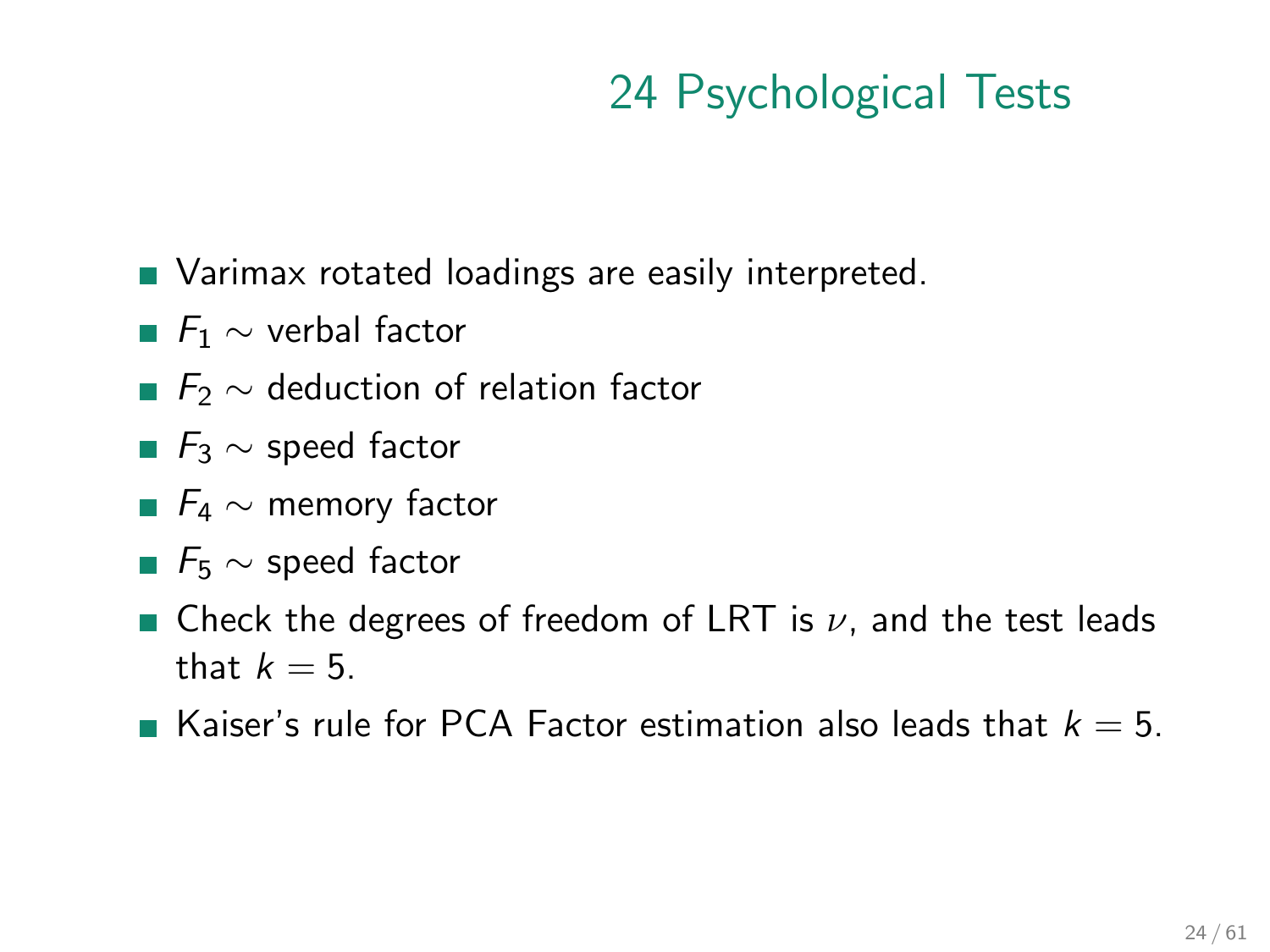## Factor analysis in R

To perform maximum likelihood estimation of factor models:

```
# number of factors = 3, no ro
fit <- factanal(data, 3, rotation="none")
print(fit, digits=2, cutoff=.3, sort=FALSE)
```
To rotate,

fit\_varimax <- factanal(data, 3, rotation="varimax") fit\_promax <- factanal(data, 3, rotation="promax")

To perform Principal Component estimation of factor models and varimax rotation

pc<-prcomp(data,scale=TRUE) #correlation PCA pc\$sdev # Kaiser's rule pcfactorloadings <- pc\$rotation[,1:5] rot<-varimax(pcfactorloadings, normalize = FALSE)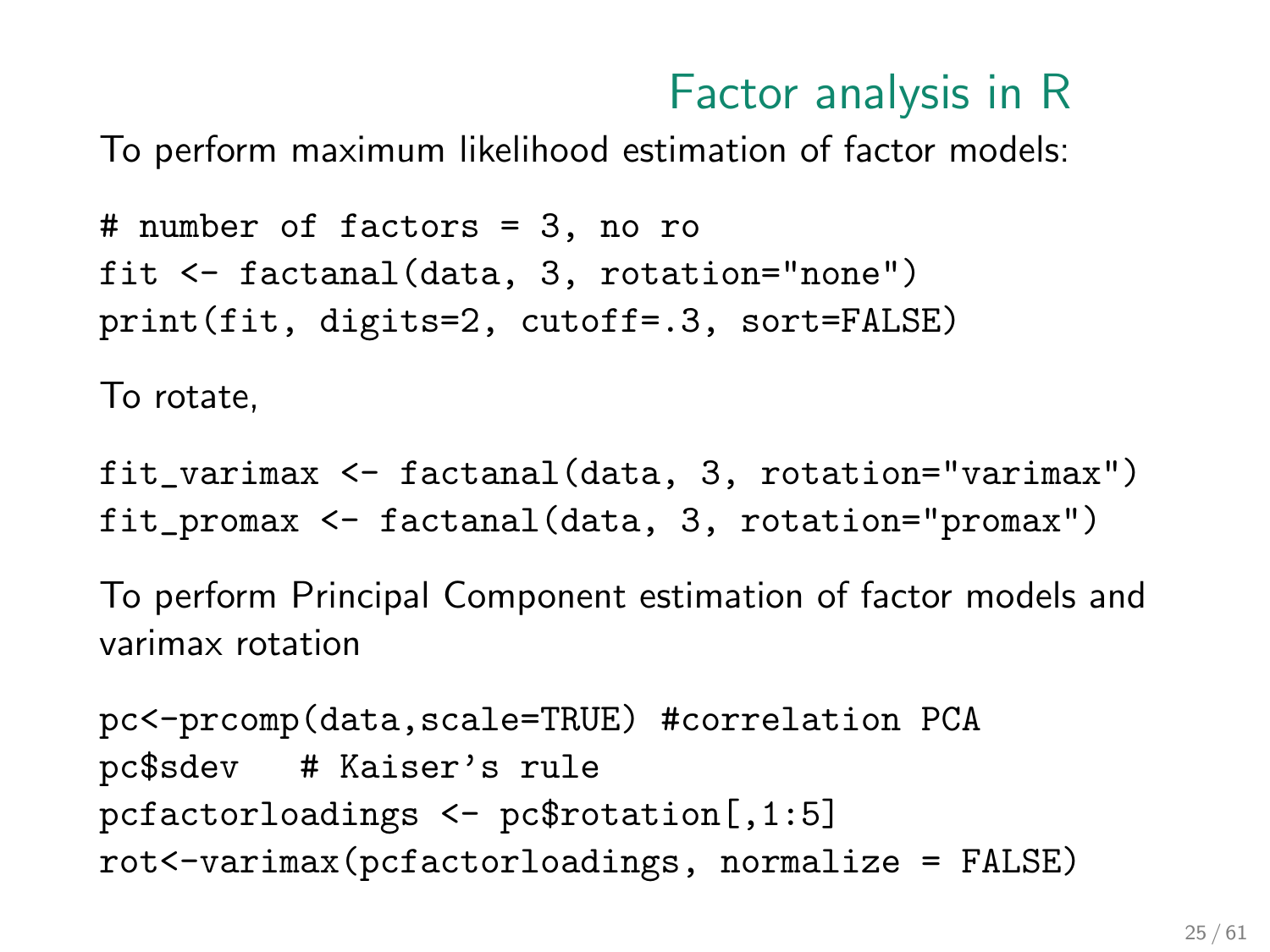## Factor analysis: Final Remark

#### ■ PCA vs FA

- Both methods are mostly used in exploratory data analysis.
- If uniqueness is zero, both methods agree.
- **PCA** is purely exploratory (no assumption, no model), while FA assumes a specific model.
- **PCA** is NOT scale invariant, while FA is so.
- Computation: PCA–simple vs FA–complex.
- **FA** is controversial
	- MLE–Normal assumption too strict? numerical problems?
	- MLE–Heywood cases? (referring to the cases where corr. matrix is singular $\rightarrow$  trouble in MLE)
	- Interpretation of factors are based on convenience. One can keep rotating factors until something useful pops out.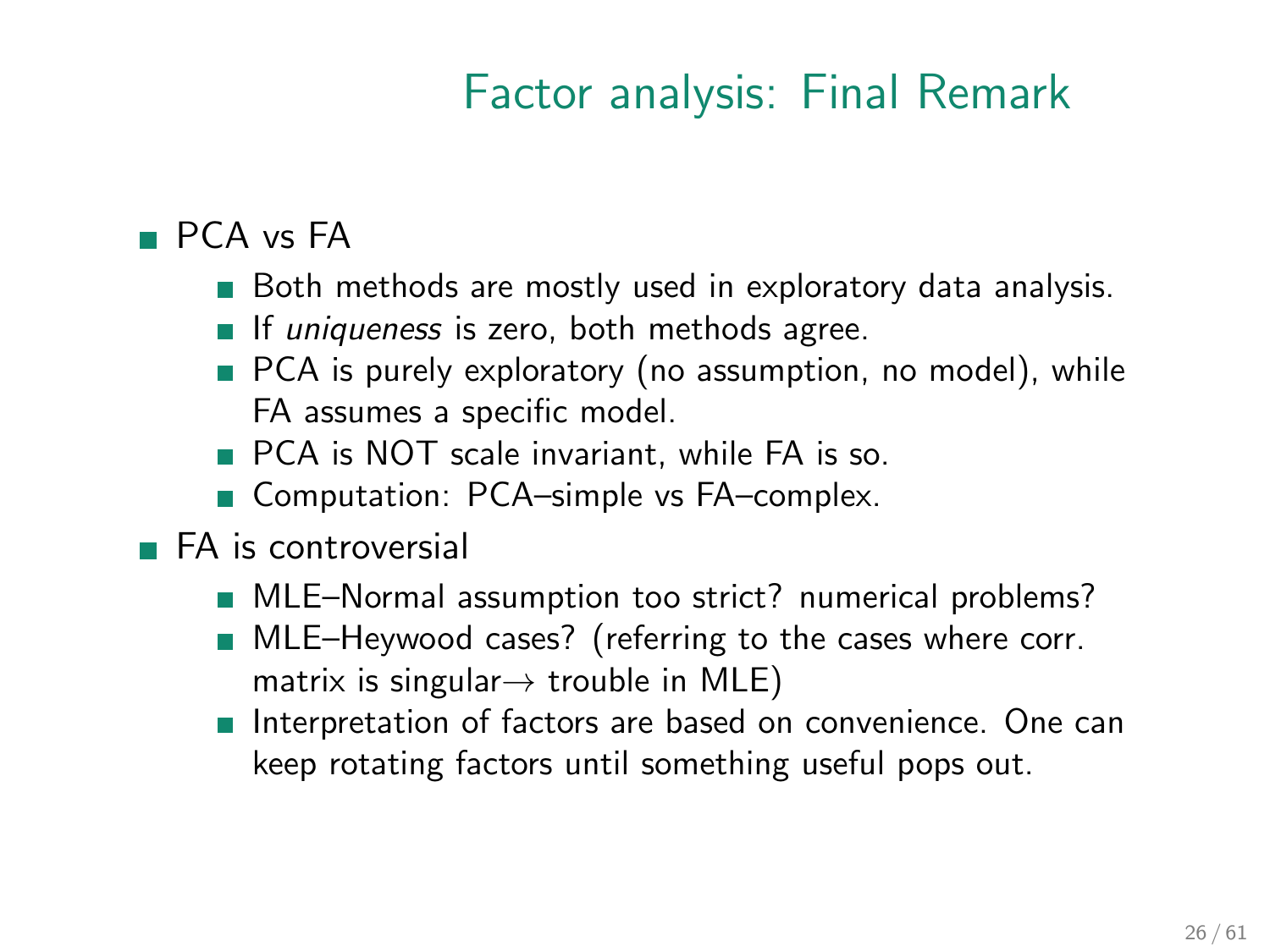# Independent Component Analysis (ICA)

- $\blacksquare$  ICA is a multivariate statistical technique that seeks to uncover hidden variables.
- **Basic form is a linear dimension reduction; Find interesting** directions  $\boldsymbol{u}_i$ , such that its scores  $(S_i = \boldsymbol{u}_i' \boldsymbol{X})$  are *independent* to each other.
- **Fairly new technique: First appeared in Cardoso 1993.**
- Good source of information can be found at <http://research.ics.aalto.fi/ica/>
- **Motivating example: Cocktail party problem. Fun examples at** [http://research.ics.aalto.fi/ica/cocktail/cocktail\\_en.cgi](http://research.ics.aalto.fi/ica/cocktail/cocktail_en.cgi)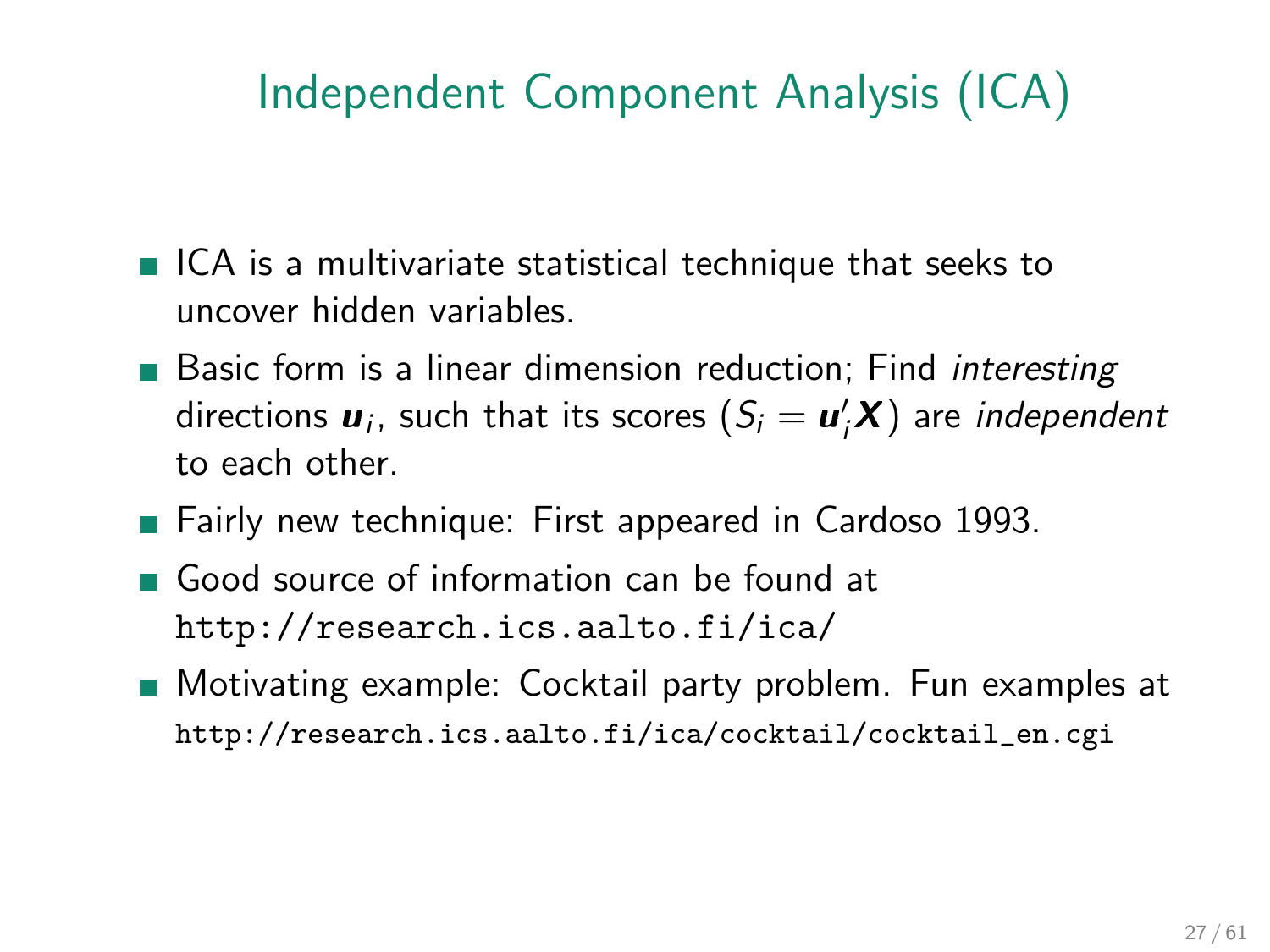- Hear several simultaneous conversations;
- **Wish to separate them.**
- **Conversations are modeled as time series:**  $s_1(t)$  and  $s_2(t)$ .

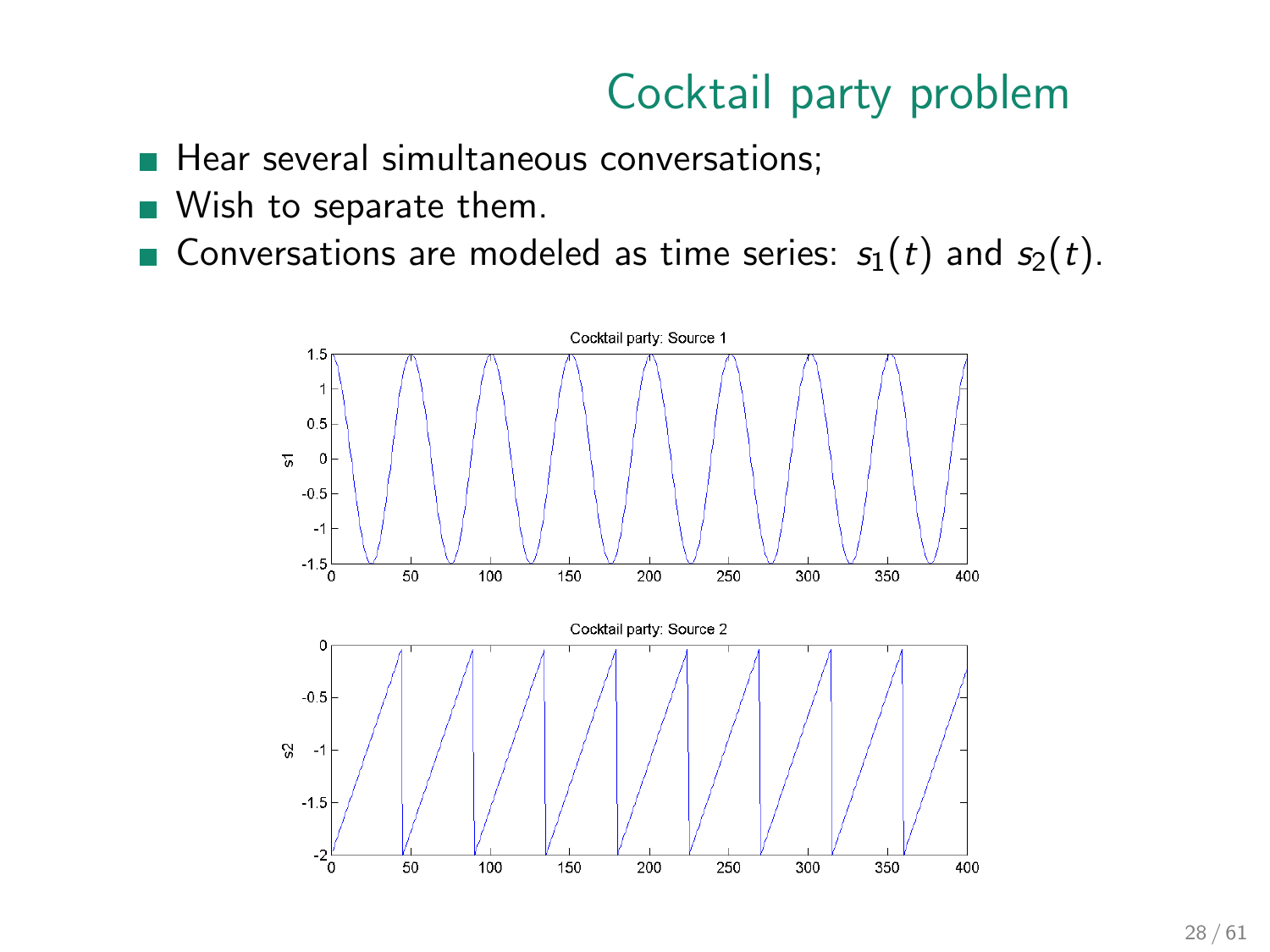What we actually hear is a mixture of both conversations

$$
x_1(t) = a_{11}s_1(t) + a_{12}s_2(t),
$$
  

$$
x_2(t) = a_{21}s_1(t) + a_{22}s_2(t).
$$

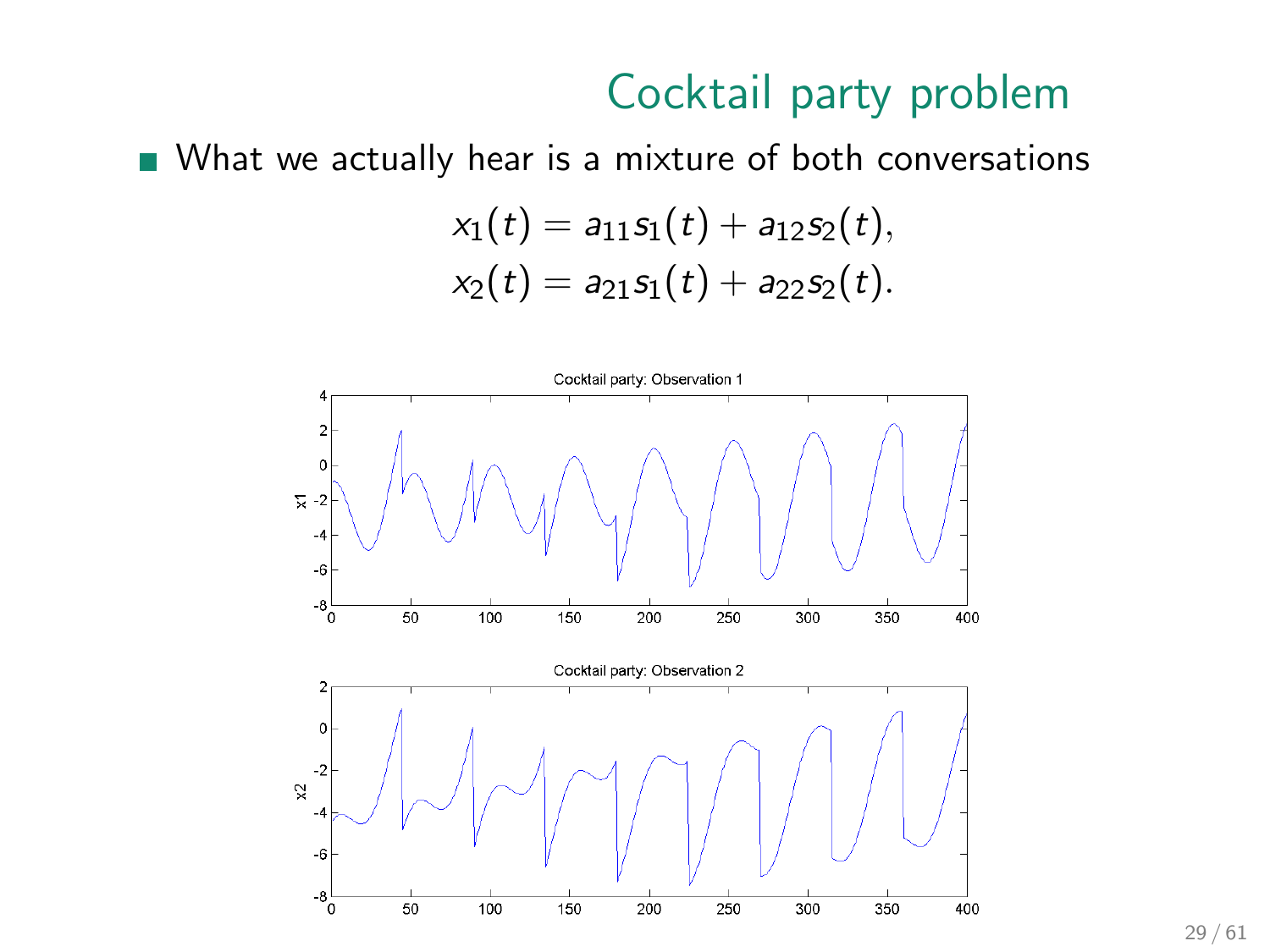Without knowing the actual source and the mixing matrix  $\mathbf{A}=(a_{ij})$ , ICA tries to recover the source  $\boldsymbol{S}=(S_1,S_2)'$  from data  $X = (X_1, X_2)$ ';

$$
\boldsymbol{X}=(X_1,X_2)'=\boldsymbol{A}\boldsymbol{S}.
$$

Since  $S = WX$  for  $W = A^{-1} = \begin{pmatrix} w'_1 \\ w'_2 \end{pmatrix}$  $\big)$ , the method suggests a linear dimension reduction, with projection vectors  $w_i$  and scores  $S_i$ :

$$
S_i = \mathbf{w}_i^{\prime} \mathbf{X}, i = 1, 2.
$$

 $\blacksquare$  In general, the sources are non-Gaussian (with at most one exception). Otherwise, little hope to separate them.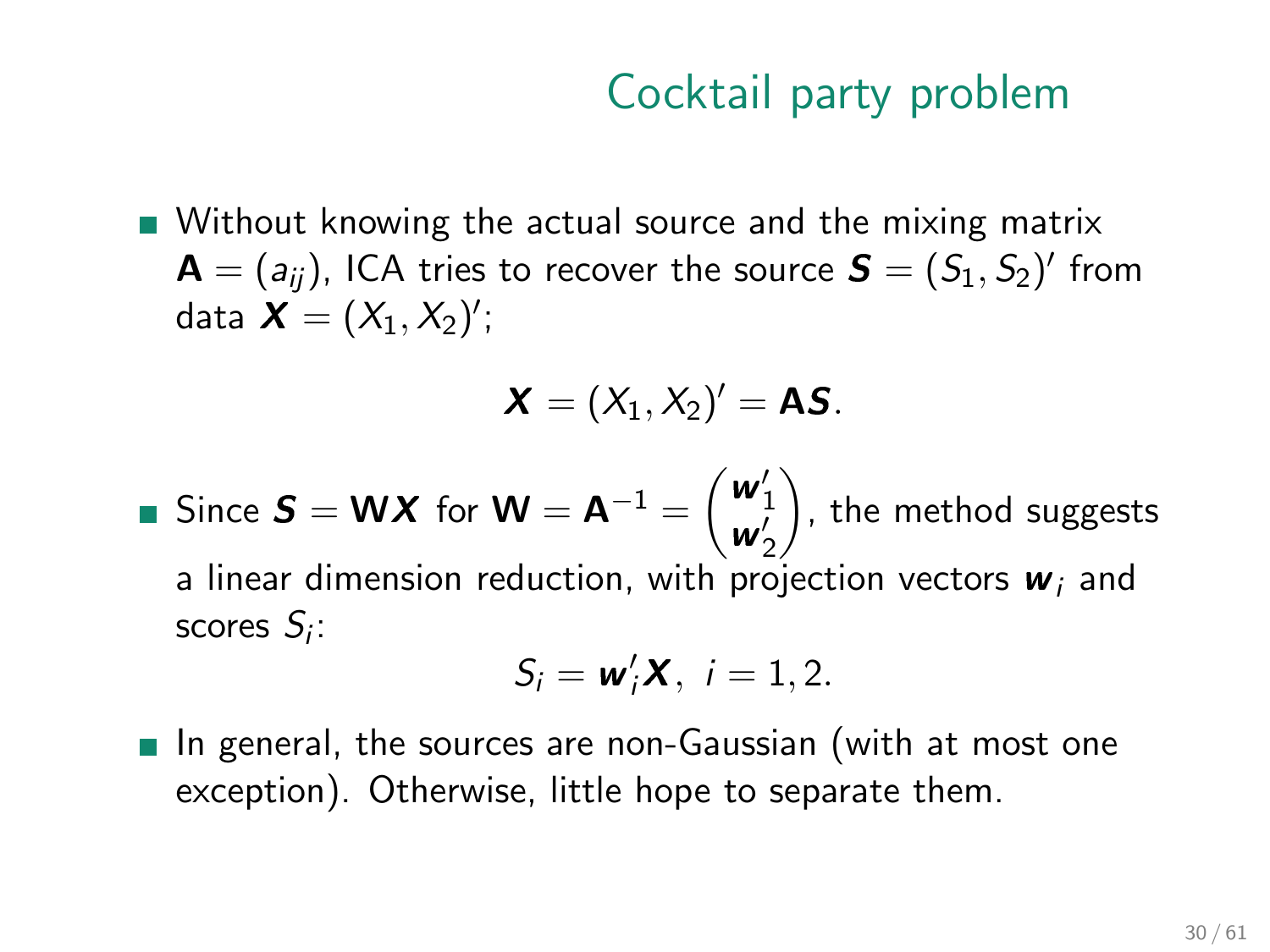Ignoring the time label, the data is multivariate  $(p = 2)$ Can PCA help?

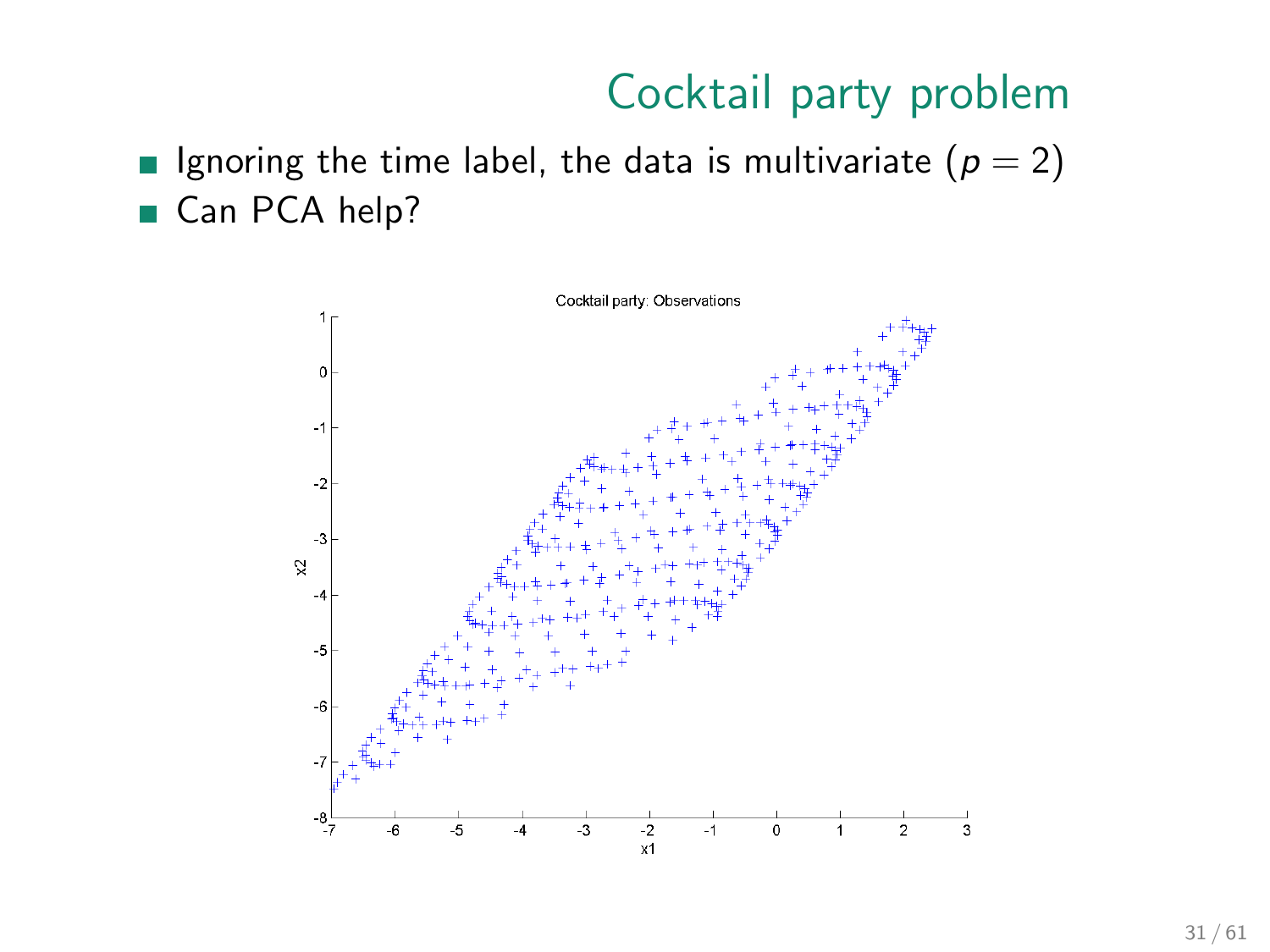## Cocktail party problem–PCA?

- $\bullet$   $w_i$  as PC directions is wrong for source separation.
- Since PCA finds the direction of greatest variation.

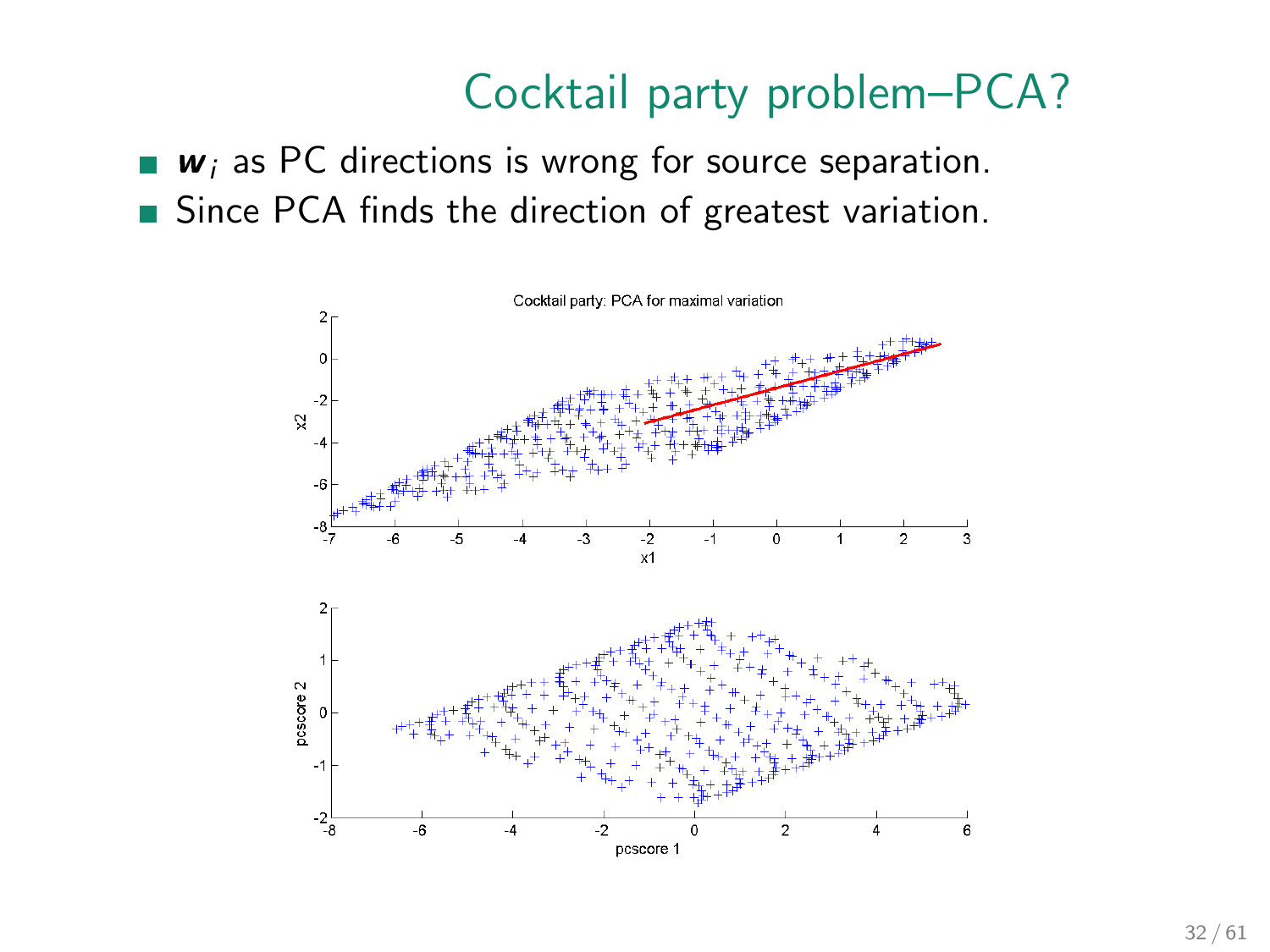## Cocktail party problem–PCA?

**PCA** scores are just another mixtures of signals-no good.

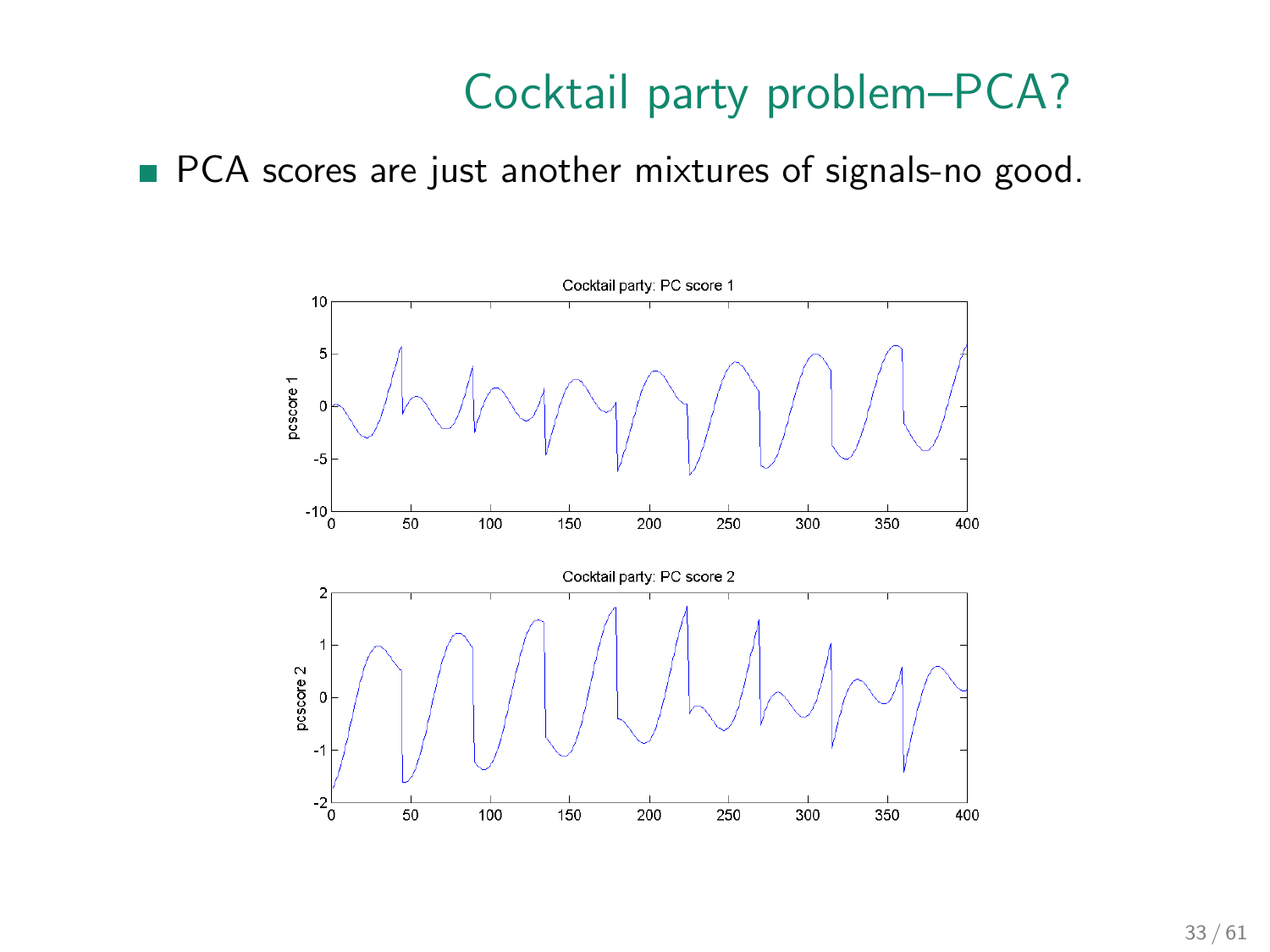- Scatters of original source (which is unknown in practice)
- **Understood as uniform distribution on a rectangle**
- So marginal distributions are independent

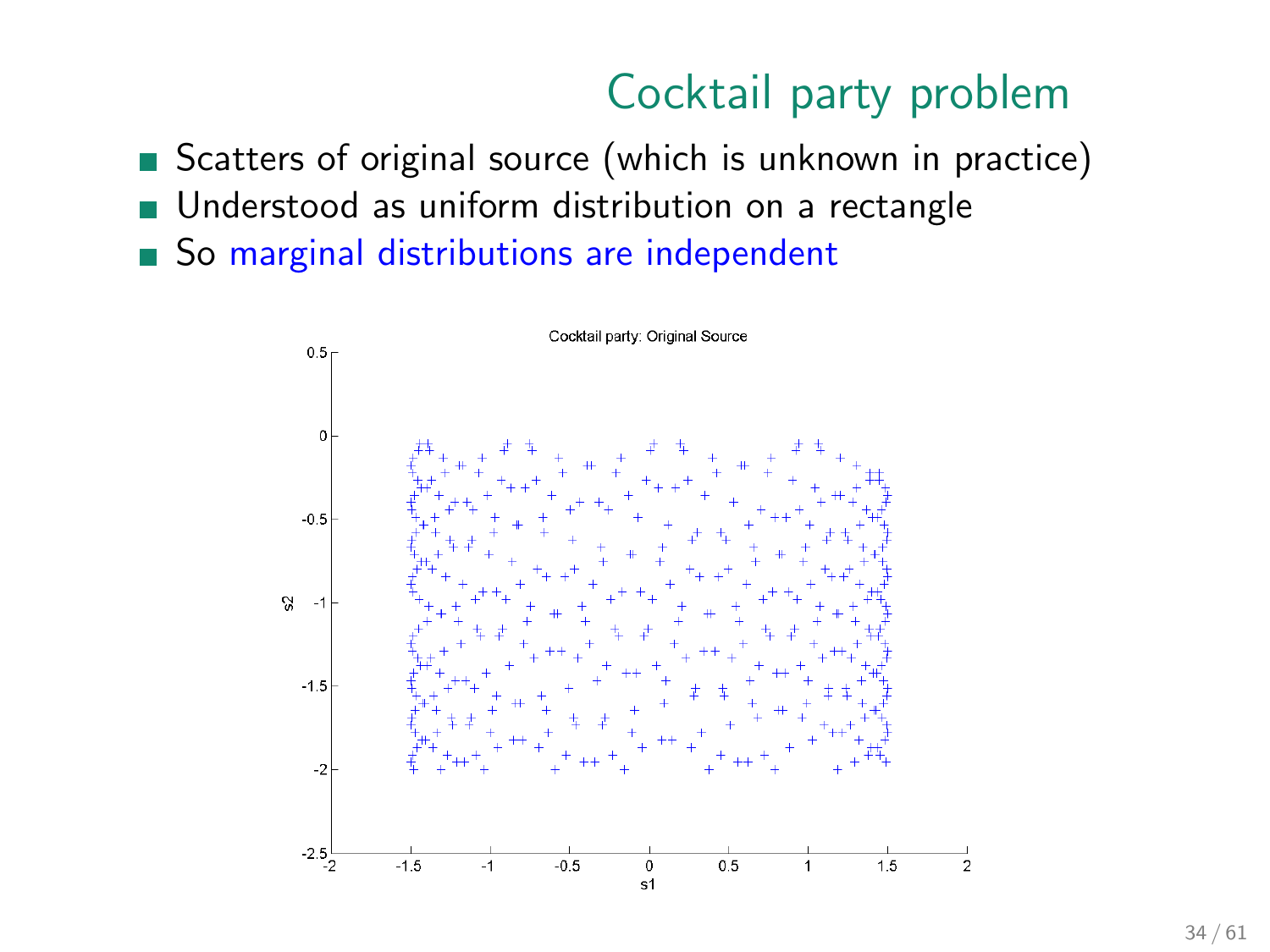#### Cocktail party problem–Trial&Error

■ Centering and sphering (aka whitening) the observations

$$
z=\widehat{\Sigma}^{-\frac{1}{2}}(x-\hat{\mu}).
$$

Find directions in the transformed  $(z-)$  space



35 / 61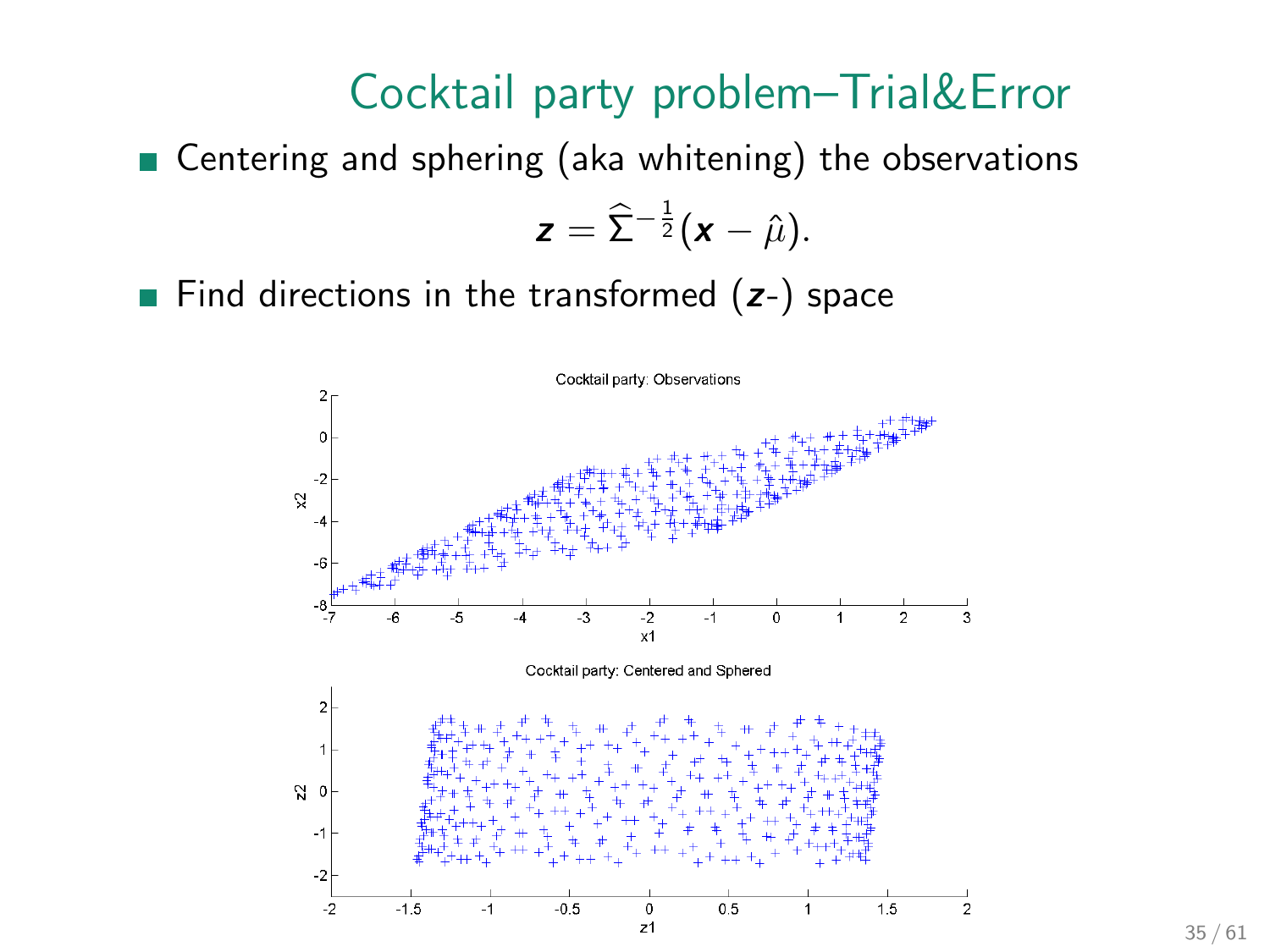• First candidate 
$$
U = [u_1 u_2] = \begin{bmatrix} 1 & 0 \\ 0 & 1 \end{bmatrix}
$$
 surprisingly  
well constructs two simple

well-separates two signals.

 $\blacksquare$  Back to original x-space,

$$
s_i = \mathbf{u}_i' \mathbf{z} = \mathbf{u}_i' \widehat{\Sigma}^{-\frac{1}{2}} (\mathbf{x} - \widehat{\mu}) = \widehat{\mathbf{w}}_i' \mathbf{x} + \mathbf{c},
$$
  
where  $\widehat{\mathbf{w}}_i = \widehat{\Sigma}^{-\frac{1}{2}} \mathbf{u}_i = i\text{th column of } \widehat{\Sigma}^{-\frac{1}{2}}.$ 

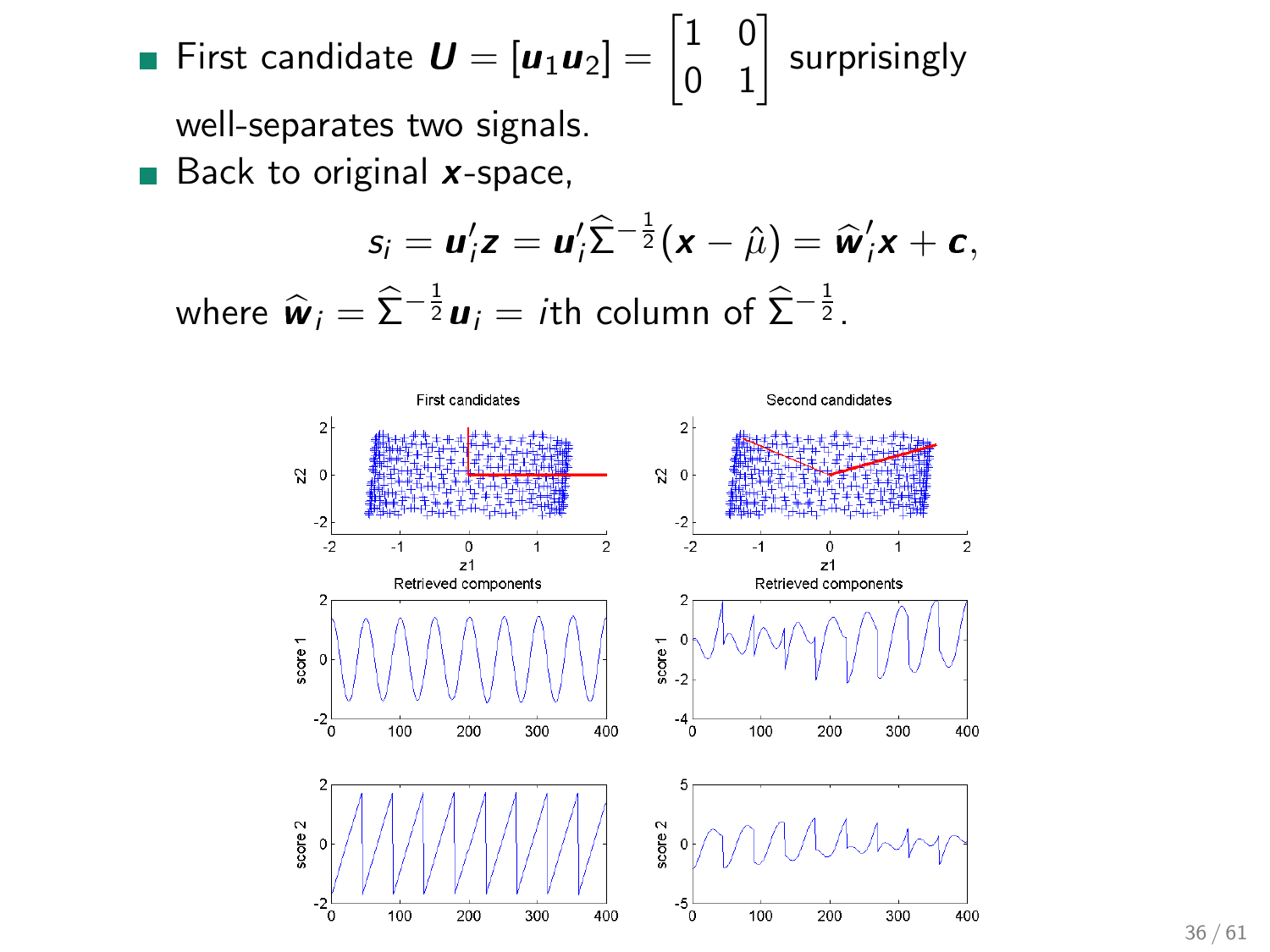## Cocktail party problem–Trial&Error

- Non-Gaussianity is the key 1st cand. (left) less Gaussian than 2nd (right)
- Systematic way of separating sources? (Measuring independence through nongaussianity)

First candidates Second candidates  $\overline{a}$  $\overline{\mathbf{c}}$  $\mathbf{A}$  $\overline{1}$  $\Omega = 0$  $\mathbb{S}^1$  0  $-1$  $-4$ -2 -2  $\overline{2}$  $-1$  $\theta$  $\overline{2}$  $-2$  $\mathbf{A}$ ó  $\overline{a}$  $\overline{1}$  $21$  $21$  $0.8$  $0.8$  $0.6$  $\frac{0}{2}0.6$  $80.4$  $0.4$  $0.2$  $0\frac{1}{3}$  $0.2\frac{1}{2}$ 5 5 5  $-1$  $\Omega$ ł. × ò score 1 score 1  $0.8$  $0.8$  $0.6$  $06$  $\frac{6}{9}$  0.4  $90.4$  $0.2$  $0.2$  $^{0}$ <sub>-2</sub>  $^{0}_{-4}$  $\mathbf{r}$  $\Omega$  $\overline{1}$  $\overline{2}$  $-2$ n.  $\overline{2}$ score 2 score 2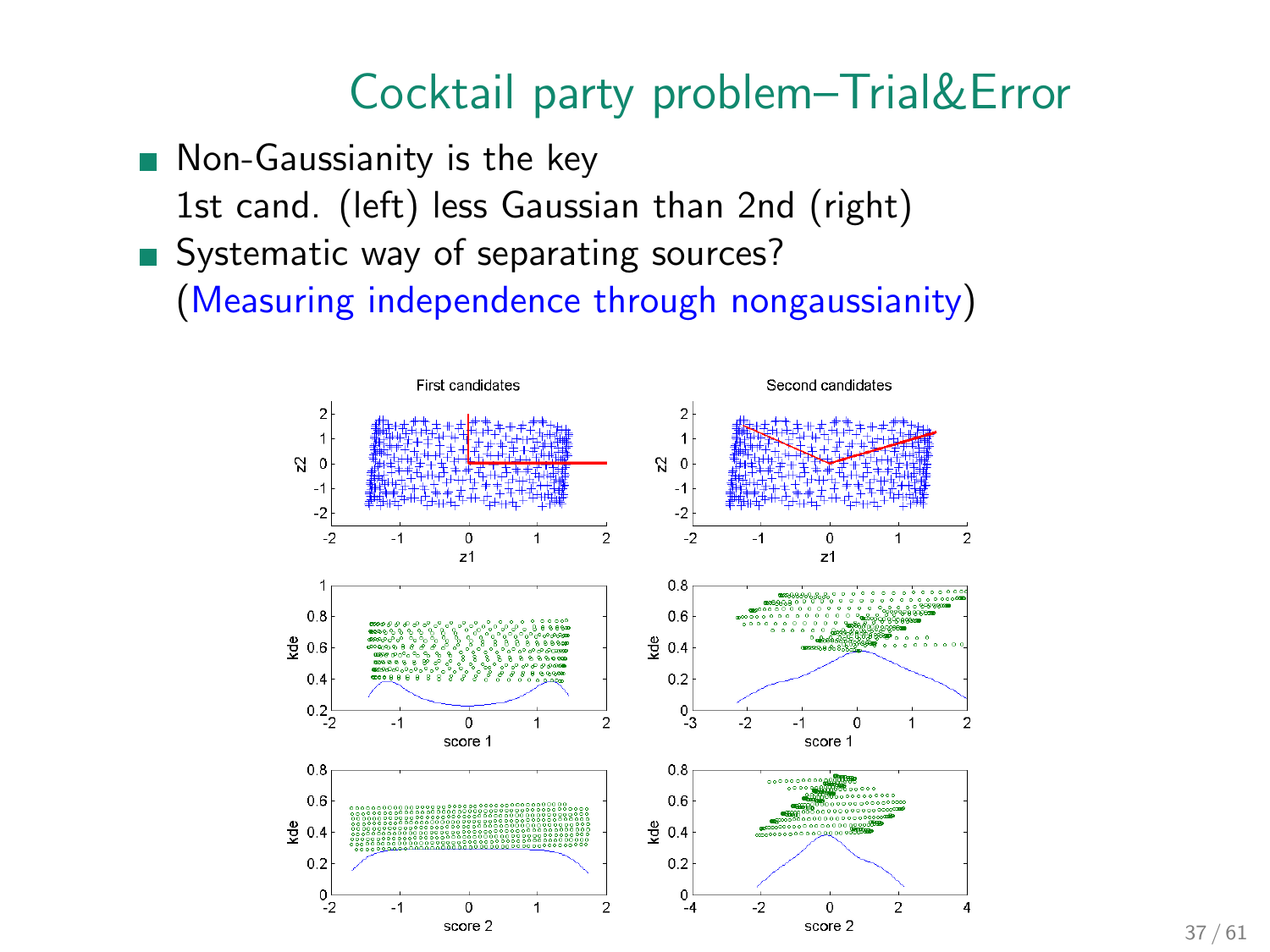Solution by FastICA algorithm (to be discussed)

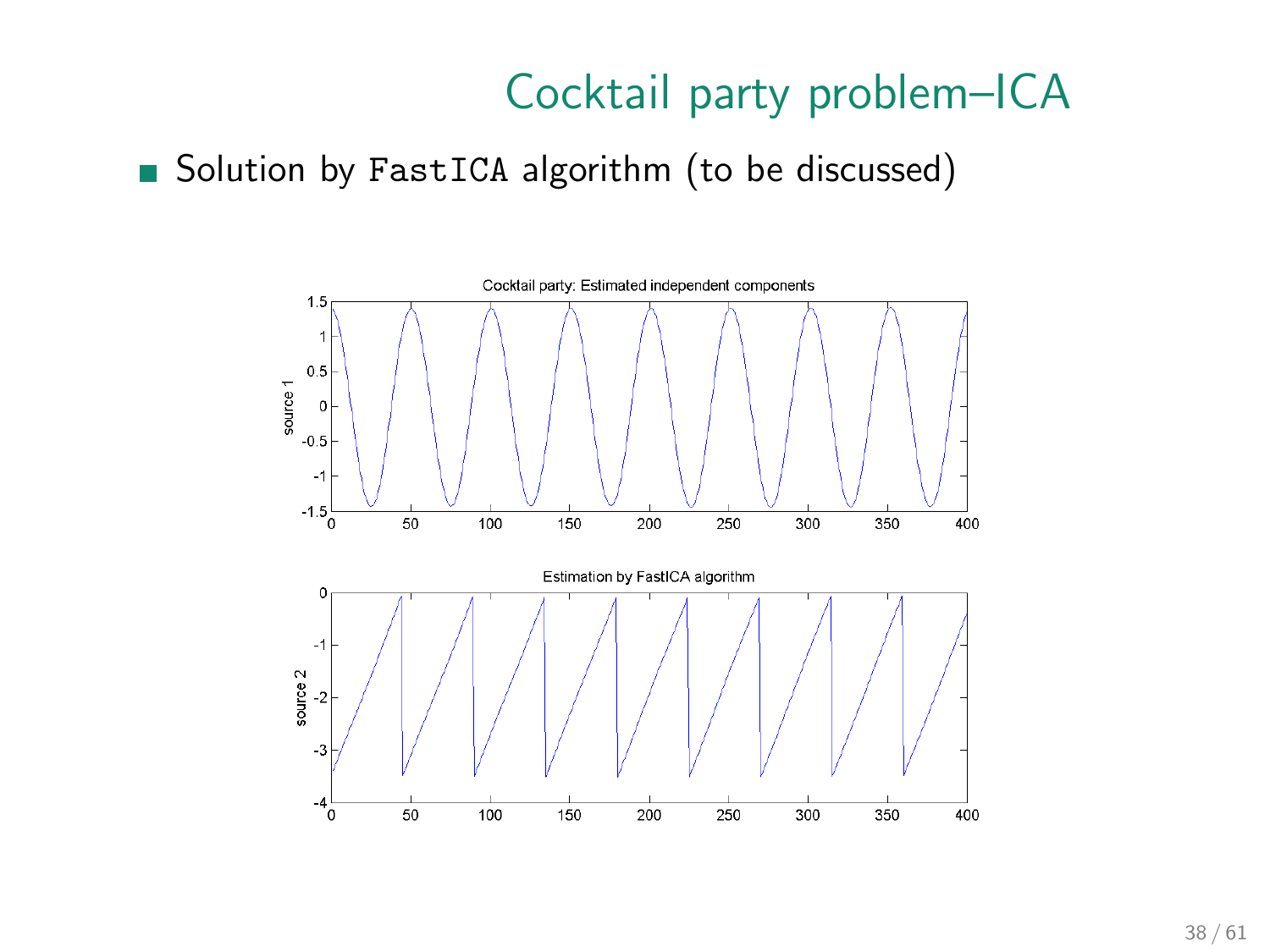## Independent Component Analysis

■ The cocktail party is an example of ICA models.

General ICA model- Observation is a mixed source plus error:

$$
X = f(S) + e,
$$

where the *m* sources  $S_1, \ldots, S_m$  are standardized and independent.

**Special case: Noiseless linear mixing ICA model** 

$$
f(\mathbf{S}) = \mathbf{AS}, \ \text{Var}(\mathbf{e}) = 0.
$$

If the number of observations (dimension of  $X$ ) equals the number of sources (dimension of  $S$ , m above), then there exists an unmixing matrix  $\mathbf{W} = \mathbf{A}^{-1}$  such that

$$
X=AS \Leftrightarrow S=WX,
$$

so that the sources are exactly recovered from  $X$ .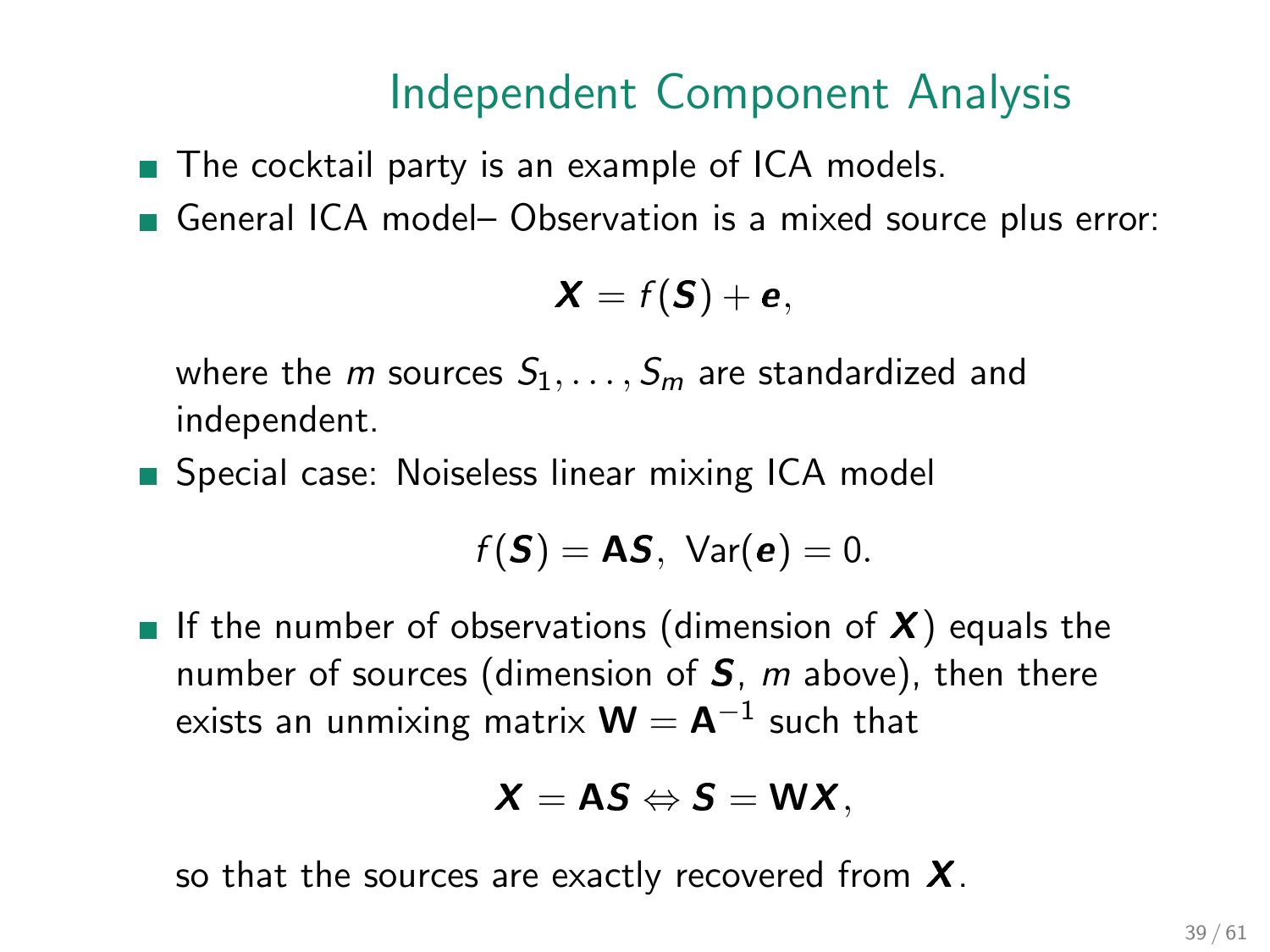ICA finds an estimate  $\dot{W}$  of W so that the components of  $Y = WX$  are as *independent* (and as non-Gaussian) as possible.

On the next few slides:

- **Practical viewpoint: Show that Gaussian is bad for practical** purpose.
- **Heuristic:** data suggests negatively larger kurtosis  $\rightarrow$  less normal
- **Theory: relations between Negentropy, Gaussian,** Independence and Mutual Information.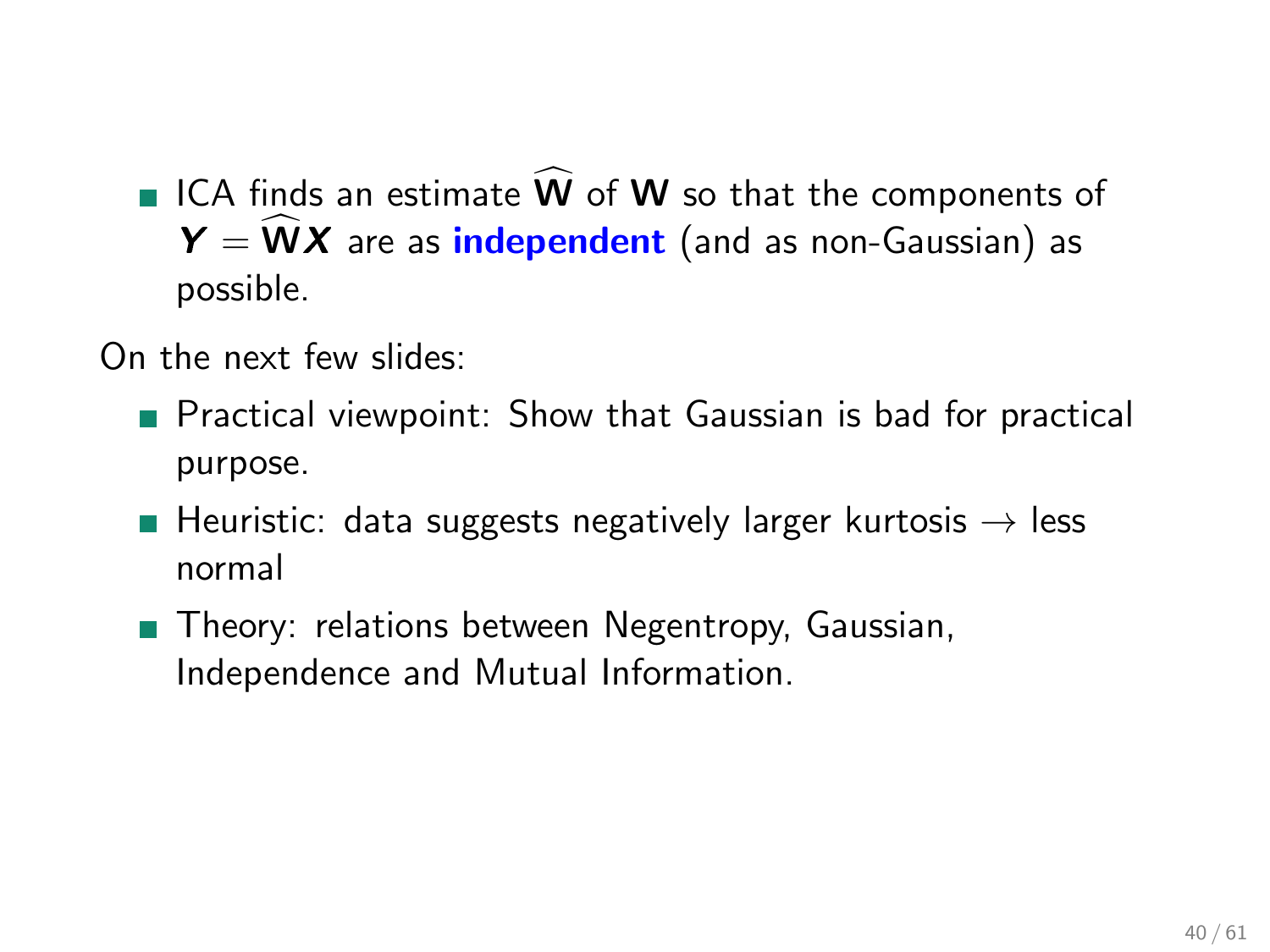## ICA and MVN

- Worst case for ICA:  $X \sim N_p(\mu, \Sigma)$ .
- After centered+sphered (whitened),  $\tilde{\bm{X}} = \Sigma^{-1/2}(\bm{X} - \mu) \sim \mathcal{N}_\mathcal{P}(0,\mathbb{I}_\mathcal{P})$ , independence in every orthogonal directions.
	- In particular, assume that  $Cov(S) = \mathbb{I}$  too. If A satisfies  $\tilde{\bm{X}} = \bm{\mathsf{AS}}$ , then  $\mathbb{I} = \mathsf{Cov}(\tilde{\bm{X}}) = \dot{\bm{\mathsf{AI}}} \bm{\mathsf{A}}'$ , and hence  $\bm{\mathsf{A}}$  is orthogonal. Then note that S is Gaussian too and S and  $\tilde{X}$ share the same density function. In other words, we cannot find (strictly) more interesting variables  $S$  than what we already have  $(\tilde{X})$  through rotation  $(A)$ .
- No meaningful directions
- From practical viewpoint, Gaussian data makes it impossible to find better structure.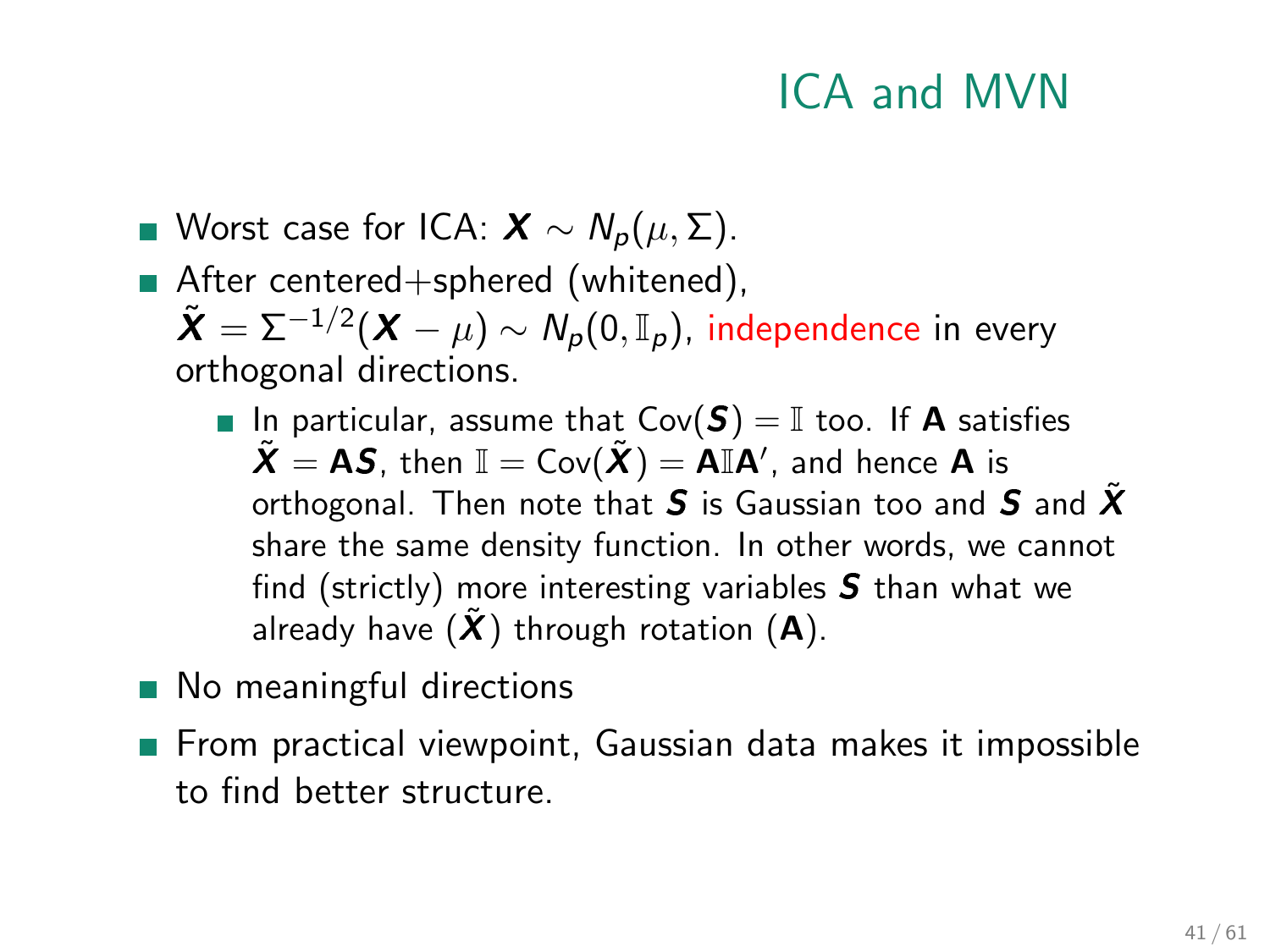# Heuristic: Back to trial-and-error of Cocktail Party example

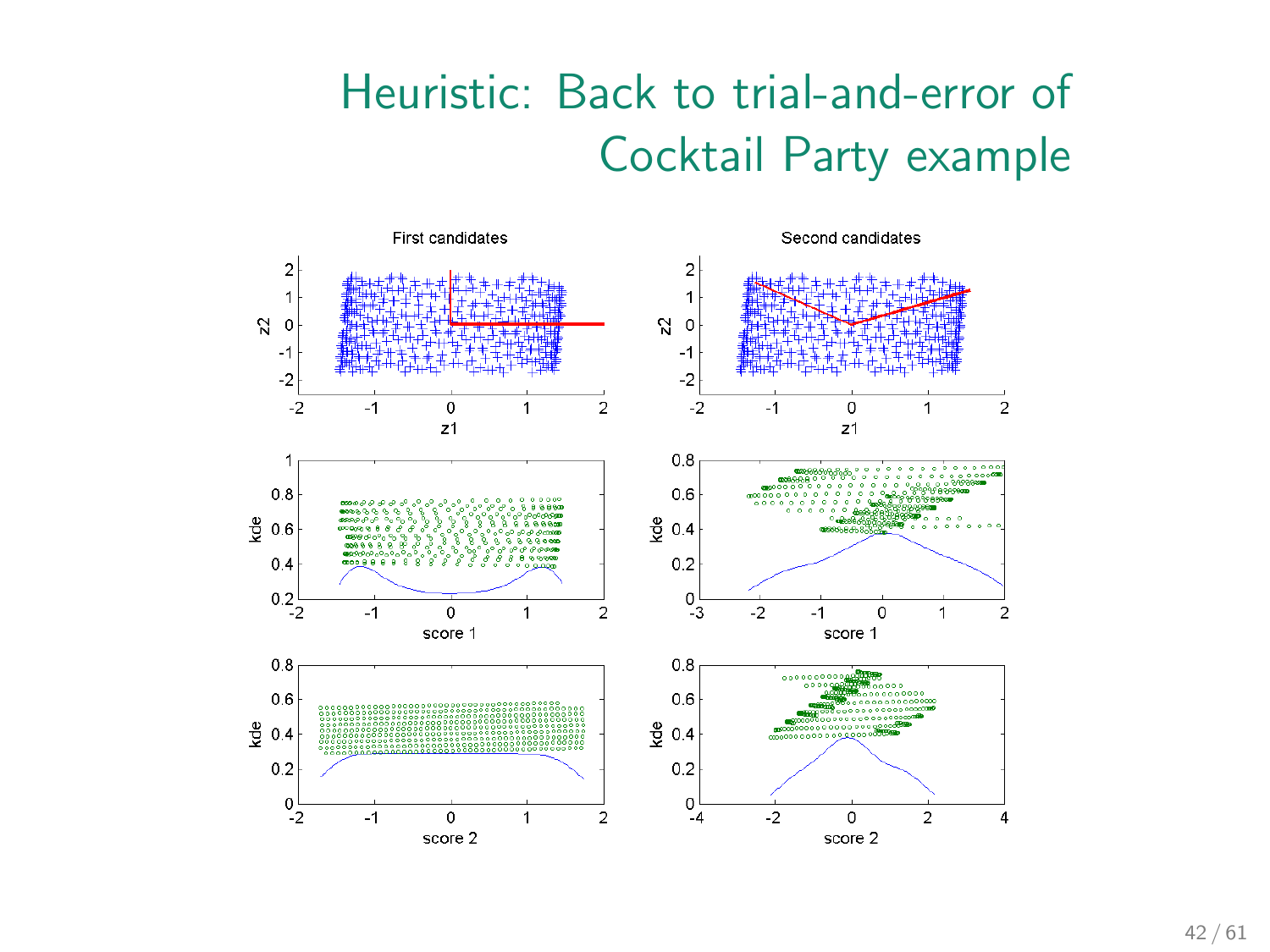kurtosis: measures "peakness". Normal distribution has kurtosis  $= 0.$  t distribution has kurtosis  $> 0.$  Uniform distribution has negative kurtosis.

- Left: uniform on rectangle (independent marginals), negatively larger kurtosis
- Right: uniform on slanted parallelogram (dependent marginals), kurtosis  $\sim$  that of Normal
- Kurtosis has been used as a measure of non-Gaussianity (see Projection Pursuit, Section 7.4 Izenman)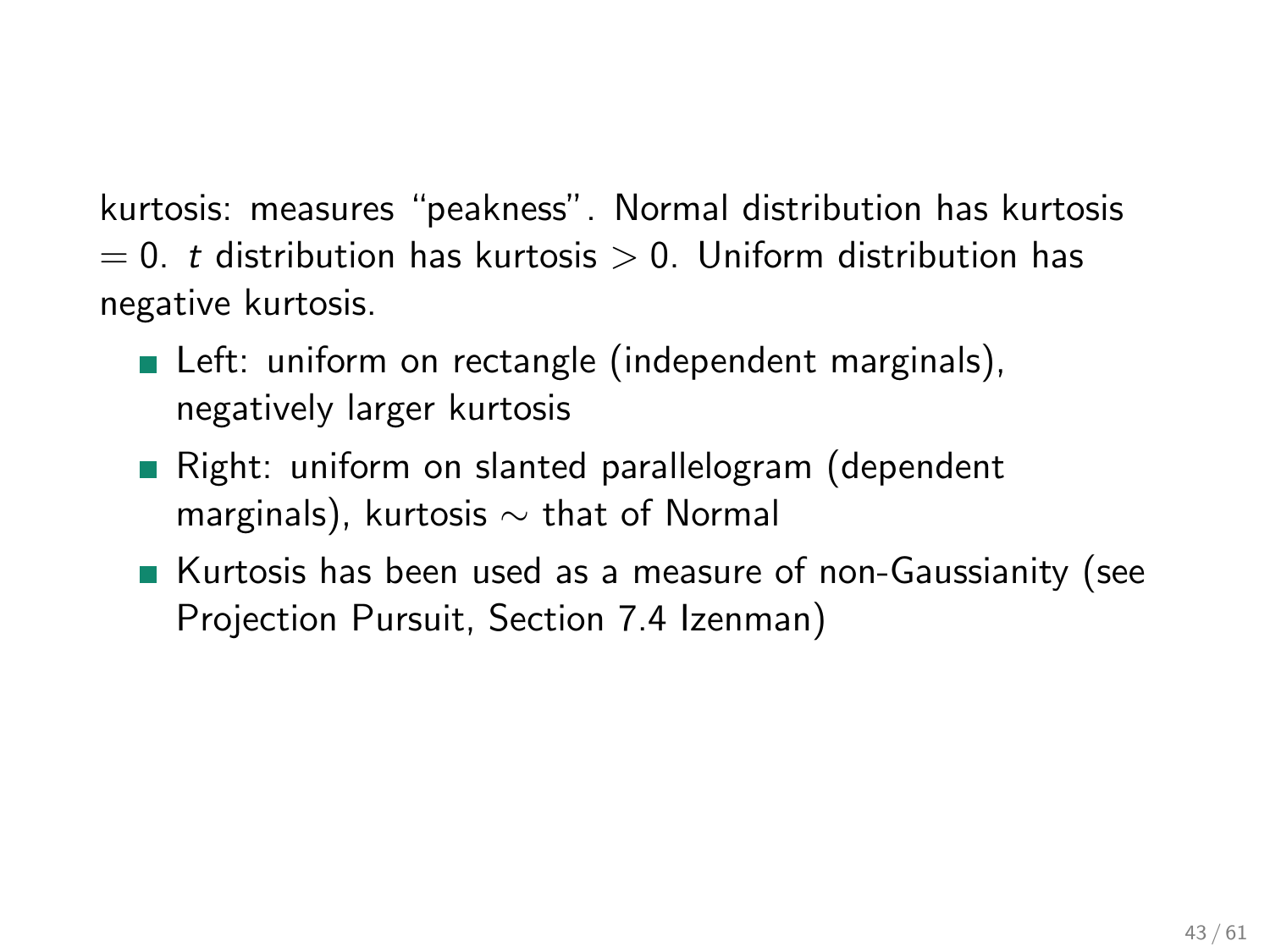## Entropy

■ Negentropy as another measure of departure from normality **Entropy of a random variable X** (or pdf p),

$$
\mathcal{H}(X) = -\int p(x) \log p(x) dx = \mathsf{E}_X(\log(p(X)^{-1})),
$$

is a measure of uncertainty about outcomes of  $X$ .

Simple intuitive example: Bernoulli X with  $P(X = 1) = u$ .  $\mathcal{H}(X) = u \log(1/u) + (1 - u) \log[1/(1 - u)] \approx 0$  low uncertainty.

 $H(X)$  large, large uncertainty (and more information the distribution contains).

■ The idea here is that the less likely an event is, the more information it provides when it occurs. Conversely, if an event is very likely to occur, then it does not tell much once it actually occurs.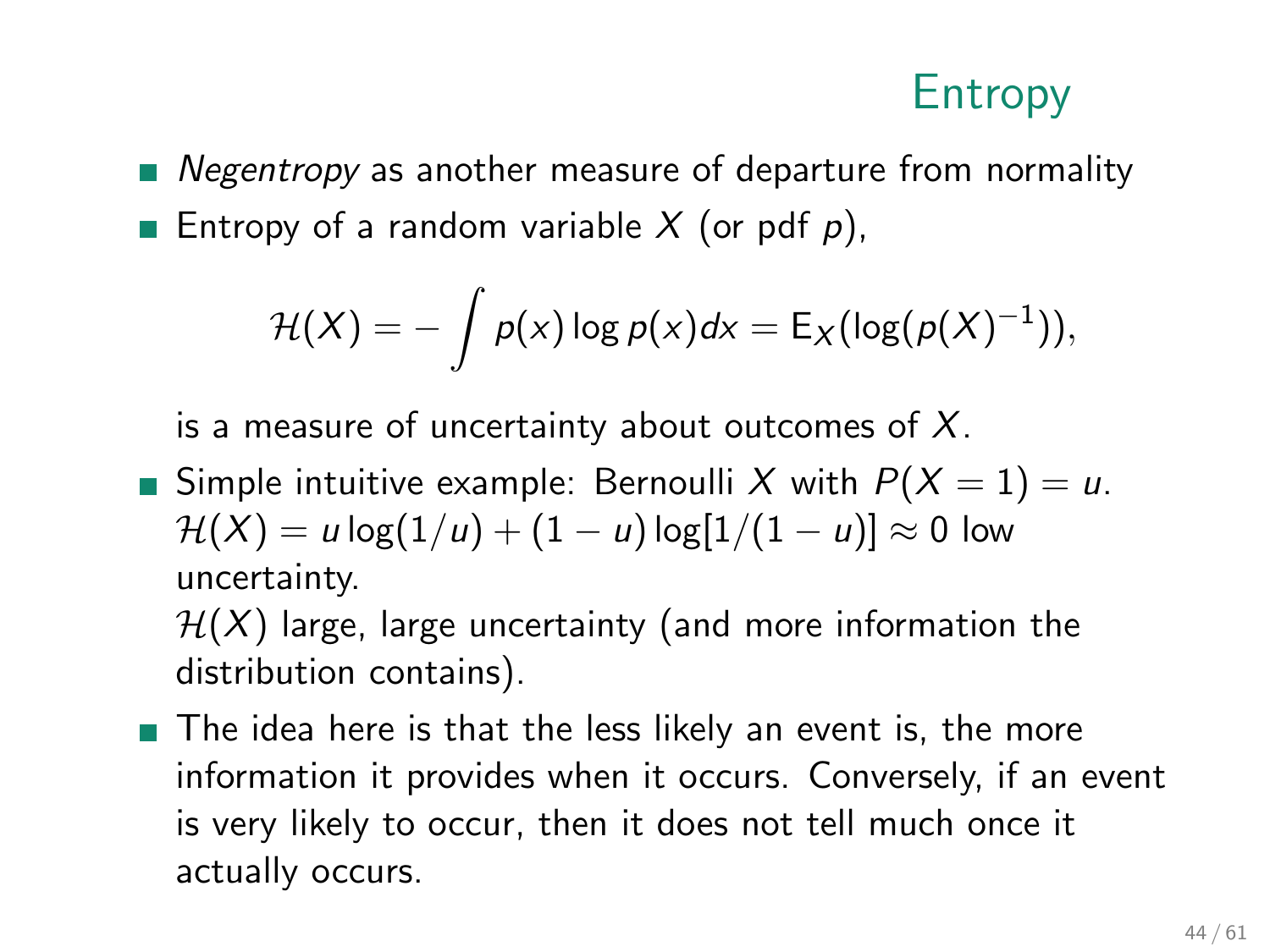```
> 11 = 0.1> u*log(1/u)+(1-u)*log(1/(1-u))
[1] 0.325083
> p=0.2
> n=10> x=0:n
> pmf = vapply(x,dbinom,1,size=n,prob=p)
> sum(pmf*log(1/pmf))
[1] 1.621929
> n=100> x=0:n> pmf = vapply(x,dbinom,1,size=n,prob=p)
> sum(pmf*log(1/pmf))
[1] 2.803287
> p=0.5
> pmf = vapply(x,dbinom,1,size=n,prob=p)
> sum(pmf*log(1/pmf))
[1] 3.028368
```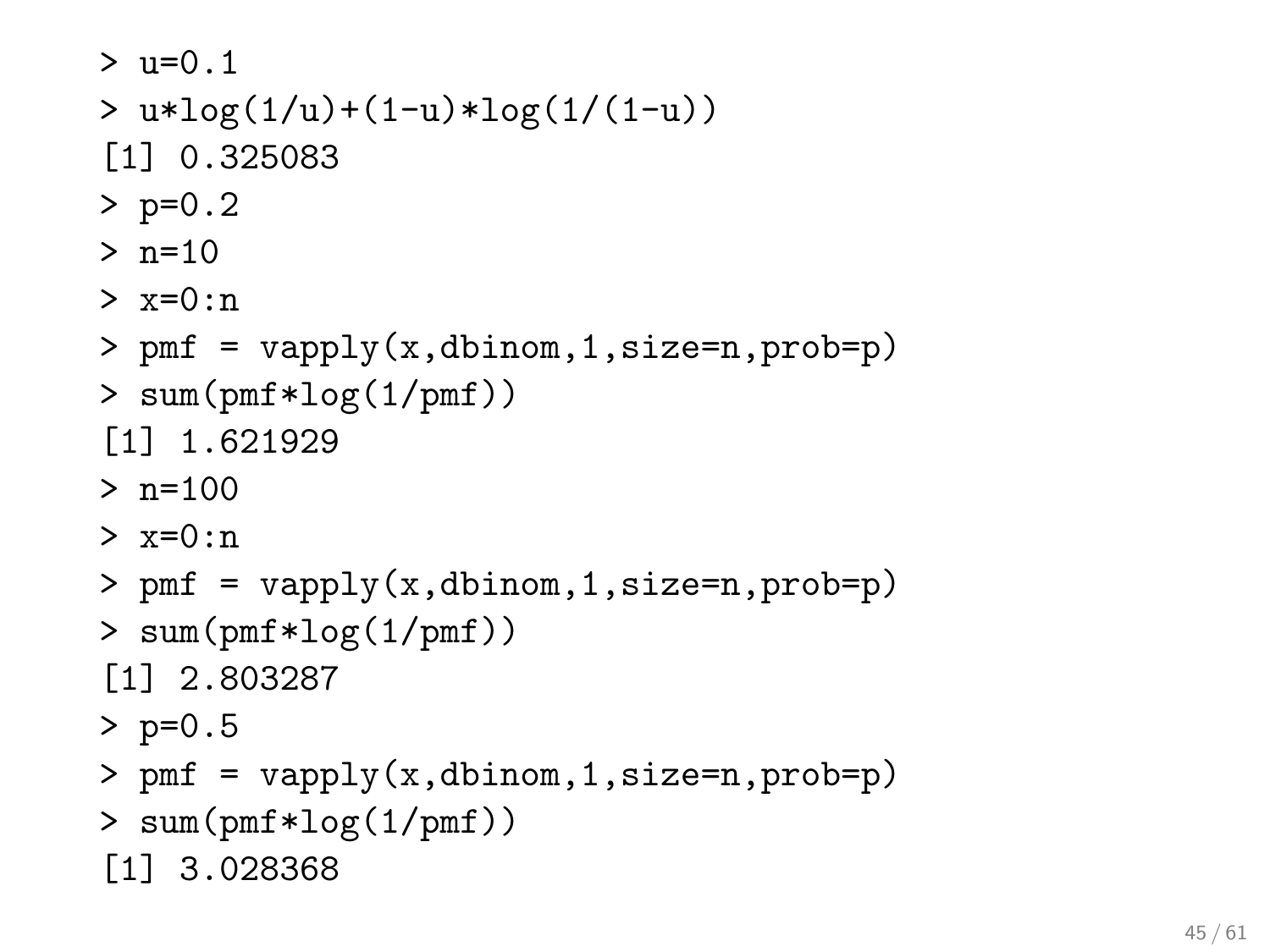## Negentropy measures non-Gaussianity

Rao (1965) from Izenman,

Among all random variables having equal variance, the largest value of  $H(Y)$  occurs when Y has a normal distribution.

■ Negentropy (Negative Entropy): For  $Z \sim N(0, 1)$ , and  $Y \sim (0, 1)$ 

 $\mathcal{J}(Y) = \mathcal{H}(Z) - \mathcal{H}(Y) > 0$ 

The equality holds iff  $Y \sim N(0, 1)$ .

Negentropy  $\mathcal{J}(Y) \uparrow \Leftrightarrow$  very NON-Gaussian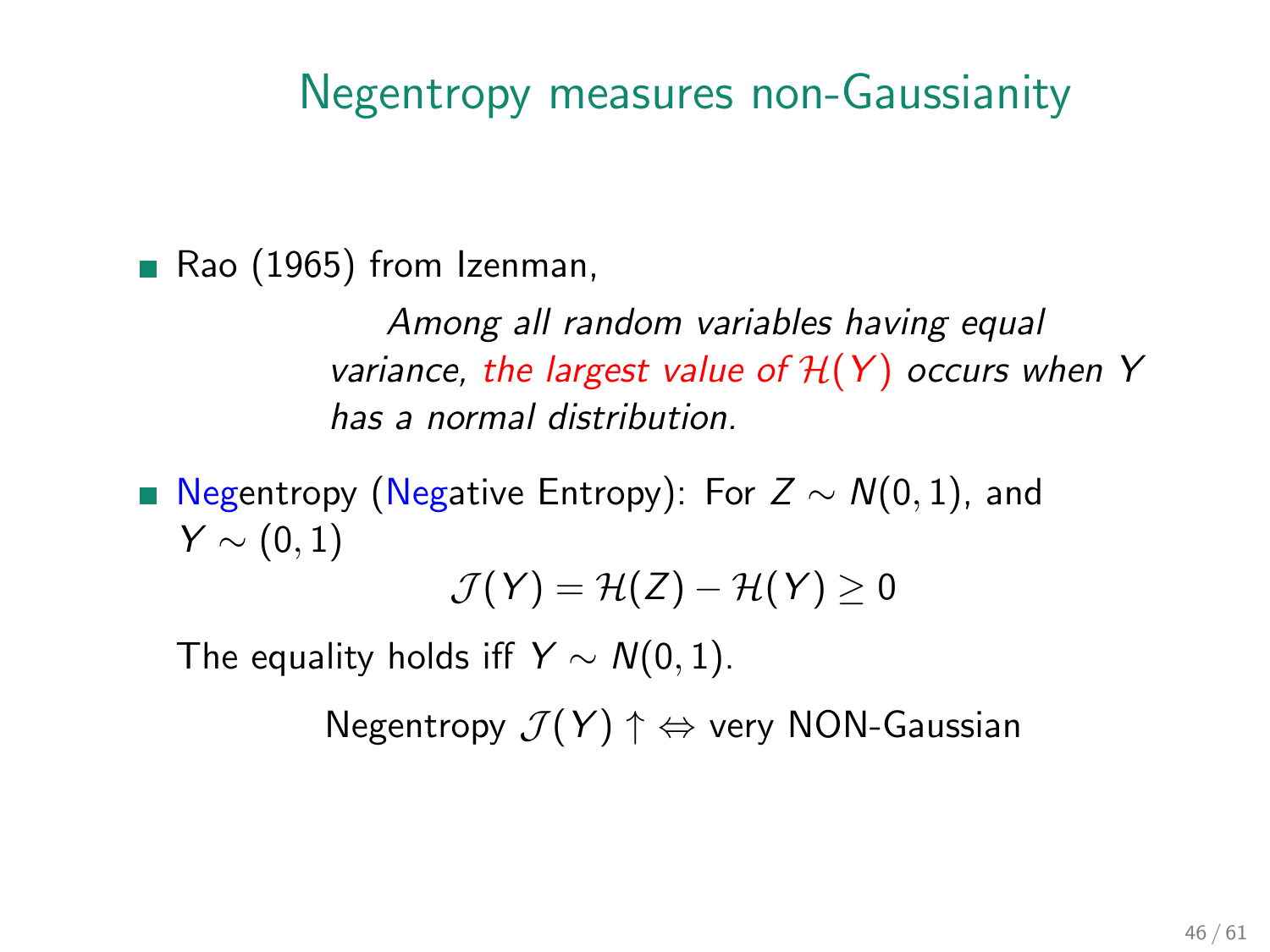## Kullback-Leibler divergence

A "distance" between two density functions:

$$
KL(p||q) := \int p(\mathbf{y}) \log \left(\frac{p(\mathbf{y})}{q(\mathbf{y})}\right) d\mathbf{y}
$$
  
= 
$$
-\mathcal{H}(\mathbf{Y}) - \int p(\mathbf{y}) \log(q(\mathbf{y})) d\mathbf{y}
$$

\n- $$
KL(p||q) \geq 0
$$
\n- $KL(p||q) = 0$  iff  $p = q$
\n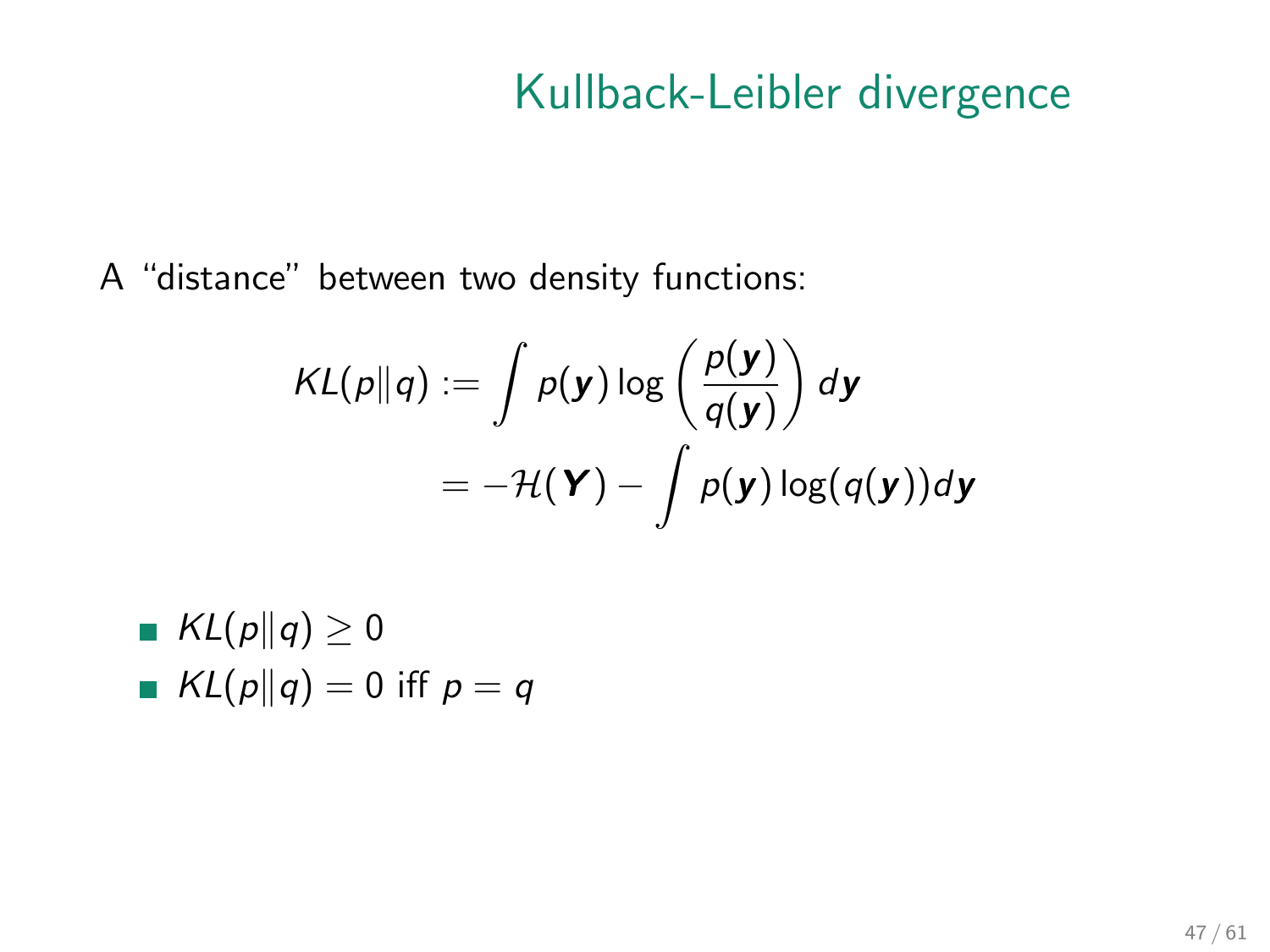## Measuring Independence

 $\blacksquare$  From the definition:

 $Y_1, \ldots, Y_p$  mutually independent if

$$
f(y_1,\ldots,y_p)=\prod_{i=1}^p f_i(y_i).
$$

A measure of independence is *Mutual Information* (between r.vs)

$$
\mathcal{MI}(\mathbf{Y}) = \mathcal{KL}(f \Vert \prod_{i=1}^p f_i),
$$

difference between the true joint density of  $Y$  and the joint density of Y should  $Y_i$  are independent (which is the product of marginal densities).

 $\blacksquare$  "How much difference is the joint density f from its independence version?"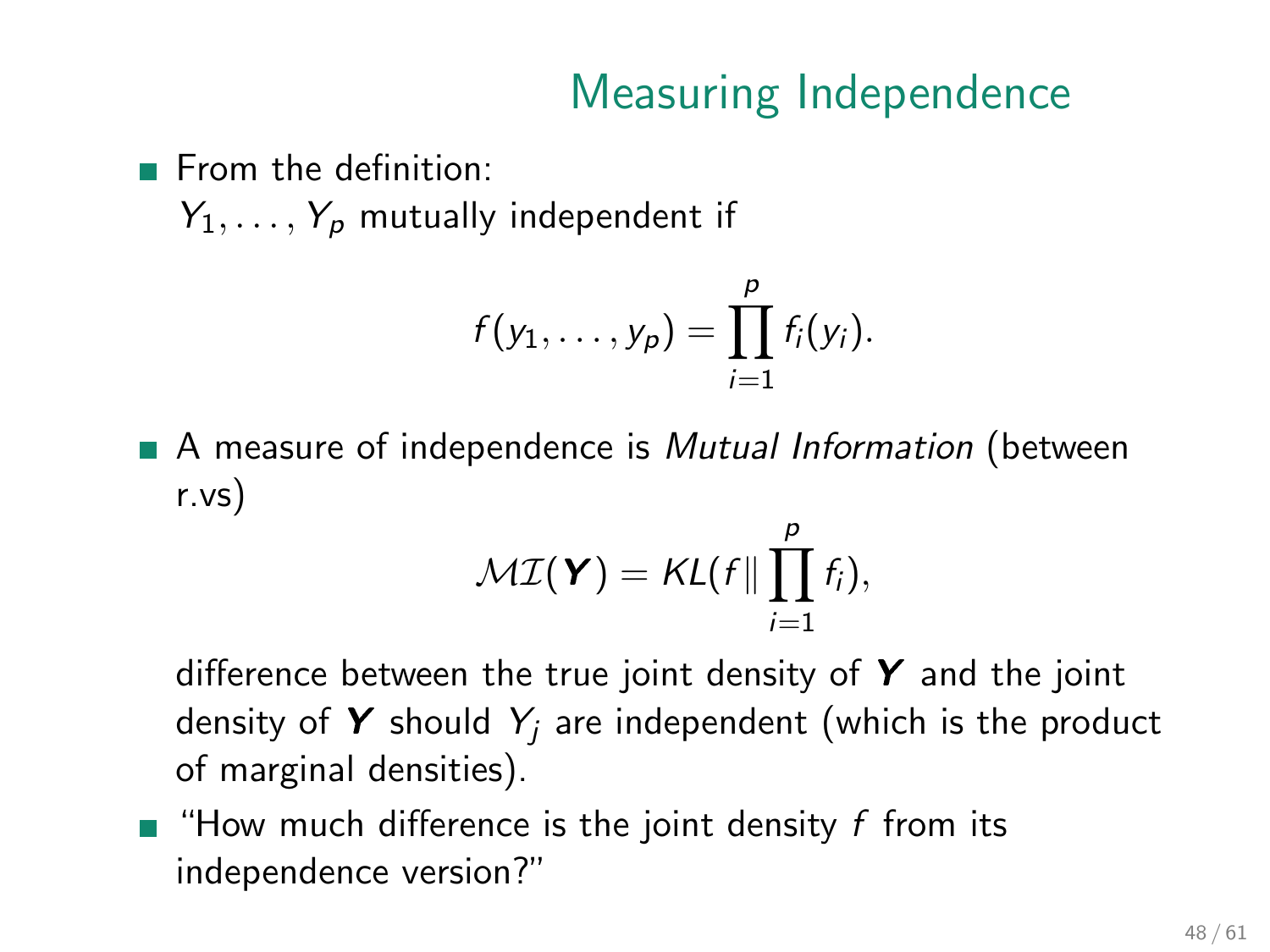## Measuring Independence

For observations  $X$  and unmixing W, retrieved sources  $S = WX$  are more independent if  $MI(S)$  is smaller. If both  $X_{(m\times1)}$  and  $S_{(m\times1)}$  have zero mean and identity covariance matrix (an assumption we can afford), then

$$
\mathcal{MI}(\mathbf{S}) = \mathcal{KL}(f \mid \prod_{i=1}^{p} f_i)
$$
  
\n
$$
= -\mathcal{H}(\mathbf{S}) - \int f(\mathbf{s}) \log(\prod_{i=1}^{p} f_i(\mathbf{s})) d\mathbf{s}
$$
  
\n
$$
= \sum_{j=1}^{m} \mathcal{H}(S_j) - \mathcal{H}(\mathbf{S}),
$$
  
\nwhere  $\mathcal{H}(\mathbf{S}) = \log |\det(\mathbf{W})| + \mathcal{H}(\mathbf{X}) = \mathcal{H}(\mathbf{X}),$  leading to  
\n
$$
\mathcal{MI}(\mathbf{S}) = \sum_{j=1}^{m} \mathcal{H}(S_j) - \mathcal{H}(\mathbf{X}) = (m\mathcal{H}(Z) - \mathcal{H}(\mathbf{X})) - \sum_{i=1}^{n} \mathcal{J}(S_i).
$$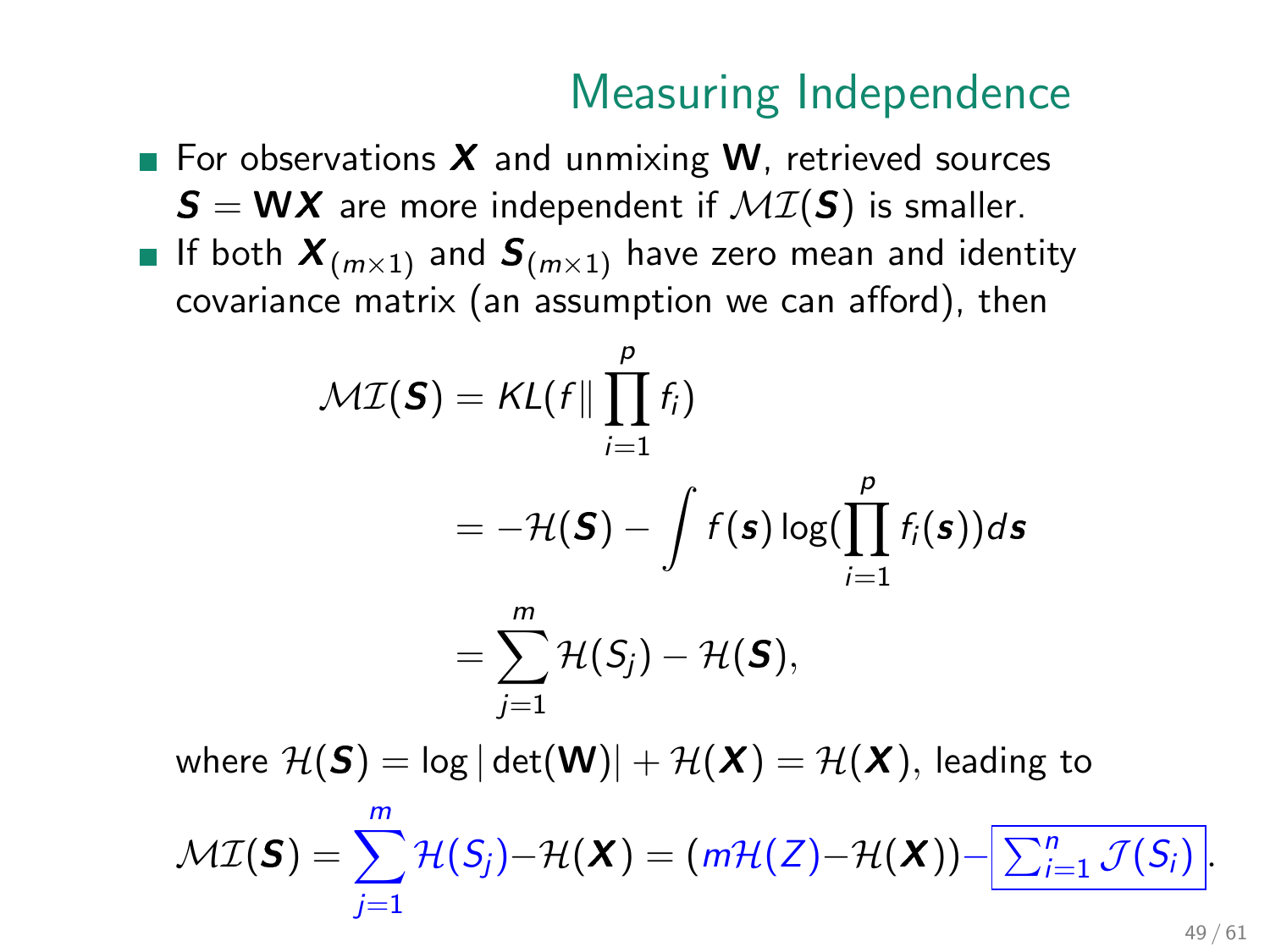## Independence and Non-Gaussianity

#### Facts

- **1** Retrieved sources  $S = WX$  are more independent if  $MI(S)$ is smaller.
- $\mathbf{2}$   $\mathcal{MI}(\boldsymbol{S})$   $\downarrow$ , negentropy of  $S_i$ ,  $\sum_{j=1}^m \mathcal{J}(S_j)$   $\uparrow$
- **3** The larger the negentropy of  $S_i$  is, the more non-Gaussian  $S_i$ ,  $\sum_{i=1}^{m} \mathcal{J}(S_i)$ , is.  $_{j=1}^m$   $\mathcal{J}(S_j)$ , is.

Hence

Find W to have  $S_i$  most independent  $\Leftrightarrow$  To minimize  $\mathcal{MI}(S) \Leftrightarrow$ To maximize  $\sum_{j=1}^m \mathcal{J}(S_j) \Leftrightarrow$  To make each  $S_i$  as non-Gaussian as possible.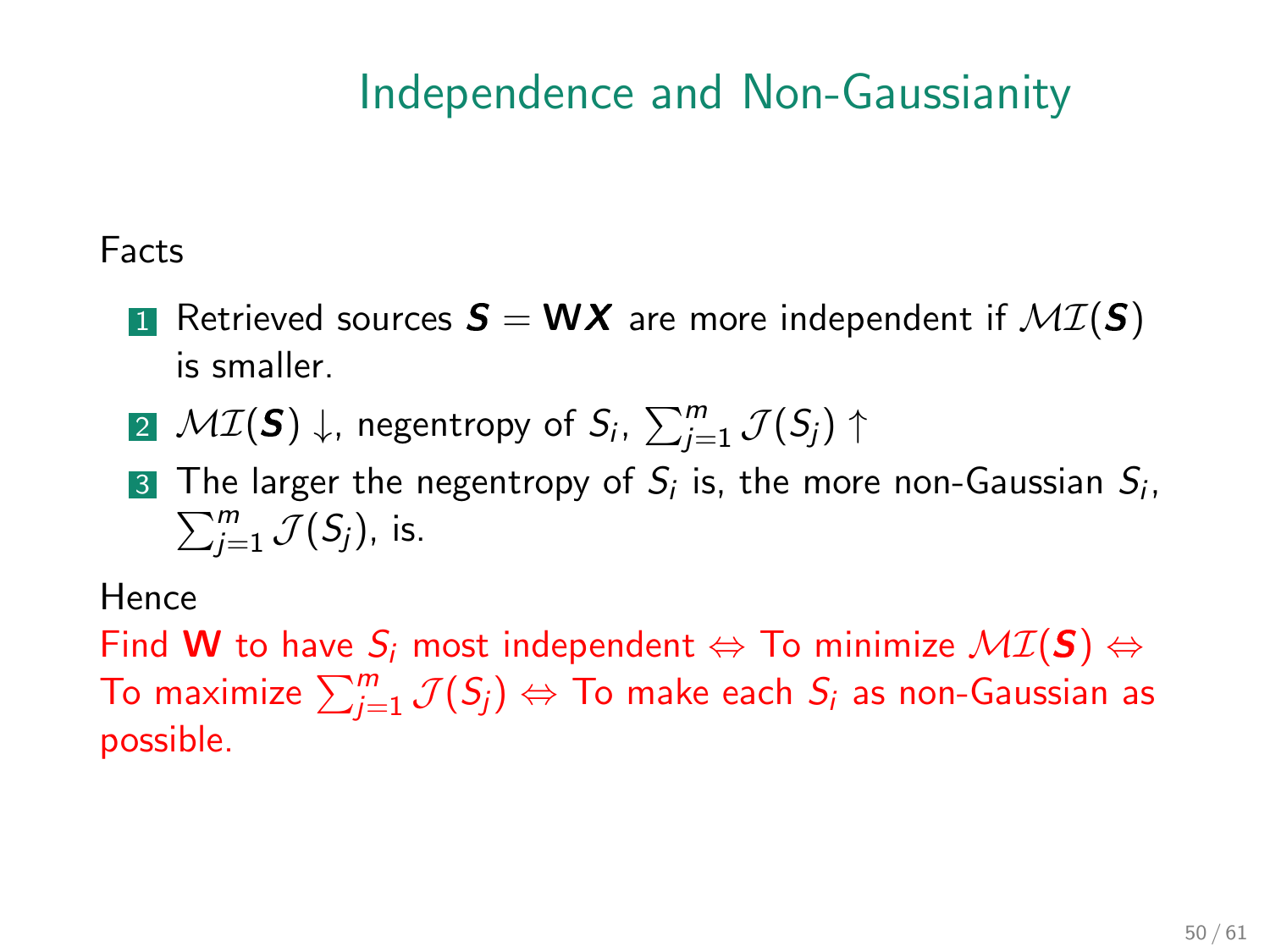## $ICA$

#### ■ Back to ICA

- **noiseless linear mixing model**  $X = AS$
- Given  $X$ , find unmixing matrix **W** so that retrieved sources  $S = WX$  are as independent as possible.
- **Measure of independence?** kurtosis or negentropy.
- Both are parameters of distributions.
- In practice, find optimal  $\widehat{W}$  that maximizes sum of estimates of negentropy based on data.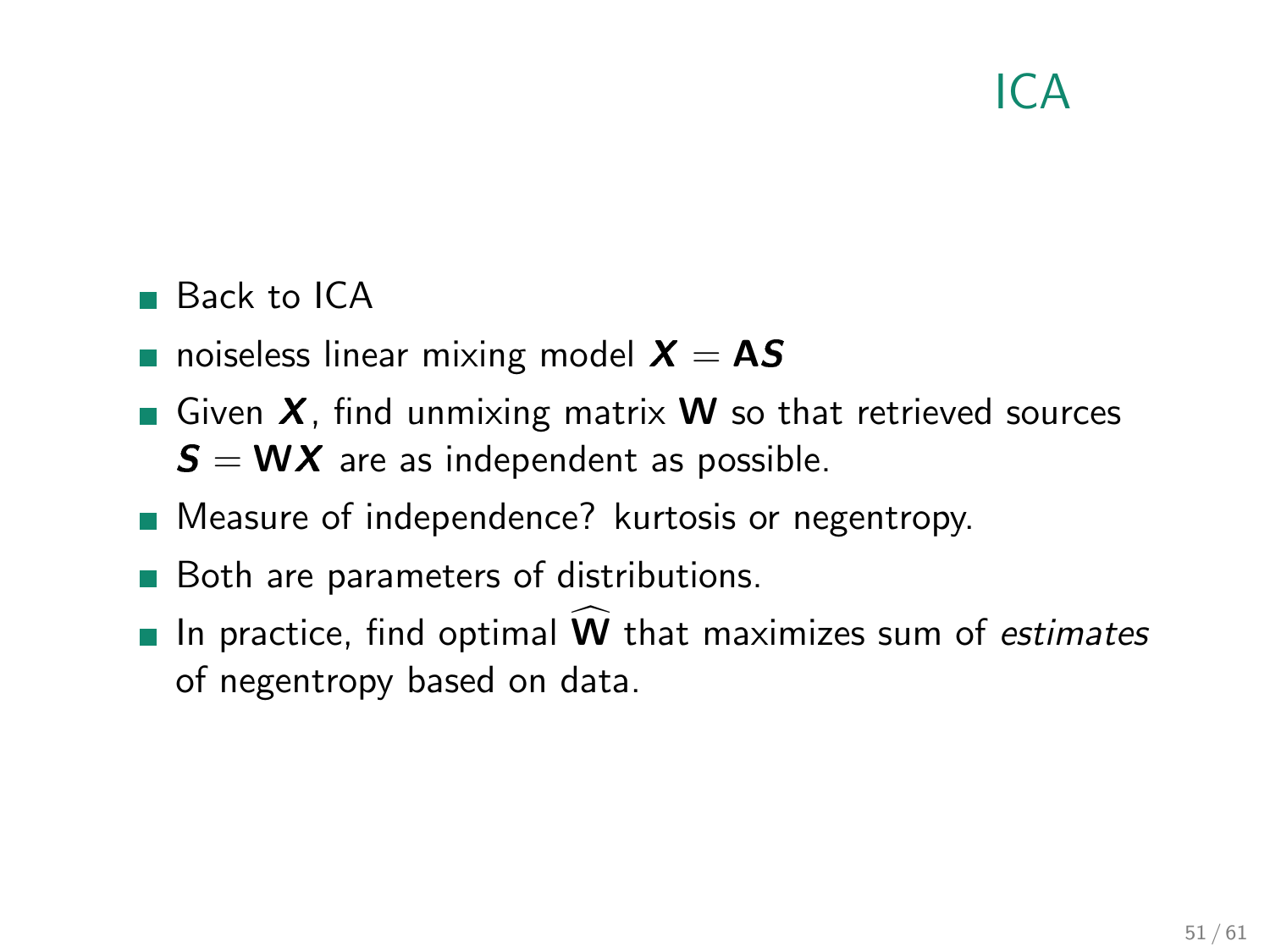# FastICA algorithm by Hyvärinen et al. (2001)

- By Oja and his colleagues (<http://research.ics.aalto.fi/ica/>)
- FastICA numerically maximizes

$$
(E(G(\mathbf{W}\mathbf{X}) - E(G(\mathbf{Z})))^{2} = \text{Approx. of } \sum_{j=1}^{m} \mathcal{J}(S_{j})
$$

with respect to W. G various non-quadratic functions,  $Z \sim N_m(0, \mathbb{I}).$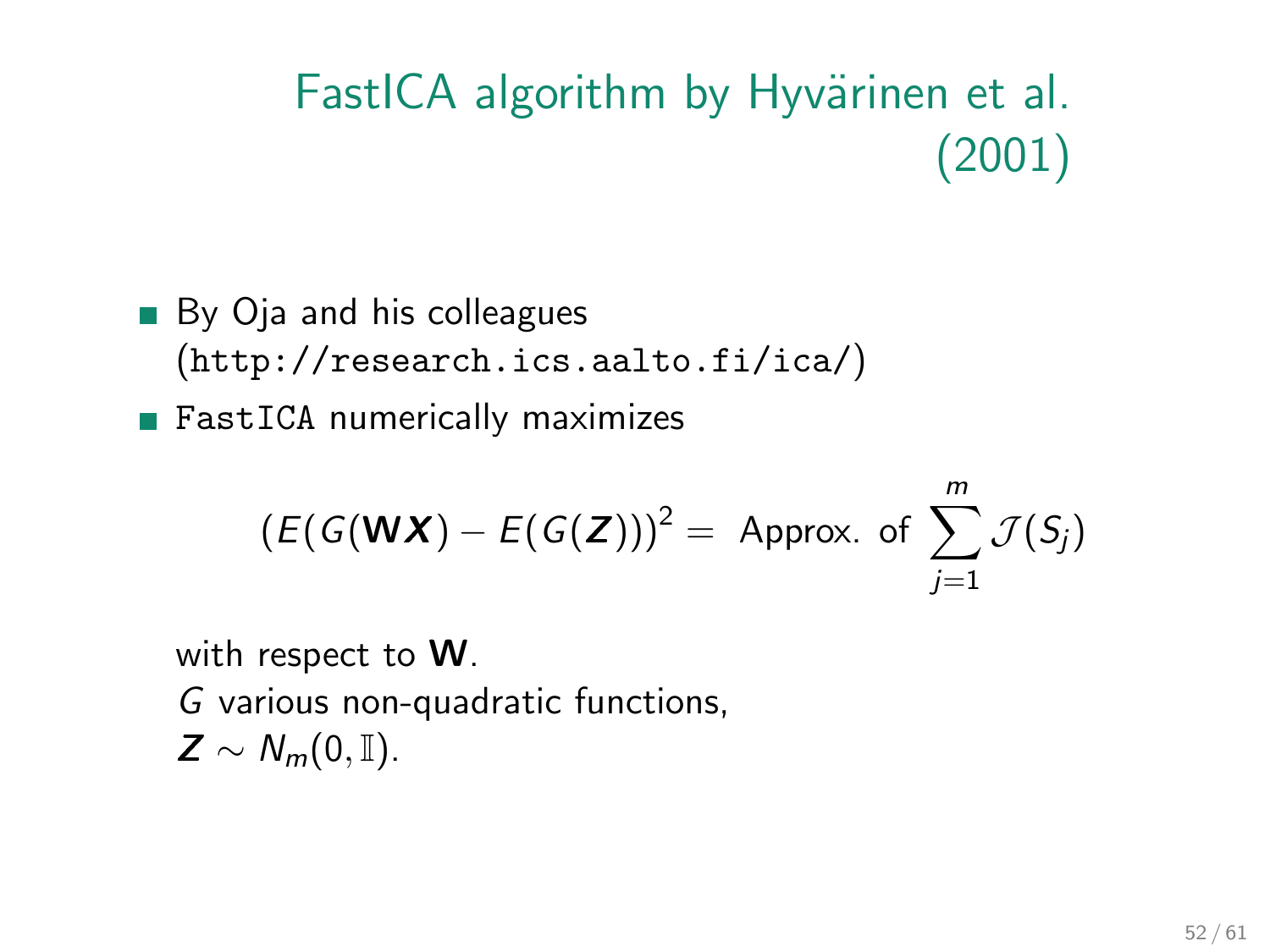## Package FastICA

Matlab package: [http:](http://research.ics.aalto.fi/ica/fastica/code/dlcode.shtml) [//research.ics.aalto.fi/ica/fastica/code/dlcode.shtml](http://research.ics.aalto.fi/ica/fastica/code/dlcode.shtml) R package: <http://cran.r-project.org/web/packages/fastICA/> Other languages: <http://research.ics.aalto.fi/ica/fastica/>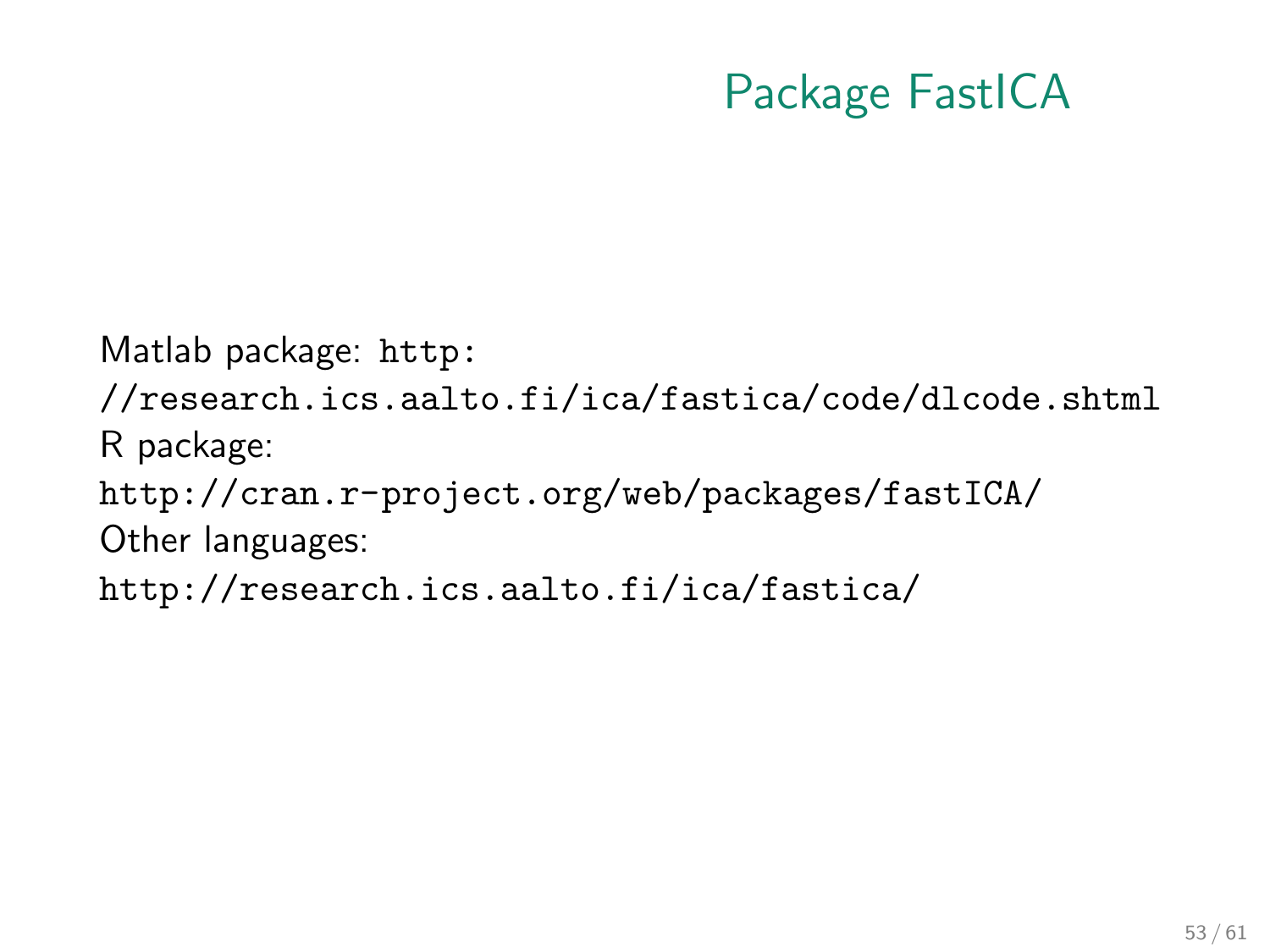# Cutaneous potential recordings of a pregnant woman

#### ■ Section 15.3.2 Izenman

- L. De Lathauwer, B. De Moor, J. Vandewalle, "Fetal Electrocardiogram Extraction by Blind Source Subspace Separation", IEEE Trans. Biomedical Engineering, Vol. 47, No. 5, May 2000. search for the title at <http://homes.esat.kuleuven.be/~smc/daisy/daisydata.html>
- **Monitoring fetal heart activity of a pregnant women to assess** health of the fetus.
- Multichannel electrocardiogram (ECG) is used to maternal and fetal electrical activity.
- Challenge: Maternal ECG signal is stronger than fetal, contaminated by respiration.
- Goal: Separate fetal heart activity from mixed signal.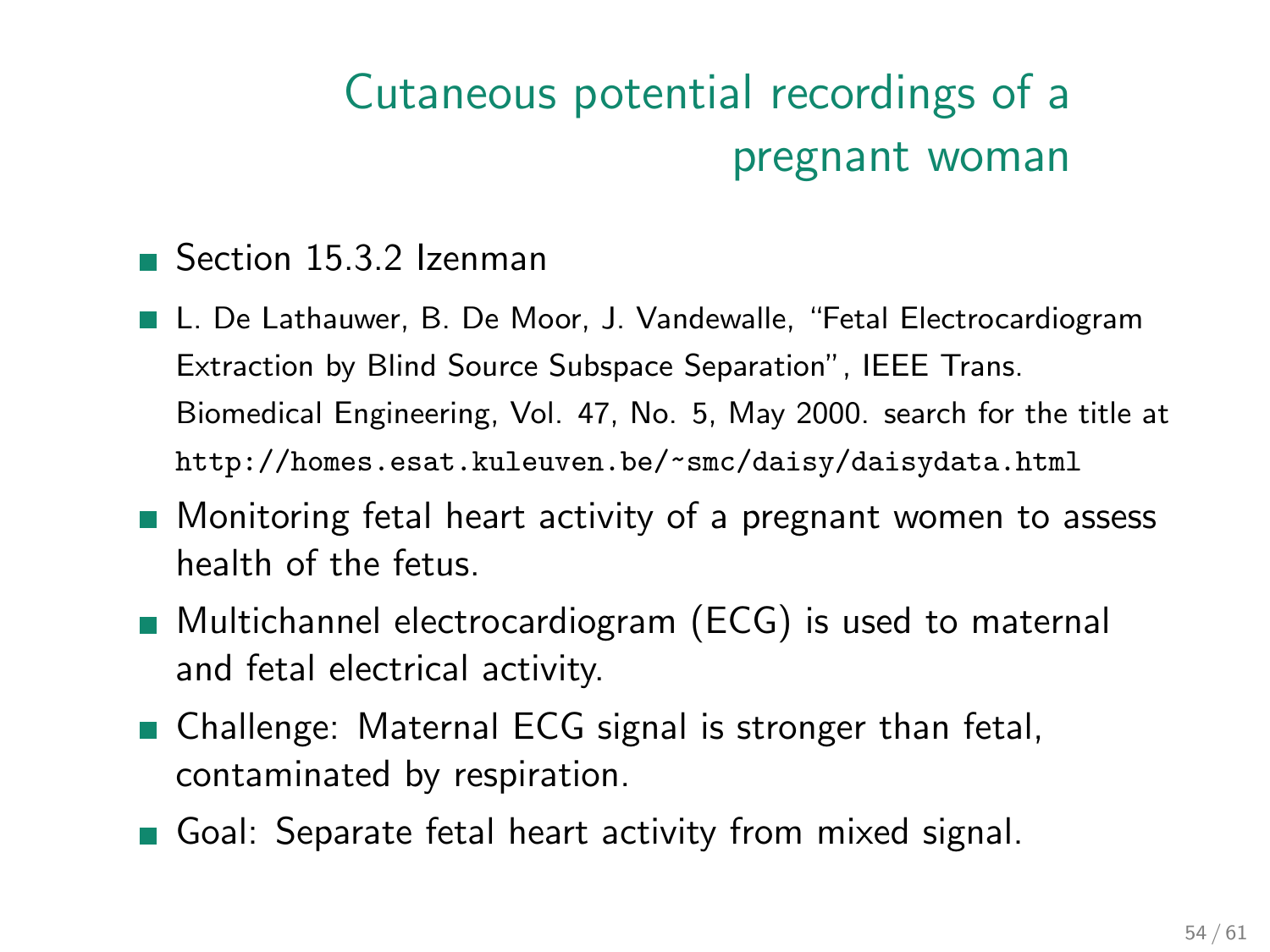## Cutaneous recordings of pregnant woman

- 8-channel recordings of ECG over time (10 secs)
- First five are measured near fetus
- Last three are on the mother's chest

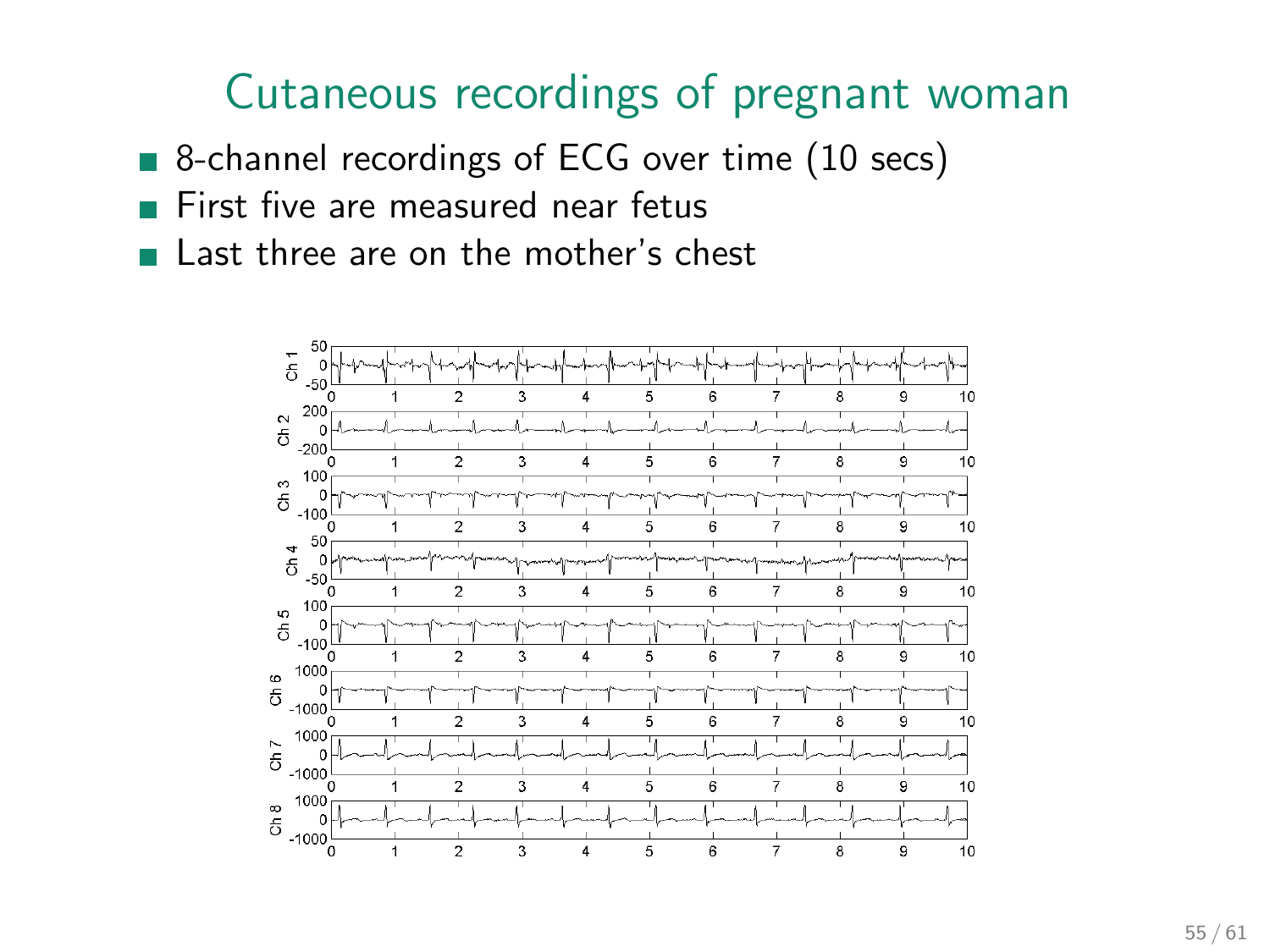## Cutaneous recordings of pregnant woman

**Marginal and joint distributions of the input X** are severely non-Gaussian

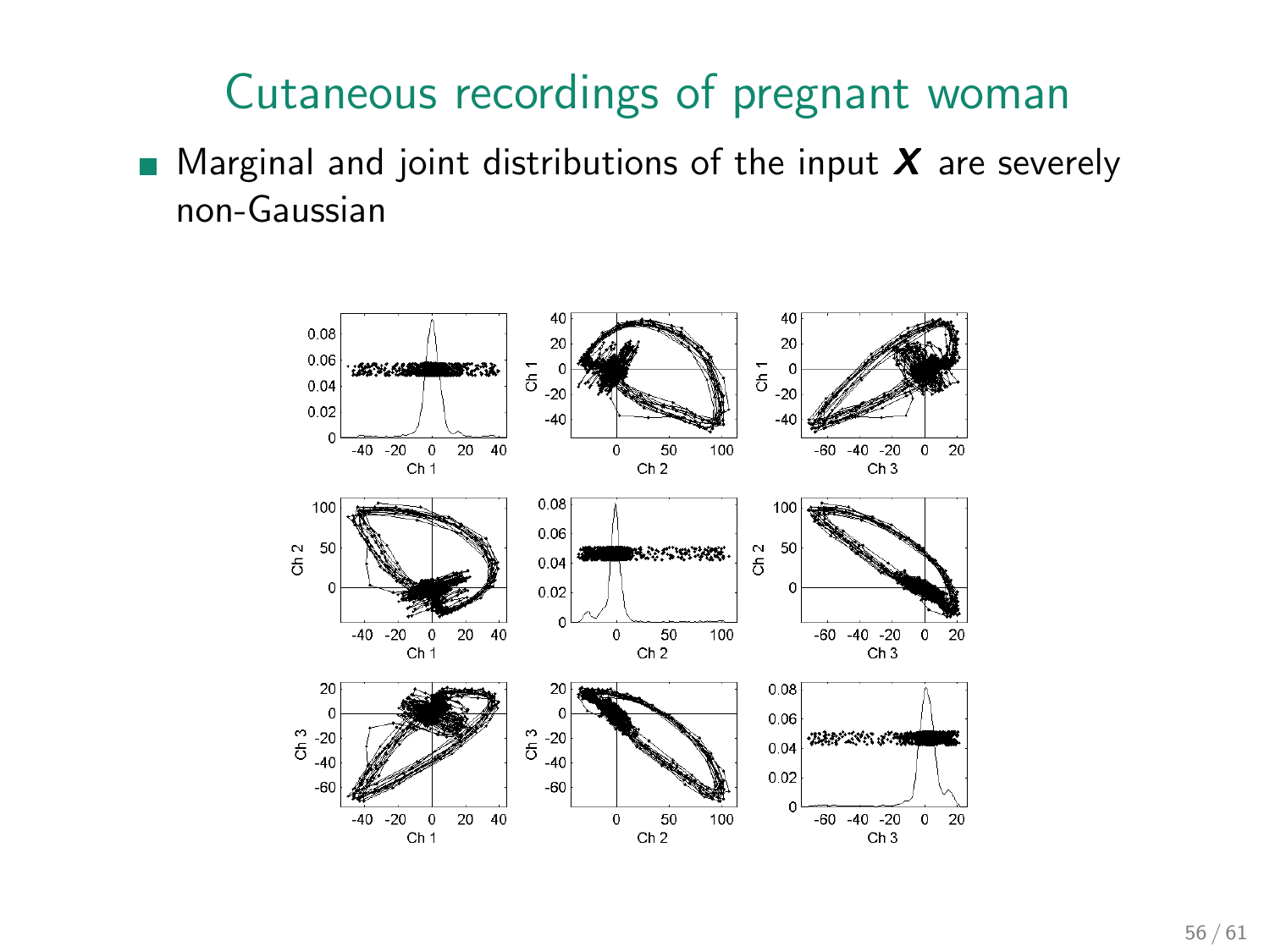## Cutaneous recordings of pregnant woman

Result from a "FastICA" algorithm

cardiac rhythms of the mother, cardiac rhythms of the fetus,

respiration component, sensor noise

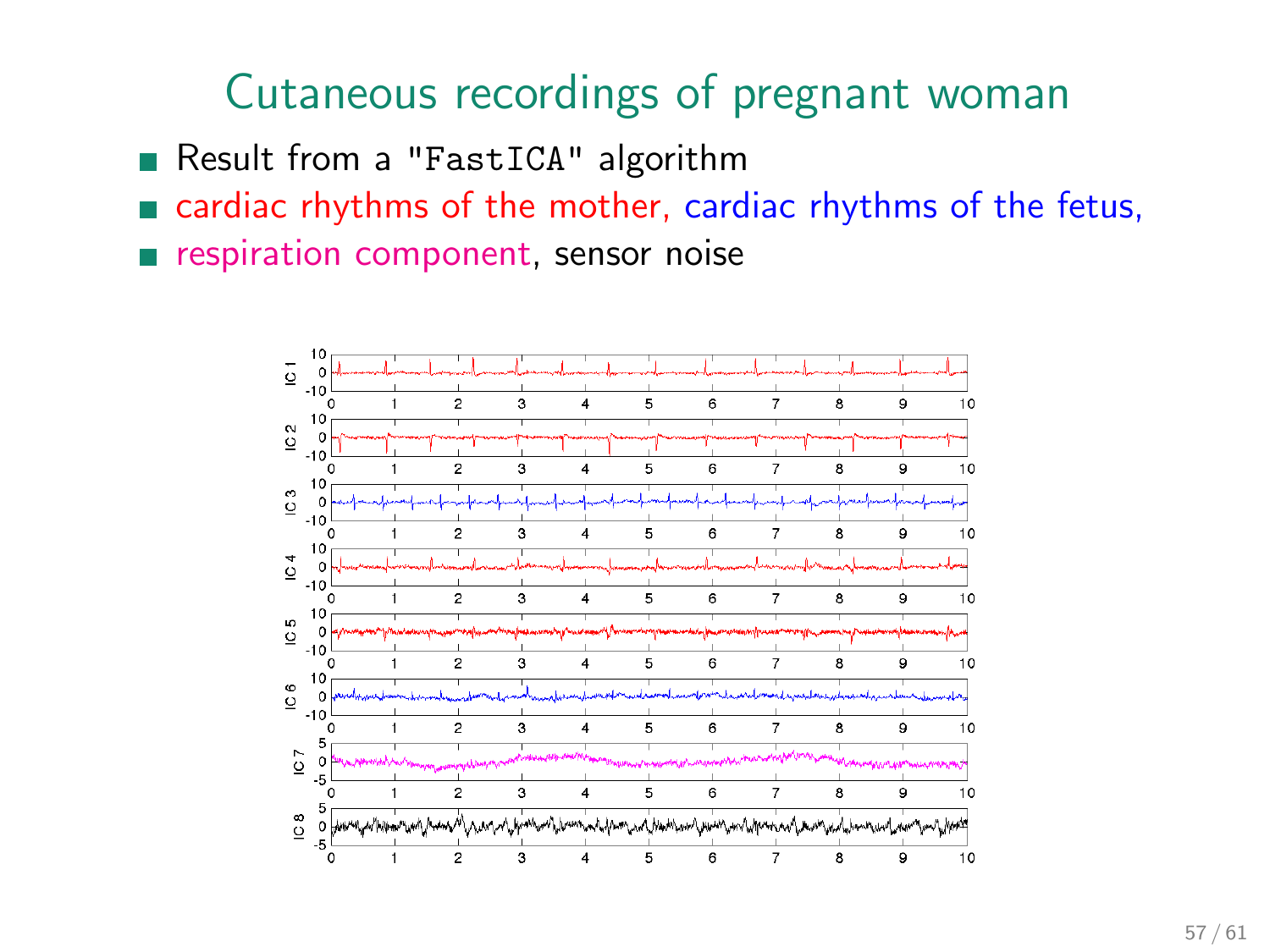#### Potential problems

- Every run results in different component (p.556 Izenman)
- Algorithm susceptible to different initial values
- Are the components really independent?

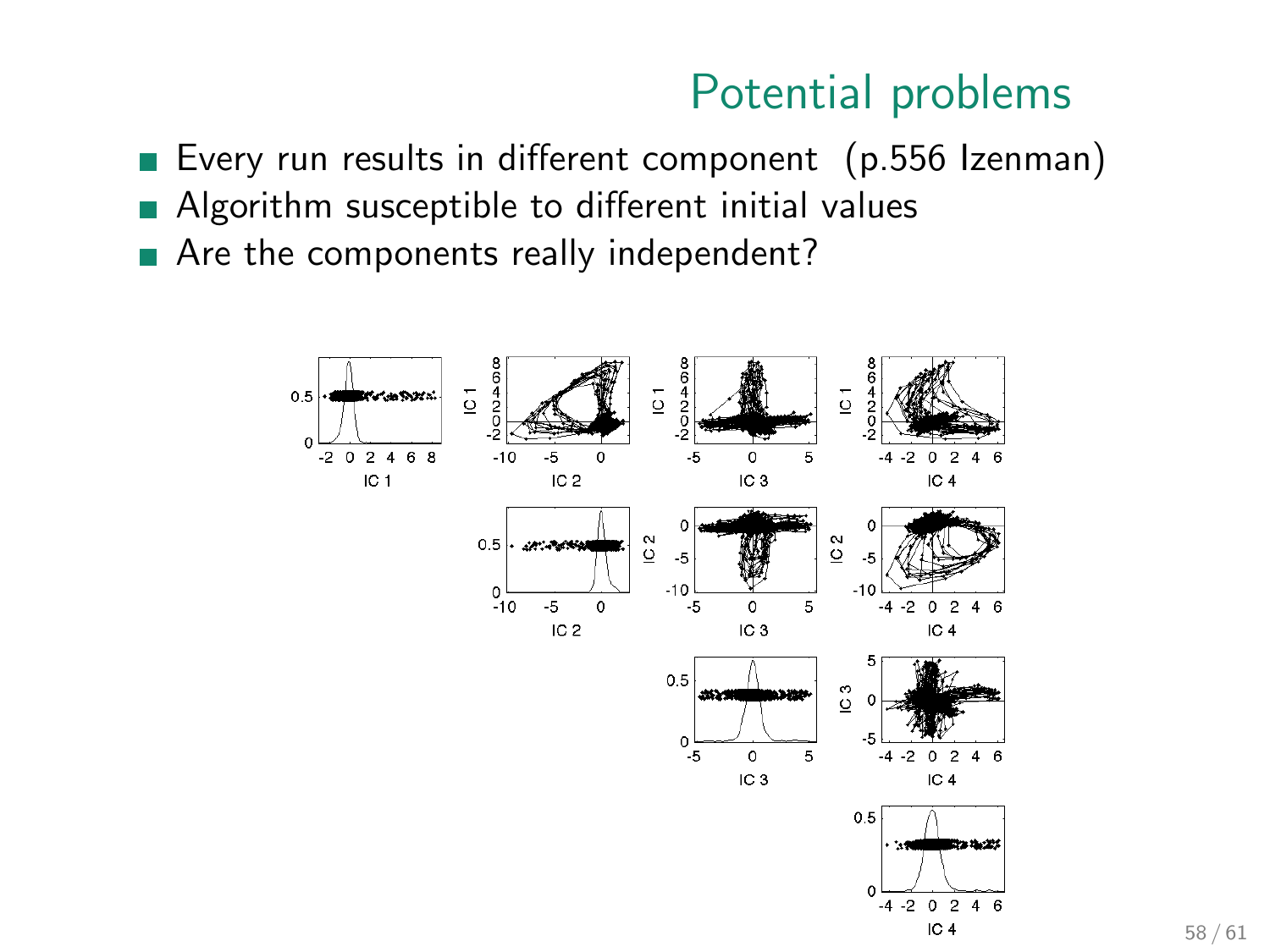#### Potential problems

- Are the components really independent? As *ind.* as possible
- Identifiability issues (similar to those of factor analysis)  $\mathcal{L}_{\mathcal{A}}$
- The order of ICs given by non-Gaussianity  $\overline{\phantom{a}}$

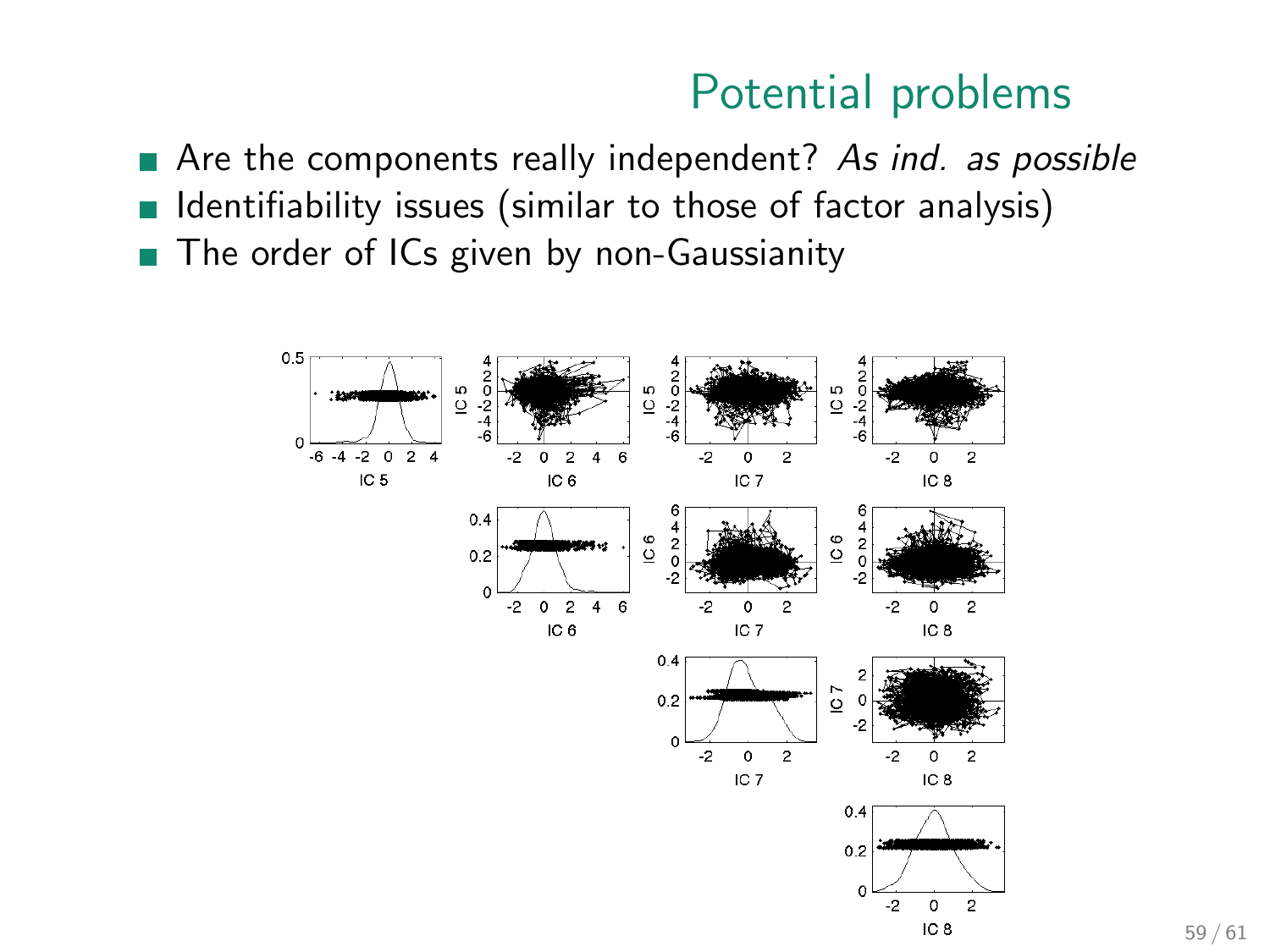## Few remarks on ICA

- **Example 21** Linear Mixing ICA is a linear dimension reduction method.
- **Finds k directions (** $w_1, \ldots, w_k$ **) so that the scores (of** projections of observations)  $S_i = \boldsymbol{w}_i' \boldsymbol{X}$  are most "interesting" (where the interestingness is independence or non-gaussianity)
- **Many different ways to solve. FastICA most popular**
- Usually applied to analyze time-series data: Autocorrelation of sources?